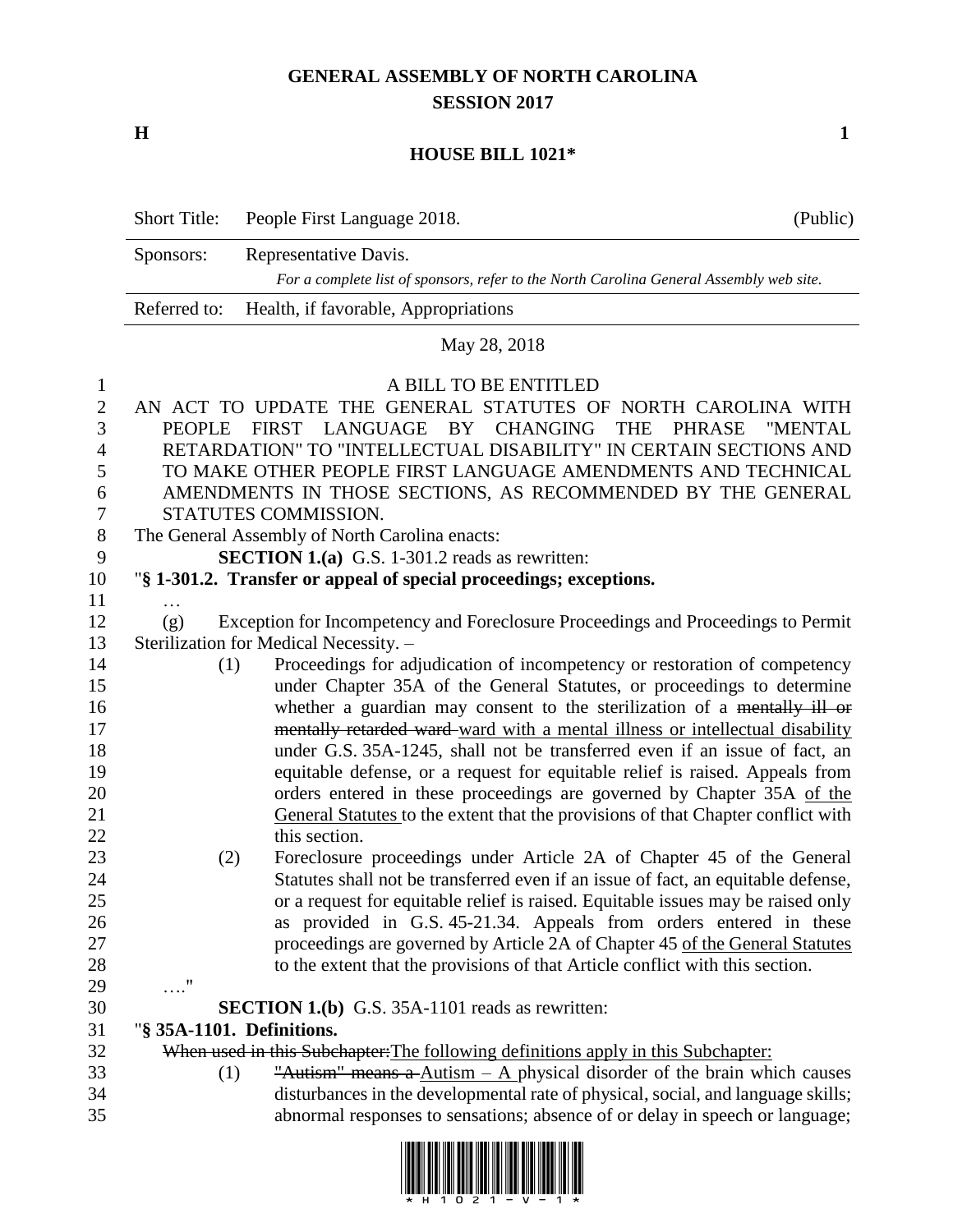|                                 |       | <b>General Assembly Of North Carolina</b><br><b>Session 2017</b>                                                                                                                                            |       |
|---------------------------------|-------|-------------------------------------------------------------------------------------------------------------------------------------------------------------------------------------------------------------|-------|
| $\mathbf{1}$<br>$\sqrt{2}$<br>3 |       | or abnormal ways of relating to people, objects, and events. Autism occurs<br>sometimes by itself and sometimes in conjunction with<br>brain-functioning disorders.                                         | other |
| $\overline{4}$                  |       |                                                                                                                                                                                                             |       |
| 5<br>$\boldsymbol{6}$           | (2)   | "Cerebral palsy" means a Cerebral palsy. - A muscle dysfunction,<br>characterized by impairment of movement, often combined with speech<br>impairment, and caused by abnormality of or damage to the brain. |       |
| $\boldsymbol{7}$                | (3)   | "Clerk" means the Clerk. - The clerk of superior court.                                                                                                                                                     |       |
| $8\,$                           | (4)   | "Designated agency" means the Designated agency. - The State or local                                                                                                                                       |       |
| 9<br>10                         |       | human services agency designated by the clerk in the clerk's order to prepare,<br>cause to be prepared, or assemble a multidisciplinary evaluation and to                                                   |       |
| 11                              |       | perform other functions as the clerk may order. A designated agency includes,                                                                                                                               |       |
| 12                              |       | without limitation, State, local, regional, or area mental health, mental                                                                                                                                   |       |
| 13                              |       | retardation, intellectual disability, vocational rehabilitation, public health,                                                                                                                             |       |
| 14                              |       | social service, and developmental disabilities agencies, and diagnostic                                                                                                                                     |       |
| 15                              |       | evaluation centers.                                                                                                                                                                                         |       |
| 16<br>17                        | (5)   | "Epilepsy" means a Epilepsy. $-$ A group of neurological conditions<br>characterized by abnormal electrical-chemical discharge in the brain. This                                                           |       |
| 18                              |       |                                                                                                                                                                                                             |       |
|                                 |       | discharge is manifested in various forms of physical activity called seizures,                                                                                                                              |       |
| 19                              |       | which range from momentary lapses of consciousness to convulsive                                                                                                                                            |       |
| 20                              |       | movements.                                                                                                                                                                                                  |       |
| 21                              | (6)   | "Guardian ad litem" means a Guardian ad litem. - A guardian appointed                                                                                                                                       |       |
| 22                              |       | pursuant to G.S. 1A-1, Rule 17, Rules of Civil Procedure.                                                                                                                                                   |       |
| 23                              | (7)   | "Incompetent adult" means an Incompetent adult. - An adult or emancipated                                                                                                                                   |       |
| $24\,$                          |       | minor who lacks sufficient capacity to manage the adult's own affairs or to                                                                                                                                 |       |
| 25                              |       | make or communicate important decisions concerning the adult's person,                                                                                                                                      |       |
| 26                              |       | family, or property whether the lack of capacity is due to mental illness,                                                                                                                                  |       |
| 27                              |       | mental retardation, intellectual disability, epilepsy, cerebral palsy, autism,                                                                                                                              |       |
| 28                              |       | inebriety, senility, disease, injury, or similar cause or condition.                                                                                                                                        |       |
| 29                              | (8)   | "Incompetent child" means a Incompetent child. $- A$ minor who is at least 17                                                                                                                               |       |
| 30                              |       | 1/2 years of age and who, other than by reason of minority, lacks sufficient                                                                                                                                |       |
| 31                              |       | capacity to make or communicate important decisions concerning the child's                                                                                                                                  |       |
| 32                              |       | person, family, or property whether the lack of capacity is due to mental                                                                                                                                   |       |
| 33                              |       | illness, mental retardation, intellectual disability, epilepsy, cerebral palsy,                                                                                                                             |       |
| 34                              |       | autism, inebriety, disease, injury, or similar cause or condition.                                                                                                                                          |       |
| 35                              | (9)   | "Indigent" means unable Indigent. - Unable to pay for legal representation                                                                                                                                  |       |
| 36                              |       | and other necessary expenses of a proceeding brought under this Subchapter.                                                                                                                                 |       |
| 37                              | (10)  | "Inebriety" means the Inebriety. - The habitual use of alcohol or drugs                                                                                                                                     |       |
| 38                              |       | rendering a person incompetent to transact ordinary business concerning the                                                                                                                                 |       |
| 39                              |       | person's estate, dangerous to person or property, cruel and intolerable to                                                                                                                                  |       |
| 40                              |       | family, or unable to provide for family.                                                                                                                                                                    |       |
| 41                              | (10a) | Intellectual disability. - Significantly subaverage general intellectual                                                                                                                                    |       |
| 42                              |       | functioning existing concurrently with deficits in adaptive behavior and                                                                                                                                    |       |
| 43                              |       | manifested before age 22.                                                                                                                                                                                   |       |
| 44                              | (11)  | "Interim guardian" means a Interim guardian. $-$ A guardian, appointed prior                                                                                                                                |       |
| 45                              |       | to adjudication of incompetence and for a temporary period, for a person who                                                                                                                                |       |
| 46                              |       | requires immediate intervention to address conditions that constitute                                                                                                                                       |       |
| 47                              |       | imminent or foreseeable risk of harm to the person's physical well-being or to                                                                                                                              |       |
| $\sqrt{48}$                     |       | the person's estate.                                                                                                                                                                                        |       |
| 49                              | (12)  | "Mental illness" means an Mental illness. - An illness that so lessens the                                                                                                                                  |       |
| 50                              |       | capacity of a person to use self-control, judgment, and discretion in the                                                                                                                                   |       |
| 51                              |       | conduct of the person's affairs and social relations as to make it necessary or                                                                                                                             |       |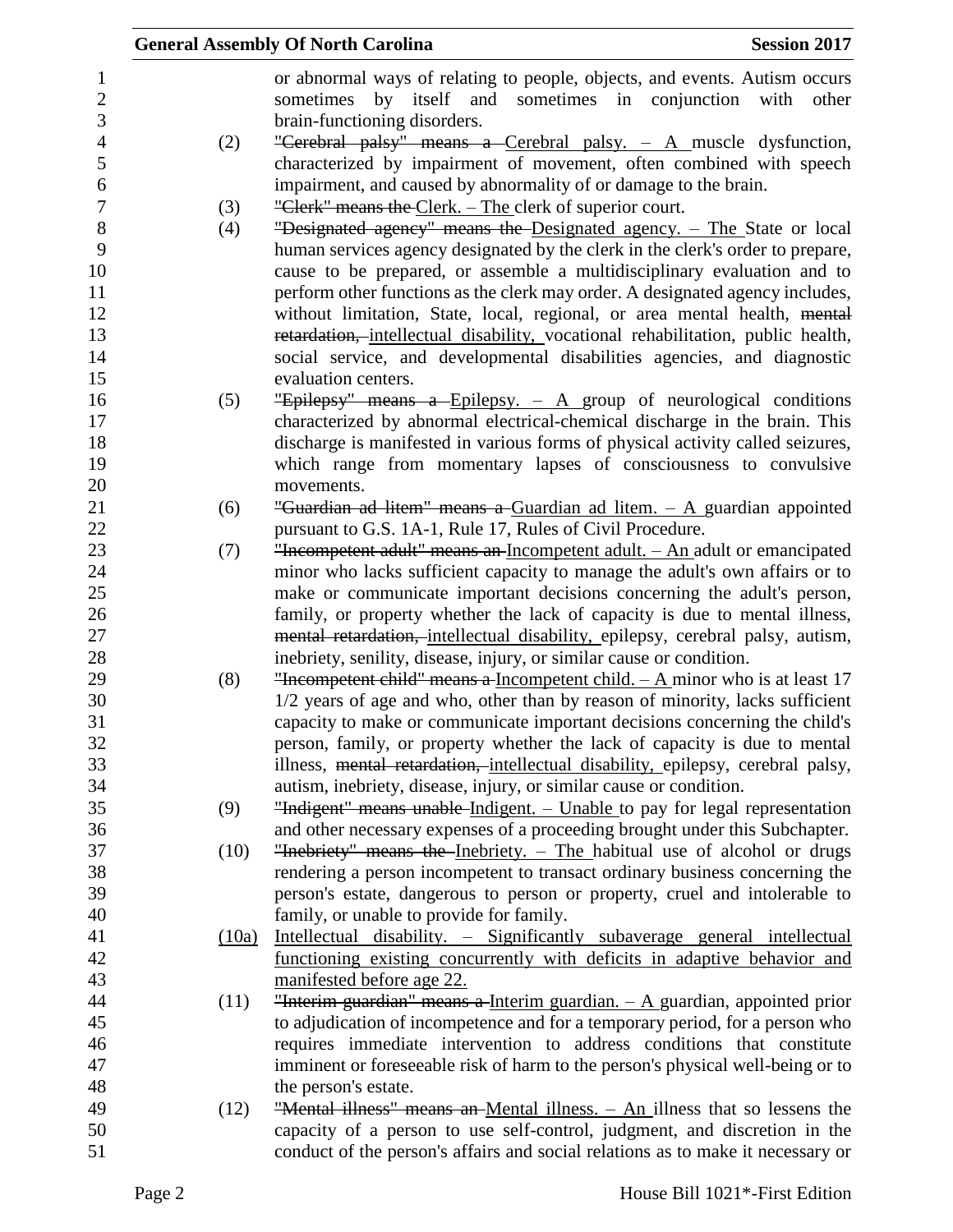|                                    |                           | <b>General Assembly Of North Carolina</b>                                                                                                                                                                                                                                                              | <b>Session 2017</b> |
|------------------------------------|---------------------------|--------------------------------------------------------------------------------------------------------------------------------------------------------------------------------------------------------------------------------------------------------------------------------------------------------|---------------------|
| 1<br>$\overline{2}$<br>3           |                           | advisable for the person to be under treatment, care, supervision, guidance, or<br>control. The term "mental illness" encompasses "mental disease", "mental<br>disorder", "lunaey", "unsoundness of mind", and "insanity".                                                                             |                     |
| $\overline{\mathcal{L}}$<br>5<br>6 | (13)                      | "Mental retardation" means significantly subaverage general intellectual<br>functioning existing concurrently with deficits in adaptive behavior and<br>manifested before age 22.                                                                                                                      |                     |
| $\boldsymbol{7}$<br>8<br>9         | (14)                      | "Multidisciplinary evaluation" means an Multidisciplinary evaluation. - An<br>evaluation that contains current medical, psychological, and social work<br>evaluations as directed by the clerk and that may include current evaluations                                                                |                     |
| 10<br>11<br>12<br>13               |                           | by professionals in other disciplines, including without limitation education,<br>vocational rehabilitation, occupational therapy, vocational therapy,<br>psychiatry, speech-and-hearing, and communications disorders.<br>evaluation is current if made not more than one year from the date on which | The                 |
| 14<br>15<br>16                     |                           | it is presented to or considered by the court. The evaluation shall set forth the<br>nature and extent of the disability and recommend a guardianship plan and<br>program.                                                                                                                             |                     |
| 17<br>18                           | (15)                      | "Respondent" means a Respondent. $-$ A person who is alleged to be<br>incompetent in a proceeding under this Subchapter.                                                                                                                                                                               |                     |
| 19<br>20                           | (16)                      | "Treatment facility" has the Treatment facility. - Has the same meaning as<br>"facility" in G.S. 122C-3(14), and includes group homes, halfway houses, and                                                                                                                                             |                     |
| 21<br>22                           | (17)                      | other community-based residential facilities.<br>"Ward" means a Ward. $- A$ person who has been adjudicated incompetent or                                                                                                                                                                             |                     |
| 23<br>24                           |                           | an adult or minor for whom a guardian has been appointed by a court of<br>competent jurisdiction."                                                                                                                                                                                                     |                     |
| 25                                 |                           | <b>SECTION 1.(c)</b> G.S. 35A-1202 reads as rewritten:                                                                                                                                                                                                                                                 |                     |
| 26                                 | "§ 35A-1202. Definitions. |                                                                                                                                                                                                                                                                                                        |                     |
| 27                                 |                           | When used in this Subchapter, unless a contrary intent is indicated or the context requires                                                                                                                                                                                                            |                     |
| 28                                 |                           | otherwise: The following definitions apply in this Subchapter:                                                                                                                                                                                                                                         |                     |
| 29                                 | (1)                       | "Accounting" means the Accounting. – The financial or status reports filed                                                                                                                                                                                                                             |                     |
| 30<br>31                           |                           | with the clerk, designated agency, respondent, or other person or party with<br>whom such the reports are required to be filed.                                                                                                                                                                        |                     |
| 32                                 | (2)                       | "Clerk" means the Clerk. – The clerk of superior court.                                                                                                                                                                                                                                                |                     |
| 33                                 | (3)                       | "Designated agency" means the Designated agency. - The State or local                                                                                                                                                                                                                                  |                     |
| 34                                 |                           | human services agency designated by the clerk in an order to prepare, cause                                                                                                                                                                                                                            |                     |
| 35                                 |                           | to be prepared, or assemble a multidisciplinary evaluation and to perform                                                                                                                                                                                                                              |                     |
| 36                                 |                           | other functions as the clerk may order. A designated agency includes, without                                                                                                                                                                                                                          |                     |
| 37                                 |                           | limitation, State, local, regional-regional, or area mental health, mental                                                                                                                                                                                                                             |                     |
| 38                                 |                           | retardation, intellectual disability, vocational rehabilitation, public health,                                                                                                                                                                                                                        |                     |
| 39<br>40                           |                           | social service, and developmental disabilities agencies, and diagnostic<br>evaluation centers.                                                                                                                                                                                                         |                     |
| 41                                 | (4)                       | "Disinterested public agent" means the Disinterested public agent. - The                                                                                                                                                                                                                               |                     |
| 42                                 |                           | director or assistant directors of a county department of social services. Except                                                                                                                                                                                                                      |                     |
| 43                                 |                           | as provided in G.S. 35A-1213(f), the fact that a disinterested public agent                                                                                                                                                                                                                            |                     |
| 44                                 |                           | provides financial assistance, services, or treatment to a ward does not                                                                                                                                                                                                                               |                     |
| 45                                 |                           | disqualify that person from being appointed as guardian.                                                                                                                                                                                                                                               |                     |
| 46                                 | (5)                       | "Estate" means any Estate. - Any interest in real property, choses in action,                                                                                                                                                                                                                          |                     |
| 47                                 |                           | intangible personal property, and tangible personal property, and includes any                                                                                                                                                                                                                         |                     |
| 48                                 |                           | interest in joint accounts or jointly held property.                                                                                                                                                                                                                                                   |                     |
| 49                                 | (6)                       | "Financial report" means the Financial report. - The report filed by the                                                                                                                                                                                                                               |                     |
| 50                                 |                           | guardian concerning all financial transactions, including receipts and                                                                                                                                                                                                                                 |                     |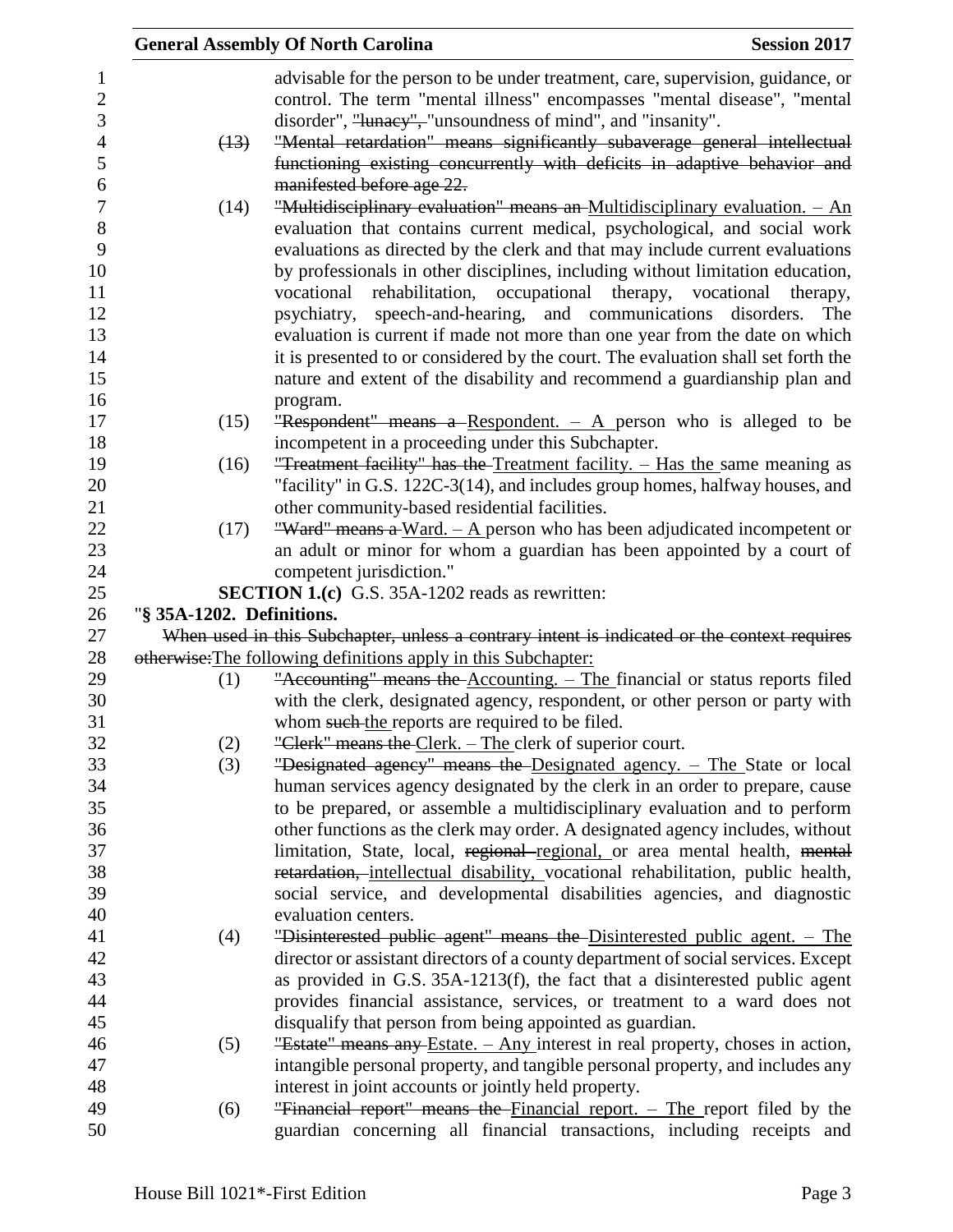|         |      | <b>General Assembly Of North Carolina</b><br><b>Session 2017</b>                                               |  |
|---------|------|----------------------------------------------------------------------------------------------------------------|--|
|         |      | expenditures of the ward's money, sale of the ward's property, or other                                        |  |
|         |      | transactions involving the ward's property.                                                                    |  |
|         | (7)  | "General guardian" means a General guardian. $-A$ guardian of both the estate                                  |  |
|         |      | and the person.                                                                                                |  |
|         | (8)  | "Guardian ad litem" means a Guardian ad litem. - A guardian appointed                                          |  |
|         |      | pursuant to G.S. 1A-1, Rule 17, Rules of Civil Procedure.                                                      |  |
|         | (9)  | "Guardian of the estate" means a Guardian of the estate. $-$ A guardian                                        |  |
|         |      | appointed solely for the purpose of managing the property, estate, and                                         |  |
|         |      | business affairs of a ward.                                                                                    |  |
|         | (10) | "Guardian of the person" means a Guardian of the person. $-$ A guardian                                        |  |
|         |      | appointed solely for the purpose of performing duties relating to the care,<br>custody, and control of a ward. |  |
|         | (11) | "Incompetent person" means a Incompetent person. $- A$ person who has been                                     |  |
|         |      | adjudicated to be an "incompetent adult" or "incompetent child" as defined in<br>G.S. $35A-1101(7)$ or $(8)$ . |  |
|         |      | "Minor" means a Minor. $- A$ person who is under the age of 18, is not married,                                |  |
|         | (12) |                                                                                                                |  |
|         |      | and has not been legally emancipated.                                                                          |  |
|         | (13) | "Multidisciplinary evaluation" means an Multidisciplinary evaluation. - An                                     |  |
|         |      | evaluation that contains current medical, psychological, and social work                                       |  |
|         |      | evaluations as directed by the clerk and that may contain current evaluations                                  |  |
|         |      | by professionals in other disciplines, including without limitation education,                                 |  |
|         |      | vocational rehabilitation, occupational therapy, vocational therapy,                                           |  |
|         |      | psychiatry, speech-and-hearing, and communications disorders. The                                              |  |
|         |      | evaluation is current if made not more than one year from the date on which                                    |  |
|         |      | it is presented to or considered by the court. The evaluation shall set forth the                              |  |
|         |      | nature and extent of the disability and recommend a guardianship plan and                                      |  |
|         |      | program.                                                                                                       |  |
|         | (14) | "Status report" means the Status report. - The report required by                                              |  |
|         |      | G.S. 35A-1242 to be filed by the general guardian or guardian of the person.                                   |  |
|         | (15) | "Ward" means a Ward. $- A$ person who has been adjudicated incompetent or                                      |  |
|         |      | an adult or minor for whom a guardian has been appointed by a court of                                         |  |
|         |      | competent jurisdiction."                                                                                       |  |
|         |      | SECTION 1.(d) G.S. 35A-1241 reads as rewritten:                                                                |  |
|         |      | "§ 35A-1241. Powers and duties of guardian of the person.                                                      |  |
| (a)     |      | To the extent that it is not inconsistent with the terms of any order of the clerk or any                      |  |
|         |      | other court of competent jurisdiction, a guardian of the person has the following powers and                   |  |
| duties: |      |                                                                                                                |  |
|         | (1)  | The guardian of the person is entitled to custody of the person of the guardian's                              |  |
|         |      | ward and shall make provision for the ward's care, comfort, and maintenance,                                   |  |
|         |      | and shall, as appropriate to the ward's needs, arrange for the ward's training,                                |  |
|         |      | education, employment, rehabilitation-rehabilitation, or habilitation. The                                     |  |
|         |      | guardian of the person shall take reasonable care of the ward's clothing,                                      |  |
|         |      | furniture, vehicles, and other personal effects that are with the ward.                                        |  |
|         | (2)  | The guardian of the person may establish the ward's place of abode within or                                   |  |
|         |      | without inside or outside this State. In arranging for a place of abode, the                                   |  |
|         |      | guardian of the person shall give preference to places within inside this State                                |  |
|         |      | over places not in outside this State if in-State and out-of-State places are                                  |  |
|         |      |                                                                                                                |  |
|         |      | substantially equivalent. The guardian also shall give preference to places that                               |  |
|         |      | are not treatment facilities. If the only available and appropriate places of                                  |  |
|         |      | domicile are treatment facilities, the guardian shall give preference to                                       |  |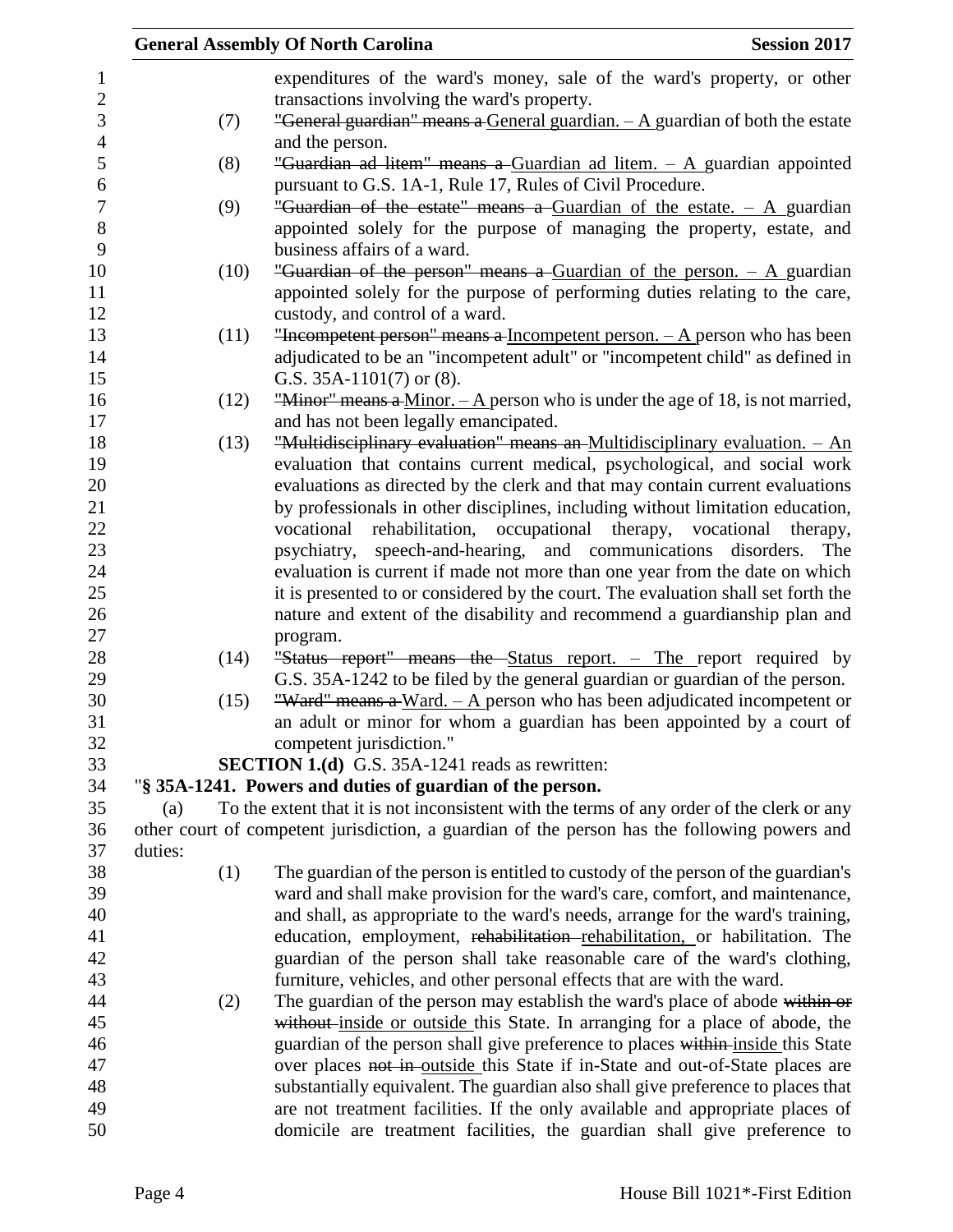|                                | <b>General Assembly Of North Carolina</b>                                                                                                                 | <b>Session 2017</b> |
|--------------------------------|-----------------------------------------------------------------------------------------------------------------------------------------------------------|---------------------|
|                                | community-based treatment facilities, such as group homes or nursing homes,<br>over treatment facilities that are not community-based.                    |                     |
| (3)                            | The guardian of the person may give any consent or approval that may be                                                                                   |                     |
|                                | necessary to enable the ward to receive medical, legal, psychological, or other                                                                           |                     |
|                                | professional care, counsel, treatment, or service; provided that, if service. If                                                                          |                     |
|                                | the patient has a health care agent appointed pursuant to a valid health care                                                                             |                     |
|                                | power of attorney, the health care agent shall have the right to exercise the                                                                             |                     |
|                                | authority granted in the health care power of attorney unless the Clerk has<br>suspended the authority of that health care agent in accordance with       |                     |
|                                | G.S. 35A-1208. The guardian shall not, however, consent to the sterilization                                                                              |                     |
|                                | of a mentally ill or mentally retarded ward-ward with a mental illness or                                                                                 |                     |
|                                | intellectual disability unless the guardian obtains an order from the clerk in                                                                            |                     |
|                                | accordance with G.S. 35A-1245. The guardian of the person may give any                                                                                    |                     |
|                                | other consent or approval on the ward's behalf that may be required or in the                                                                             |                     |
|                                | ward's best interest. The guardian may petition the clerk for the clerk's                                                                                 |                     |
|                                | concurrence in the consent or approval.                                                                                                                   |                     |
| (b)                            | A guardian of the person is entitled to be reimbursed out of the ward's estate for                                                                        |                     |
|                                | reasonable and proper expenditures incurred in the performance of his-the guardian's duties as                                                            |                     |
| guardian of the ward's person. |                                                                                                                                                           |                     |
| (c)                            | A guardian of the person, if he person who has acted within the limits imposed on                                                                         |                     |
|                                | him-by this Article or the order of appointment or both, shall not be both is not liable for damages                                                      |                     |
|                                | to the ward or the ward's estate, merely by reason of the guardian's:                                                                                     |                     |
| (1)                            | Authorizing or giving any consent or approval necessary to enable the ward                                                                                |                     |
|                                | to receive legal, psychological, or other professional care, counsel, treatment,                                                                          |                     |
|                                | or service, in a situation where the damages result from the negligence or other<br>acts of a third person; or                                            |                     |
| (2)                            | Authorizing medical treatment or surgery for his the ward, if the guardian                                                                                |                     |
|                                | acted in good faith and was not negligent."                                                                                                               |                     |
|                                | <b>SECTION 1.(e)</b> G.S. 35A-1245 reads as rewritten:                                                                                                    |                     |
|                                | "§ 35A-1245. Procedure to permit the sterilization of a mentally ill or a mentally retarded                                                               |                     |
|                                | ward-ward with a mental illness or intellectual disability in the case of medical                                                                         |                     |
|                                | necessity.                                                                                                                                                |                     |
| (a)                            | A guardian of the person shall not consent to the sterilization of a mentally ill or                                                                      |                     |
|                                | mentally retarded ward-ward with a mental illness or intellectual disability unless an order from                                                         |                     |
|                                | the clerk has been obtained in accordance with this section.                                                                                              |                     |
| (b)                            | If a mentally ill or mentally retarded ward-ward with a mental illness or intellectual                                                                    |                     |
|                                | disability needs to undergo a medical procedure that would result in sterilization, the ward's                                                            |                     |
|                                | guardian shall petition the clerk for an order to permit the guardian to consent to the procedure.                                                        |                     |
|                                | The petition shall contain all of the following:                                                                                                          |                     |
| (1)                            | A sworn statement from a physician licensed in this State who has examined<br>the ward that the proposed procedure is medically necessary and not for the |                     |
|                                | sole purpose of sterilization or for the purpose of hygiene or convenience.                                                                               |                     |
| (2)                            | The name and address of the physician who will perform the procedure.                                                                                     |                     |
| (3)                            | A sworn statement from a psychiatrist or psychologist licensed in this State                                                                              |                     |
|                                | who has examined the ward as to whether the mentally ill or mentally retarded                                                                             |                     |
|                                | ward ward with a mental illness or intellectual disability is able to comprehend                                                                          |                     |
|                                | the nature of the proposed procedure and its consequences and provide an                                                                                  |                     |
|                                | informed consent to the procedure.                                                                                                                        |                     |
| (4)                            | If the ward is able to comprehend the nature of the proposed procedure and its                                                                            |                     |
|                                | consequences, the sworn consent of the ward to the procedure.                                                                                             |                     |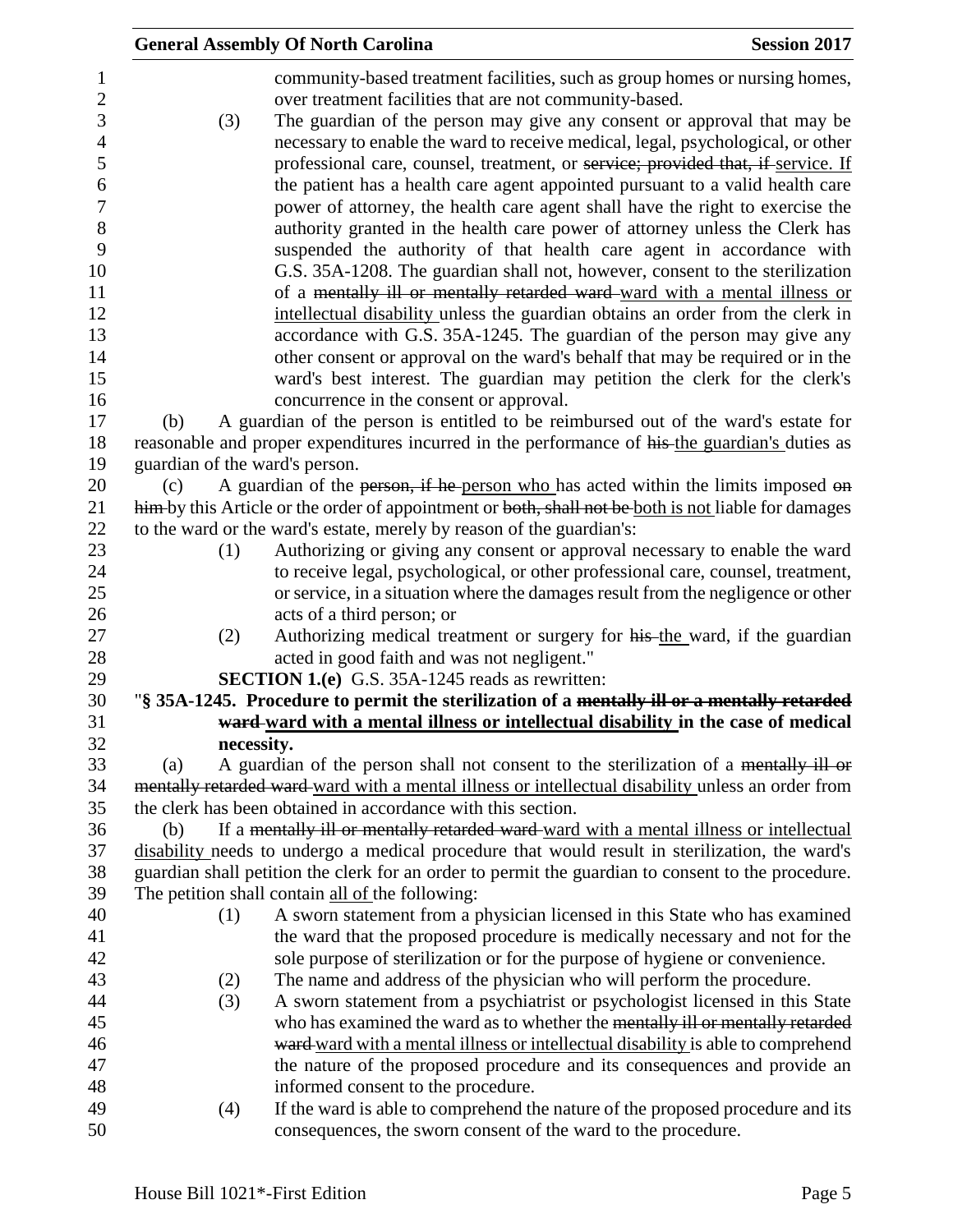|                |            | <b>General Assembly Of North Carolina</b><br><b>Session 2017</b>                                   |  |
|----------------|------------|----------------------------------------------------------------------------------------------------|--|
| 1              | (c)        | A copy of the petition shall be served on the ward personally. If the ward is unable to            |  |
| $\sqrt{2}$     |            | comprehend the nature of the proposed procedure and its consequences and is unable to provide      |  |
| 3              |            | an informed consent, the clerk shall appoint an attorney to represent the ward in accordance with  |  |
| $\overline{4}$ |            | rules adopted by the Office of Indigent Defense Services.                                          |  |
| 5              | (d)        | Should the ward or the ward's attorney request a hearing, a hearing shall be held.                 |  |
| 6              |            | Otherwise, the clerk may enter an order without the appearance of witnesses. If a hearing is held, |  |
| 7              |            | the guardian and the ward may present evidence.                                                    |  |
| 8              | (e)        | If the clerk finds all of the following, the clerk shall enter an order permitting the             |  |
| 9              |            | guardian to consent to the proposed procedure:                                                     |  |
| 10             | (1)        | The ward is capable of comprehending the procedure and its consequences                            |  |
| 11             |            | and has consented to the procedure, or the ward is unable to comprehend the                        |  |
| 12             |            | procedure and its consequences.                                                                    |  |
| 13             | (2)        | The procedure is medically necessary and is not solely for the purpose of                          |  |
| 14             |            | sterilization or for hygiene or convenience.                                                       |  |
| 15             | (f)        | The guardian or the ward, the ward's attorney, or any other interested party may                   |  |
| 16             |            | appeal the clerk's order to the superior court in accordance with G.S. 1-301.2(e)."                |  |
| 17             |            | <b>SECTION 1.(f)</b> G.S. 90-275 reads as rewritten:                                               |  |
| 18             |            | "§ 90-275. Article does not affect duty of guardian to obtain order permitting guardian to         |  |
| 19             |            | consent to sterilization of a mentally ill or mentally retarded ward-ward with a                   |  |
| 20             |            | mental illness or intellectual disability.                                                         |  |
| 21             |            | Nothing in this Article shall be deemed to affect affects the provisions of G.S. 35A-1245."        |  |
| 22             |            | <b>SECTION 2.</b> G.S. 7B-1111 reads as rewritten:                                                 |  |
| 23             |            | "§ 7B-1111. Grounds for terminating parental rights.                                               |  |
| 24             | (a)        | The court may terminate the parental rights upon a finding of one or more of the                   |  |
| 25             | following: |                                                                                                    |  |
| 26             | (1)        | The parent has abused or neglected the juvenile. The juvenile shall be deemed                      |  |
| 27             |            | to be abused or neglected if the court finds the juvenile to be an abused                          |  |
| 28             |            | juvenile within the meaning of G.S. 7B-101 or a neglected juvenile within the                      |  |
| 29             |            | meaning of G.S. 7B-101.                                                                            |  |
| 30             | (2)        | The parent has willfully left the juvenile in foster care or placement outside                     |  |
| 31             |            | the home for more than 12 months without showing to the satisfaction of the                        |  |
| 32             |            | court that reasonable progress under the circumstances has been made in                            |  |
| 33             |            | correcting those conditions which led to the removal of the juvenile. Provided,                    |  |
| 34             |            | however, that no parental rights No parental rights, however, shall be                             |  |
| 35             |            | terminated for the sole reason that the parents are unable to care for the                         |  |
| 36             |            | juvenile on account of their poverty.                                                              |  |
| 37             | (3)        | The juvenile has been placed in the custody of a county department of social                       |  |
| 38             |            | services, a licensed child-placing agency, a child-caring institution, or a foster                 |  |
| 39             |            | home, and the parent, for a continuous period of six months next preceding                         |  |
| 40             |            | the filing of the petition or motion, parent has for a continuous period of six                    |  |
| 41             |            | months immediately preceding the filing of the petition or motion willfully                        |  |
| 42             |            | failed for such period to pay a reasonable portion of the cost of care for the                     |  |
| 43             |            | juvenile although physically and financially able to do so.                                        |  |
| 44             | (4)        | One parent has been awarded custody of the juvenile by judicial decree or has                      |  |
| 45             |            | custody by agreement of the parents, and the other parent whose parental                           |  |
| 46             |            | rights are sought to be terminated has for a period of one year or more next                       |  |
| 47             |            | preceding the filing of the petition or motion willfully failed without                            |  |
| 48             |            | justification to pay for the care, support, and education of the juvenile, as                      |  |
| 49             |            | required by said-the decree or custody agreement.                                                  |  |
| 50             | (5)        | The father of a juvenile born out of wedlock has not, prior to the filing of a                     |  |
| 51             |            | petition or motion to terminate parental rights, done any of the following:                        |  |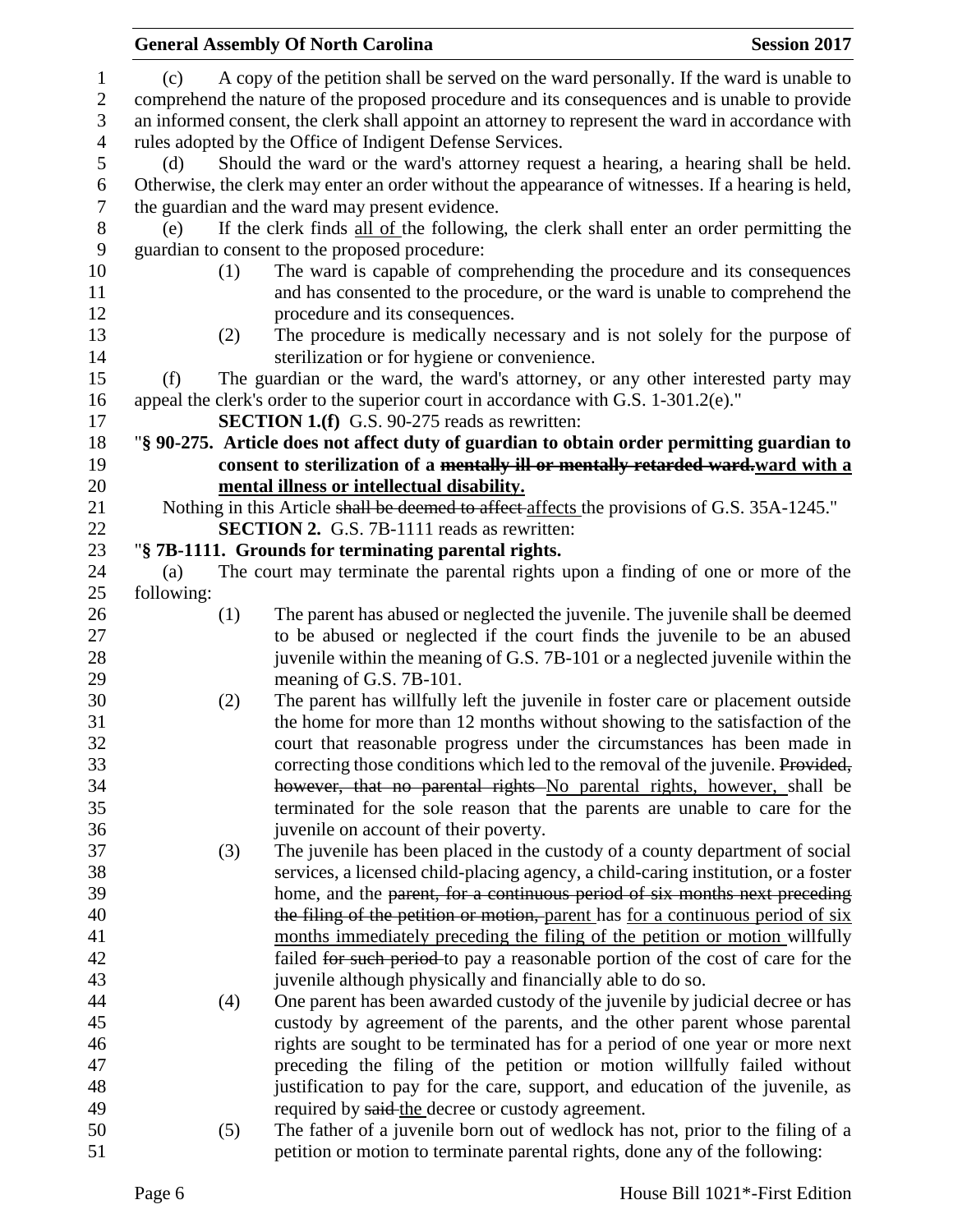|                                                                                                                                       |                   | <b>General Assembly Of North Carolina</b><br><b>Session 2017</b>                                                                                                                                                                                                                                                                                                                                                                                                                                                                                                                                                                                                                                                                                                                                        |
|---------------------------------------------------------------------------------------------------------------------------------------|-------------------|---------------------------------------------------------------------------------------------------------------------------------------------------------------------------------------------------------------------------------------------------------------------------------------------------------------------------------------------------------------------------------------------------------------------------------------------------------------------------------------------------------------------------------------------------------------------------------------------------------------------------------------------------------------------------------------------------------------------------------------------------------------------------------------------------------|
| $\mathbf{1}$<br>$\sqrt{2}$<br>$\overline{3}$<br>$\overline{4}$<br>5<br>$\boldsymbol{6}$<br>$\overline{7}$<br>8<br>9<br>10<br>11<br>12 |                   | Filed an affidavit of paternity in a central registry maintained by the<br>a.<br>Department of Health and Human Services; provided, the Services.<br>The petitioner or movant shall inquire of the Department of Health and<br>Human Services as to whether such an affidavit has been so filed and<br>the Department's certified reply shall be submitted to and considered<br>by the court.<br>Legitimated the juvenile pursuant to provisions of G.S. 49-10,<br>b.<br>G.S. 49-12.1, or filed a petition for this specific purpose.<br>Legitimated the juvenile by marriage to the mother of the juvenile.<br>c.<br>Provided substantial financial support or consistent care with respect<br>d.<br>to the juvenile and mother.<br>Established paternity through G.S. 49-14, 110-132, 130A-101,<br>e. |
| 13                                                                                                                                    |                   | 130A-118, or other judicial proceeding.                                                                                                                                                                                                                                                                                                                                                                                                                                                                                                                                                                                                                                                                                                                                                                 |
| 14<br>15<br>16<br>17<br>18<br>19<br>20<br>21<br>22<br>23                                                                              | (6)               | That the parent is incapable of providing for the proper care and supervision<br>of the juvenile, such that the juvenile is a dependent juvenile within the<br>meaning of G.S. 7B-101, and that there is a reasonable probability that such<br>the incapability will continue for the foreseeable future. Incapability under<br>this subdivision may be the result of substance abuse, mental retardation,<br>intellectual disability, mental illness, organic brain syndrome, or any other<br>cause or condition that renders the parent unable or unavailable to parent the<br>juvenile and the parent lacks an appropriate alternative child care<br>arrangement.                                                                                                                                    |
| 24                                                                                                                                    | (b)               | The burden in such these proceedings shall be upon is on the petitioner or movant to                                                                                                                                                                                                                                                                                                                                                                                                                                                                                                                                                                                                                                                                                                                    |
| 25                                                                                                                                    |                   | prove the facts justifying such the termination by clear and convincing evidence."                                                                                                                                                                                                                                                                                                                                                                                                                                                                                                                                                                                                                                                                                                                      |
| 26                                                                                                                                    |                   | SECTION 3.(a) G.S. 8C-1, Rule 616, reads as rewritten:                                                                                                                                                                                                                                                                                                                                                                                                                                                                                                                                                                                                                                                                                                                                                  |
| 27                                                                                                                                    |                   | "Rule 616. Alternative testimony of witnesses with developmental disabilities or mental                                                                                                                                                                                                                                                                                                                                                                                                                                                                                                                                                                                                                                                                                                                 |
| 28                                                                                                                                    |                   | retardation an intellectual or developmental disability in civil cases and special                                                                                                                                                                                                                                                                                                                                                                                                                                                                                                                                                                                                                                                                                                                      |
| 29                                                                                                                                    |                   | proceedings.                                                                                                                                                                                                                                                                                                                                                                                                                                                                                                                                                                                                                                                                                                                                                                                            |
| 30                                                                                                                                    | (a)               | Definitions. – The following definitions apply to this section:                                                                                                                                                                                                                                                                                                                                                                                                                                                                                                                                                                                                                                                                                                                                         |
| 31                                                                                                                                    | (1)               | The definitions set out in G.S. 122C-3.                                                                                                                                                                                                                                                                                                                                                                                                                                                                                                                                                                                                                                                                                                                                                                 |
| 32                                                                                                                                    | (2)               | "Remote testimony" means a Remote testimony. $-$ A method by which a                                                                                                                                                                                                                                                                                                                                                                                                                                                                                                                                                                                                                                                                                                                                    |
| 33                                                                                                                                    |                   | witness testifies outside of an open forum and outside of the physical presence                                                                                                                                                                                                                                                                                                                                                                                                                                                                                                                                                                                                                                                                                                                         |
| 34                                                                                                                                    |                   | of a party or parties.                                                                                                                                                                                                                                                                                                                                                                                                                                                                                                                                                                                                                                                                                                                                                                                  |
| 35                                                                                                                                    | (b)               | Remote Testimony Authorized. $-$ A person with a developmental disability or a                                                                                                                                                                                                                                                                                                                                                                                                                                                                                                                                                                                                                                                                                                                          |
| 36                                                                                                                                    |                   | person with mental retardation An individual with an intellectual or developmental disability                                                                                                                                                                                                                                                                                                                                                                                                                                                                                                                                                                                                                                                                                                           |
| 37                                                                                                                                    |                   | who is competent to testify may testify by remote testimony in a civil proceeding or special                                                                                                                                                                                                                                                                                                                                                                                                                                                                                                                                                                                                                                                                                                            |
| 38                                                                                                                                    |                   | proceeding if the court determines by clear and convincing evidence that the witness would suffer                                                                                                                                                                                                                                                                                                                                                                                                                                                                                                                                                                                                                                                                                                       |
| 39                                                                                                                                    |                   | serious emotional distress from testifying in the presence of a named party or parties or from                                                                                                                                                                                                                                                                                                                                                                                                                                                                                                                                                                                                                                                                                                          |
| 40                                                                                                                                    |                   | testifying in an open forum and that the ability of the witness to communicate with the trier of                                                                                                                                                                                                                                                                                                                                                                                                                                                                                                                                                                                                                                                                                                        |
| 41                                                                                                                                    |                   | fact would be impaired by testifying in the presence of a named party or parties or from testifying                                                                                                                                                                                                                                                                                                                                                                                                                                                                                                                                                                                                                                                                                                     |
| 42                                                                                                                                    | in an open forum. |                                                                                                                                                                                                                                                                                                                                                                                                                                                                                                                                                                                                                                                                                                                                                                                                         |
| 43                                                                                                                                    |                   |                                                                                                                                                                                                                                                                                                                                                                                                                                                                                                                                                                                                                                                                                                                                                                                                         |
| 44                                                                                                                                    | (f)               | Nonexclusive Procedure and Standard. - Nothing in this section shall prohibit                                                                                                                                                                                                                                                                                                                                                                                                                                                                                                                                                                                                                                                                                                                           |
| 45                                                                                                                                    |                   | prohibits the use or application of any other method or procedure authorized or required by law                                                                                                                                                                                                                                                                                                                                                                                                                                                                                                                                                                                                                                                                                                         |
| 46                                                                                                                                    |                   | for the introduction into evidence of statements or testimony of a person with a developmental                                                                                                                                                                                                                                                                                                                                                                                                                                                                                                                                                                                                                                                                                                          |
| 47                                                                                                                                    |                   | disability or a person with mental retardation an individual with an intellectual or developmental                                                                                                                                                                                                                                                                                                                                                                                                                                                                                                                                                                                                                                                                                                      |
| 48                                                                                                                                    | disability."      |                                                                                                                                                                                                                                                                                                                                                                                                                                                                                                                                                                                                                                                                                                                                                                                                         |
| 49                                                                                                                                    |                   | <b>SECTION 3.(b)</b> G.S. 15A-1225.2 reads as rewritten:                                                                                                                                                                                                                                                                                                                                                                                                                                                                                                                                                                                                                                                                                                                                                |
| 50                                                                                                                                    | "§ 15A-1225.2.    | Witnesses with developmental disabilities or mental retardation; an                                                                                                                                                                                                                                                                                                                                                                                                                                                                                                                                                                                                                                                                                                                                     |
| 51                                                                                                                                    |                   | intellectual or developmental disability; remote testimony.                                                                                                                                                                                                                                                                                                                                                                                                                                                                                                                                                                                                                                                                                                                                             |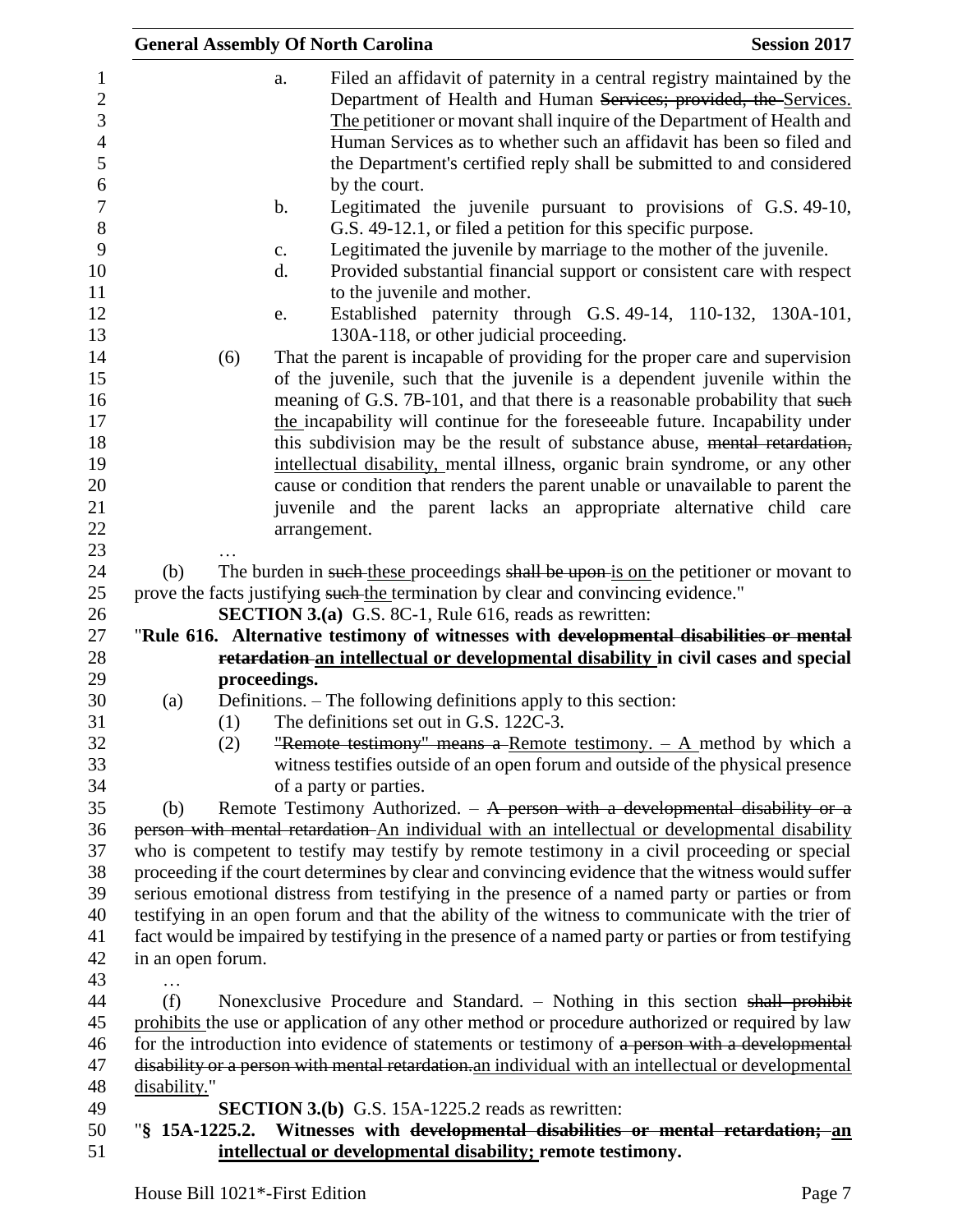|                |                           | <b>General Assembly Of North Carolina</b>                                                            | <b>Session 2017</b> |
|----------------|---------------------------|------------------------------------------------------------------------------------------------------|---------------------|
| 1              | (a)                       | Definitions. – The following definitions apply to this section:                                      |                     |
| $\mathbf{2}$   | (1)                       | The definitions set out in G.S. 122C-3.                                                              |                     |
| 3              | (2)                       | "Remote testimony" means a Remote testimony. $-$ A method by which a                                 |                     |
| $\overline{4}$ |                           | witness testifies outside of an open forum and outside of the physical presence                      |                     |
| 5              |                           | of a party or parties.                                                                               |                     |
| 6              | (b)                       | Remote Testimony Authorized. $-$ A person with a developmental disability or a                       |                     |
| 7              |                           | person with mental retardation An individual with an intellectual or developmental disability        |                     |
| 8              |                           | who is competent to testify may testify by remote testimony in a prosecution of a person charged     |                     |
| 9              |                           | with violating a criminal law of this State and in any hearing or proceeding conducted under         |                     |
| 10             |                           | Subchapter II of Chapter 7B of the General Statutes where a juvenile is alleged to have committed    |                     |
| 11             |                           | an offense that would be a criminal offense if committed by an adult if the court determines by      |                     |
| 12             |                           | clear and convincing evidence that the witness would suffer serious emotional distress from          |                     |
| 13             |                           | testifying in the presence of the defendant and that the ability of the witness to communicate with  |                     |
| 14             |                           | the trier of fact would be impaired by testifying in the presence of the defendant.                  |                     |
| 15             |                           |                                                                                                      |                     |
| 16             | (e)                       | Testimony. – The method of remote testimony shall allow the trier of fact and all                    |                     |
| 17             |                           | parties to observe the demeanor of the witness as the witness testifies in a similar manner as if    |                     |
| 18             |                           | the witness were testifying in the open forum. The court shall ensure that the counsel for all       |                     |
| 19             |                           | parties, except a pro se defendant, is physically present where the witness testifies and has a full |                     |
| 20             |                           | and fair opportunity for examination and cross-examination of the witness. The court shall ensure    |                     |
| 21             |                           | that the defendant or juvenile respondent has the ability to communicate privately with defense      |                     |
| 22             |                           | counsel during the remote testimony. A party may waive the right to have counsel physically          |                     |
| 23             |                           | present where the witness testifies. Nothing in this section shall be construed to limit-limits the  |                     |
| 24             |                           | provisions of G.S. 15A-1225.                                                                         |                     |
| 25             | (f)                       | Nonexclusive Procedure and Standard. - Nothing in this section shall prohibit                        |                     |
| 26             |                           | prohibits the use or application of any other method or procedure authorized or required by law      |                     |
| 27             |                           | for the introduction into evidence of statements or testimony of a person with a developmental       |                     |
| 28             |                           | disability or a person with mental retardation. an individual with an intellectual or developmental  |                     |
| 29             | disability."              |                                                                                                      |                     |
| 30             |                           | <b>SECTION 4.(a)</b> G.S. 14-27.20 reads as rewritten:                                               |                     |
| 31             | "§ 14-27.20. Definitions. |                                                                                                      |                     |
| 32             |                           | As used in this Article, unless the context requires otherwise: The following definitions apply      |                     |
| 33             | in this Article:          |                                                                                                      |                     |
| 34             | $\leftrightarrow$         | "Mentally disabled" means (i) a victim who suffers from mental retardation,                          |                     |
| 35             |                           | or (ii) a victim who suffers from a mental disorder, either of which temporarily                     |                     |
| 36             |                           | or permanently renders the victim substantially incapable of appraising the                          |                     |
| 37             |                           | nature of his or her conduct, or of resisting the act of vaginal intercourse or a                    |                     |
| 38             |                           | sexual act, or of communicating unwillingness to submit to the act of vaginal                        |                     |
| 39             |                           | intercourse or a sexual act.                                                                         |                     |
| 40             | (2)                       | "Mentally incapacitated" means a Mentally incapacitated. $-A$ victim who due                         |                     |
| 41             |                           | to any act committed upon the victim is rendered substantially incapable of                          |                     |
| 42             |                           | either appraising the nature of his or her conduct, or resisting the act of vaginal                  |                     |
| 43             |                           | intercourse or a sexual act.                                                                         |                     |
| 44             | (2a)                      | <u>Person who has a mental disability. <math>-</math> A victim who has an intellectual</u>           |                     |
| 45             |                           | disability or a mental disorder that temporarily or permanently renders the                          |                     |
| 46             |                           | victim substantially incapable of appraising the nature of his or her conduct,                       |                     |
| 47             |                           | or of resisting the act of vaginal intercourse or a sexual act, or of                                |                     |
| 48             |                           | communicating unwillingness to submit to the act of vaginal intercourse or a                         |                     |
| 49             |                           | sexual act.                                                                                          |                     |
| 50             | (3)                       | "Physically helpless" means (i) a victim who is unconscious; or (ii) a                               |                     |
| 51             |                           | Physically helpless. – Any of the following:                                                         |                     |
|                |                           |                                                                                                      |                     |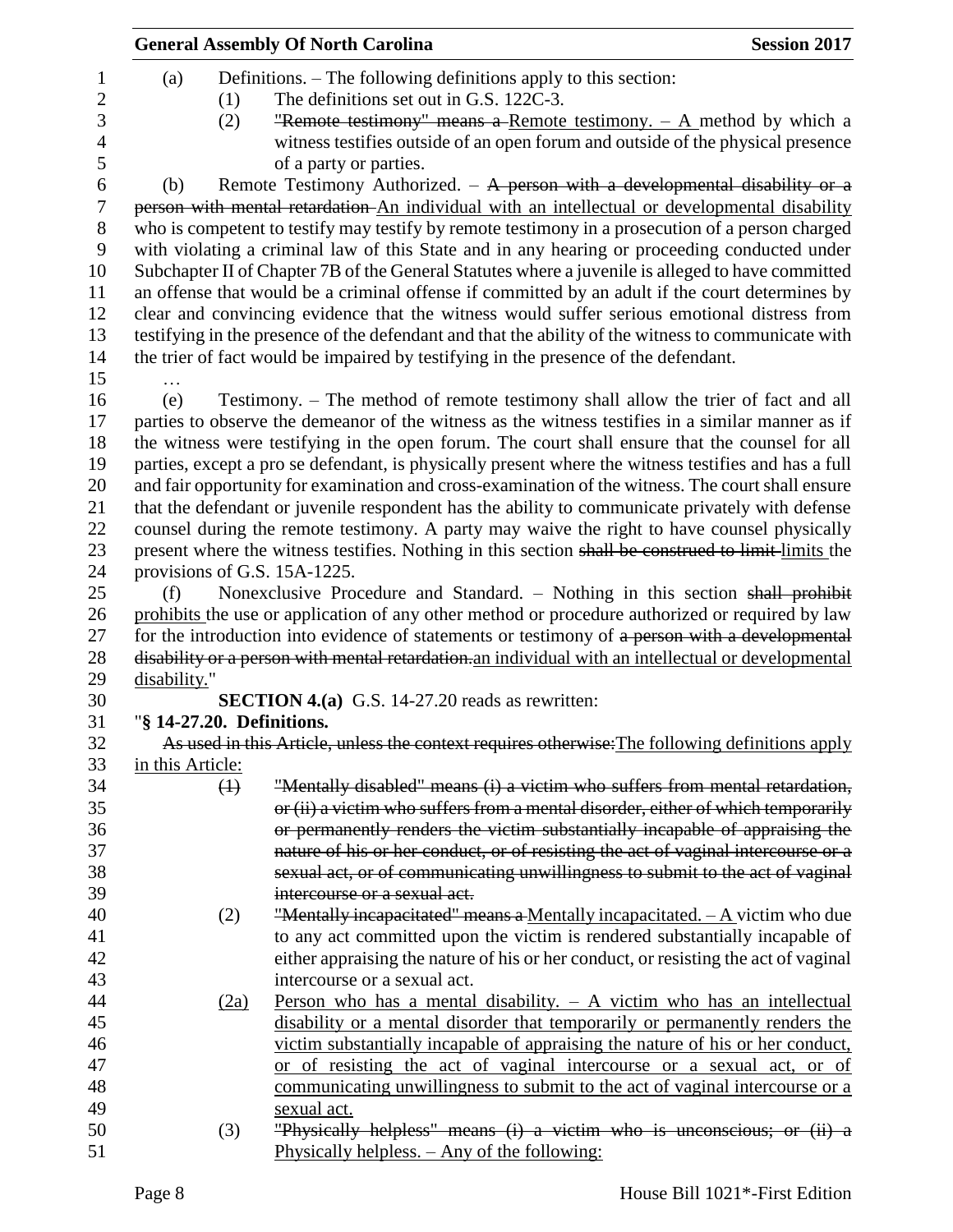|                                 |     |                   | <b>General Assembly Of North Carolina</b>                                                        | <b>Session 2017</b> |
|---------------------------------|-----|-------------------|--------------------------------------------------------------------------------------------------|---------------------|
|                                 |     | <u>a.</u>         | A victim who is unconscious.                                                                     |                     |
|                                 |     | <u>b.</u>         | A victim who is physically unable to resist an act of vaginal                                    |                     |
|                                 |     |                   | intercourse or a sexual act or communicate unwillingness to submit to                            |                     |
|                                 |     |                   | an act of vaginal intercourse or a sexual act.                                                   |                     |
|                                 | (4) |                   | "Sexual act" means cunnilingus, Sexual act. - Cunnilingus, fellatio, analingus,                  |                     |
|                                 |     |                   | or anal intercourse, but does not include vaginal intercourse. Sexual act also                   |                     |
|                                 |     |                   | means the penetration, however slight, by any object into the genital or anal                    |                     |
|                                 |     |                   | opening of another person's body: provided, that it shall be body. It is an                      |                     |
|                                 |     |                   | affirmative defense that the penetration was for accepted medical purposes.                      |                     |
|                                 | (5) |                   | "Sexual contact" means Sexual contact. - Any of the following:                                   |                     |
|                                 |     | <u>a.</u>         | (i) touching Touching the sexual organ, anus, breast, groin, or buttocks                         |                     |
|                                 |     |                   | of any person, person.                                                                           |                     |
|                                 |     | <u>b.</u>         | $(ii)$ a- $A$ person touching another person with their own sexual organ,                        |                     |
|                                 |     |                   | anus, breast, groin, or buttocks, orbuttocks.                                                    |                     |
|                                 |     | $\underline{c}$ . | $(iii)$ a $\triangle$ person ejaculating, emitting, or placing semen, urine, or feces            |                     |
|                                 |     |                   | upon any part of another person.                                                                 |                     |
|                                 | (6) |                   | "Touching" as Touching. $-$ As used in subdivision (5) of this section, means                    |                     |
|                                 |     |                   | physical contact with another person, whether accomplished directly, through                     |                     |
|                                 |     |                   | the clothing of the person committing the offense, or through the clothing of                    |                     |
|                                 |     |                   | the victim."                                                                                     |                     |
|                                 |     |                   | <b>SECTION 4.(b)</b> G.S. 14-27.22 reads as rewritten:                                           |                     |
|                                 |     |                   | "§ 14-27.22. Second-degree forcible rape.                                                        |                     |
| (a)                             |     |                   | A person is guilty of second-degree forcible rape if the person engages in vaginal               |                     |
|                                 |     |                   | intercourse with another person:                                                                 |                     |
|                                 | (1) |                   | By force and against the will of the other person; or                                            |                     |
|                                 | (2) |                   | Who is mentally disabled, mentally incapacitated, Who has a mental disability                    |                     |
|                                 |     |                   | or who is mentally incapacitated or physically helpless, and the person                          |                     |
|                                 |     |                   | performing the act knows or should reasonably know the other person is                           |                     |
|                                 |     |                   | mentally disabled, mentally incapacitated, has a mental disability or is                         |                     |
|                                 |     |                   | mentally incapacitated or physically helpless.                                                   |                     |
| (b)                             |     |                   | Any person who commits the offense defined in this section is guilty of a Class C                |                     |
| felony.                         |     |                   |                                                                                                  |                     |
| (c)                             |     |                   | Upon conviction, a person convicted under this section has no rights to custody of or            |                     |
|                                 |     |                   | rights of inheritance from any child conceived during the commission of the rape, nor shall-does |                     |
|                                 |     |                   | the person have any rights related to the child under Chapter 48 of the General Statutes or      |                     |
|                                 |     |                   | Subchapter 4-I of Chapter 7B of the General Statutes."                                           |                     |
|                                 |     |                   | <b>SECTION 4.(c)</b> G.S. 14-27.27 reads as rewritten:                                           |                     |
|                                 |     |                   | "§ 14-27.27. Second-degree forcible sexual offense.                                              |                     |
| (a)                             |     |                   | A person is guilty of second degree forcible sexual offense if the person engages in a           |                     |
| sexual act with another person: |     |                   |                                                                                                  |                     |
|                                 | (1) |                   | By force and against the will of the other person; or                                            |                     |
|                                 | (2) |                   | Who is mentally disabled, mentally incapacitated, Who has a mental disability                    |                     |
|                                 |     |                   | or who is mentally incapacitated or physically helpless, and the person                          |                     |
|                                 |     |                   | performing the act knows or should reasonably know that the other person is                      |                     |
|                                 |     |                   | mentally disabled, mentally incapacitated, has a mental disability or is                         |                     |
|                                 |     |                   | mentally incapacitated or physically helpless.                                                   |                     |
| (b)                             |     |                   | Any person who commits the offense defined in this section is guilty of a Class C                |                     |
| felony."                        |     |                   |                                                                                                  |                     |
|                                 |     |                   | <b>SECTION 4.(d)</b> G.S. 14-27.33 reads as rewritten:                                           |                     |

"**§ 14-27.33. Sexual battery.**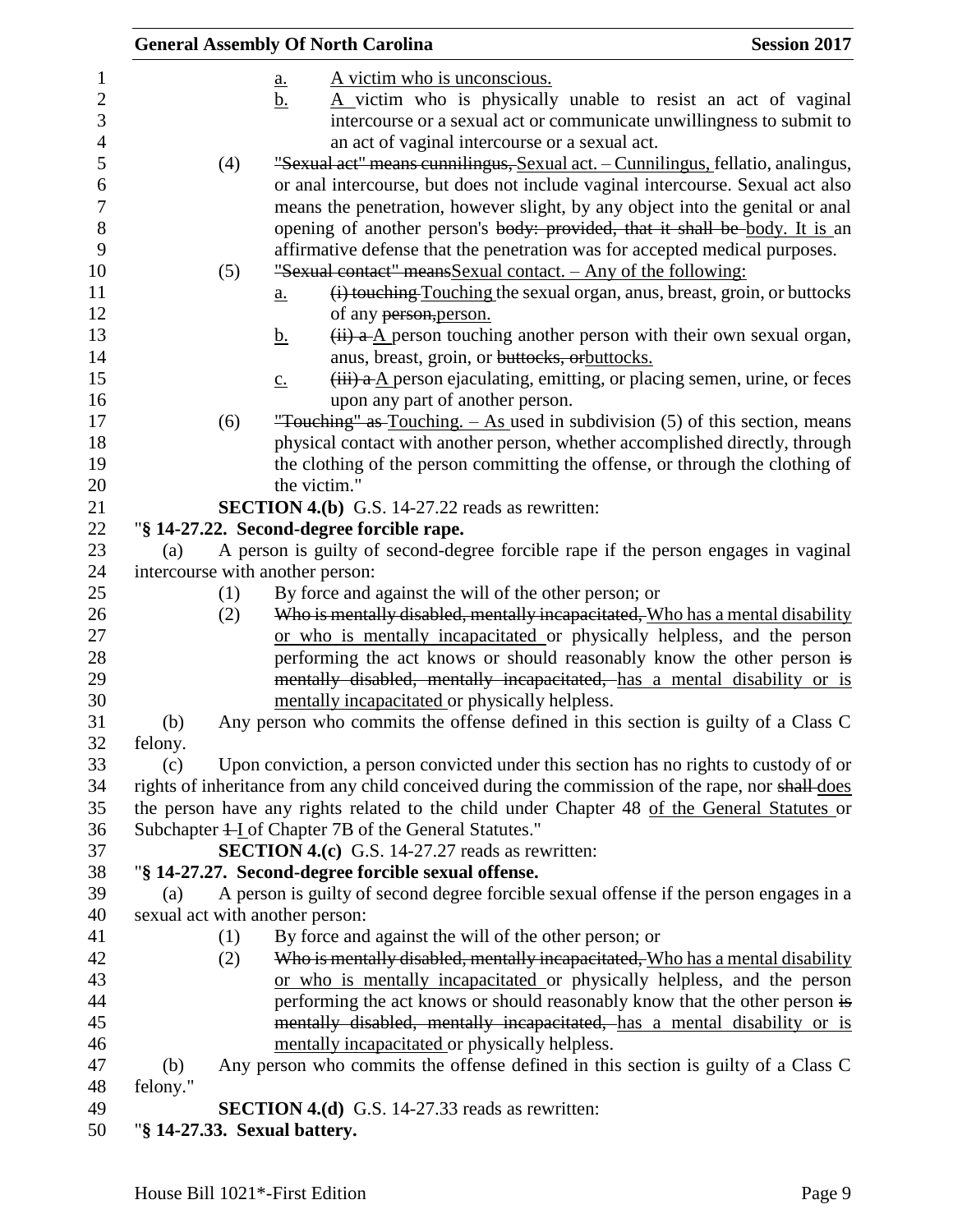|                | <b>General Assembly Of North Carolina</b>                                                           | <b>Session 2017</b> |
|----------------|-----------------------------------------------------------------------------------------------------|---------------------|
| $\mathbf{1}$   | A person is guilty of sexual battery if the person, for the purpose of sexual arousal,<br>(a)       |                     |
| $\overline{c}$ | sexual gratification, or sexual abuse, engages in sexual contact with another person:               |                     |
| 3              | By force and against the will of the other person; or<br>(1)                                        |                     |
| 4              | Who is mentally disabled, mentally incapacitated, Who has a mental disability<br>(2)                |                     |
| 5              | or who is mentally incapacitated or physically helpless, and the person                             |                     |
| 6              | performing the act knows or should reasonably know that the other person is                         |                     |
| 7              | mentally disabled, mentally incapacitated, has a mental disability or is                            |                     |
| $8\,$          | mentally incapacitated or physically helpless.                                                      |                     |
| 9              | Any person who commits the offense defined in this section is guilty of a Class A1<br>(b)           |                     |
| 10             | misdemeanor."                                                                                       |                     |
| 11             | <b>SECTION 4.(e)</b> G.S. 14-205.1 reads as rewritten:                                              |                     |
| 12             | "§ 14-205.1. Solicitation of prostitution.                                                          |                     |
| 13             | Except as otherwise provided in this section, any person who solicits another for the<br>(a)        |                     |
| 14             | purpose of prostitution is guilty of a Class 1 misdemeanor for a first offense and a Class H felony |                     |
| 15             |                                                                                                     |                     |
|                | for a second or subsequent offense. Any person 18 years of age or older who willfully solicits a    |                     |
| 16             | minor for the purpose of prostitution is guilty of a Class G felony. Any person who willfully       |                     |
| 17             | solicits a person who is severely or profoundly mentally disabled has a severe or profound mental   |                     |
| 18             | disability for the purpose of prostitution is guilty of a Class E felony. Punishment under this     |                     |
| 19             | section may include participation in a program devised for the education and prevention of sexual   |                     |
| 20             | exploitation (i.e. "John School"), where available. A person who violates this subsection shall     |                     |
| 21             | not be is not eligible for a disposition of prayer for judgment continued under any circumstances.  |                     |
| 22             | Immunity From Prosecution for Minors. - Notwithstanding any other provision of<br>(b)               |                     |
| 23             | this section, if it is determined, after a reasonable detention for investigative purposes, that a  |                     |
| 24             | person suspected of or charged with a violation of this section is a minor who is soliciting as a   |                     |
| 25             | prostitute, that person shall be immune from prosecution under this section and instead shall be    |                     |
| 26             | taken into temporary protective custody as an undisciplined juvenile pursuant to Article 19 of      |                     |
| 27             | Chapter 7B of the General Statutes. Pursuant to the provisions of G.S. 7B-301, a law enforcement    |                     |
| 28             | officer who takes a minor into custody under this section shall immediately report an allegation    |                     |
| 29             | of a violation of G.S. 14-43.11 and G.S. 14-43.13 to the director of the department of social       |                     |
| 30             | services in the county where the minor resides or is found, as appropriate, which shall commence    |                     |
| 31             | an initial investigation into child abuse or child neglect within 24 hours pursuant to G.S. 7B-301  |                     |
| 32             | and G.S. 7B-302."                                                                                   |                     |
| 33             | <b>SECTION 4.(f)</b> G.S. 14-205.2 reads as rewritten:                                              |                     |
| 34             | "§ 14-205.2. Patronizing a prostitute.                                                              |                     |
| 35             | Any person who willfully performs any of the following acts with a person not his or<br>(a)         |                     |
| 36             | her spouse commits the offense of patronizing a prostitute:                                         |                     |
| 37             | Engages in vaginal intercourse, any sexual act as defined in G.S. 14-27.20, or<br>(1)               |                     |
| 38             | any sexual contact as defined in G.S. 14-27.20, for the purpose of sexual                           |                     |
| 39             | arousal or gratification with a prostitute.                                                         |                     |
| 40             | Enters or remains in a place of prostitution with intent to engage in vaginal<br>(2)                |                     |
| 41             | intercourse, any sexual act as defined in G.S. 14-27.20, or any sexual contact                      |                     |
| 42             | as defined in G.S. 14-27.20, for the purpose of sexual arousal or gratification.                    |                     |
| 43             | Except as provided in subsections (c) and (d) of this section, a first violation of this<br>(b)     |                     |
| 44             | section is a Class A1 misdemeanor. Unless a higher penalty applies, a second or subsequent          |                     |
| 45             | violation of this section is a Class G felony.                                                      |                     |
| 46             | A violation of this section is a Class F felony if the defendant is 18 years of age or<br>(c)       |                     |
| 47             | older and the prostitute is a minor.                                                                |                     |
| 48             | A violation of this section is a Class D felony if the prostitute is a severely or<br>(d)           |                     |
| 49             | profoundly mentally disabled person.has a severe or profound mental disability."                    |                     |
| 50             | <b>SECTION 4.(g)</b> G.S. 14-205.3 reads as rewritten:                                              |                     |
| 51             | "§ 14-205.3. Promoting prostitution.                                                                |                     |
|                |                                                                                                     |                     |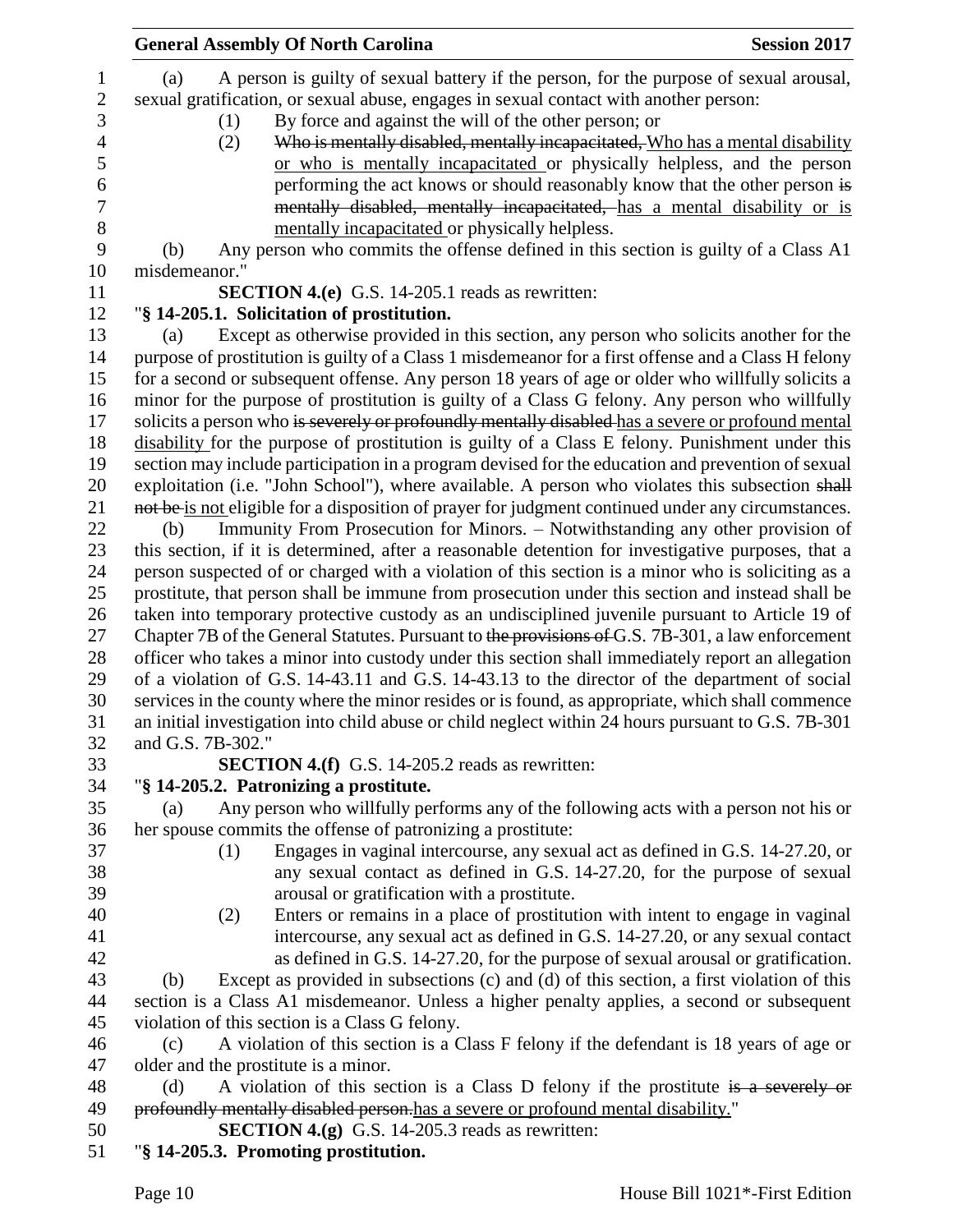| $\mathbf{1}$   | .                         |                                                                                                               |
|----------------|---------------------------|---------------------------------------------------------------------------------------------------------------|
| $\mathbf{2}$   | (b)                       | Any person who willfully performs any of the following acts commits the offense of                            |
| $\mathfrak{Z}$ |                           | promoting prostitution of a minor or <del>mentally disabled person:</del> person who has a mental disability: |
| $\overline{4}$ | (1)                       | Advances prostitution as defined in G.S. 14-203, where a minor or severely                                    |
| 5              |                           | or profoundly mentally disabled person-person who has a severe or profound                                    |
| 6              |                           | mental disability engaged in prostitution, or any person engaged in                                           |
| $\overline{7}$ |                           | prostitution in the place of prostitution is a minor or is severely or profoundly                             |
| 8              |                           | mentally disabled has a severe or profound mental disability at the time of the                               |
| 9              |                           | offense.                                                                                                      |
| 10             | (2)                       | Profits from prostitution by any means where the prostitute is a minor or is                                  |
| 11             |                           | severely or profoundly mentally disabled-has a severe or profound mental                                      |
| 12             |                           | disability at the time of the offense.                                                                        |
| 13             | (3)                       | Confines a minor or a severely or profoundly mentally disabled person-person                                  |
| 14             |                           | who has a severe or profound mental disability against the person's will by the                               |
| 15             |                           | infliction or threat of imminent infliction of great bodily harm, permanent                                   |
| 16             |                           | disability, or disfigurement or by administering to the minor or severely or                                  |
| 17             |                           | profoundly mentally disabled person, person who has a severe or profound                                      |
| 18             |                           | mental disability, without the person's consent or by threat or deception and                                 |
| 19             |                           | for other than medical purposes, any alcoholic intoxicant or a drug as defined                                |
| 20             |                           | in Article 5 of Chapter 90 of the General Statutes (North Carolina Controlled                                 |
| 21             |                           | Substances Act) and does any of the following:                                                                |
| 22             |                           | Compels the minor or severely or profoundly mentally disabled person<br>a.                                    |
| 23             |                           | person who has a severe or profound mental disability to engage in                                            |
| 24             |                           | prostitution.                                                                                                 |
| 25             |                           | Arranges a situation in which the minor or severely or profoundly<br>b.                                       |
| 26             |                           | mentally disabled person-person who has a severe or profound mental                                           |
| 27             |                           | disability may practice prostitution.                                                                         |
| 28             |                           | Profits from prostitution by the minor or severely or profoundly<br>c.                                        |
| 29             |                           | mentally disabled person.person who has a severe or profound mental                                           |
| 30             |                           | disability.                                                                                                   |
| 31             |                           | For purposes of this subsection, administering drugs or an alcoholic intoxicant to a minor or                 |
| 32             |                           | a severely or profoundly mentally disabled person, person who has a severe or profound mental                 |
| 33             |                           | disability, as described in subdivision (3) of this subsection, shall be deemed to be without                 |
| 34             |                           | consent if the administering is done without the consent of the parents or legal guardian or if the           |
| 35             |                           | administering is performed or permitted by the parents or legal guardian for other than medical               |
| 36             |                           | purposes. Mistake of age is not a defense to a prosecution under this subsection.                             |
| 37             | $\ldots$ "                |                                                                                                               |
| 38             |                           | <b>SECTION 4.(h)</b> G.S. 14-208.6 reads as rewritten:                                                        |
| 39             | "§ 14-208.6. Definitions. |                                                                                                               |
| 40             |                           | The following definitions apply in this Article:                                                              |
| 41             | (1a)                      | "Aggravated offense" means any Aggravated offense. - Any criminal offense                                     |
| 42             |                           | that includes either of the following: (i) engaging in a sexual act involving                                 |
| 43             |                           | vaginal, anal, or oral penetration with a victim of any age through the use of                                |
| 44             |                           | force or the threat of serious violence; or (ii) engaging in a sexual act involving                           |
| 45             |                           | vaginal, anal, or oral penetration with a victim who is less than 12 years old.                               |
| 46             | (1b)                      | "County registry" means the County registry. - The information compiled by                                    |
| 47             |                           | the sheriff of a county in compliance with this Article.                                                      |
| 48             | (1c)                      | "Department" means the Department. - The Department of Public Safety.                                         |
| 49             | (1d)                      | "Electronic mail" means the Electronic mail. - The transmission of                                            |
| 50             |                           | information or communication by the use of the Internet, a computer, a                                        |
| 51             |                           | facsimile machine, a pager, a cellular telephone, a video recorder, or other                                  |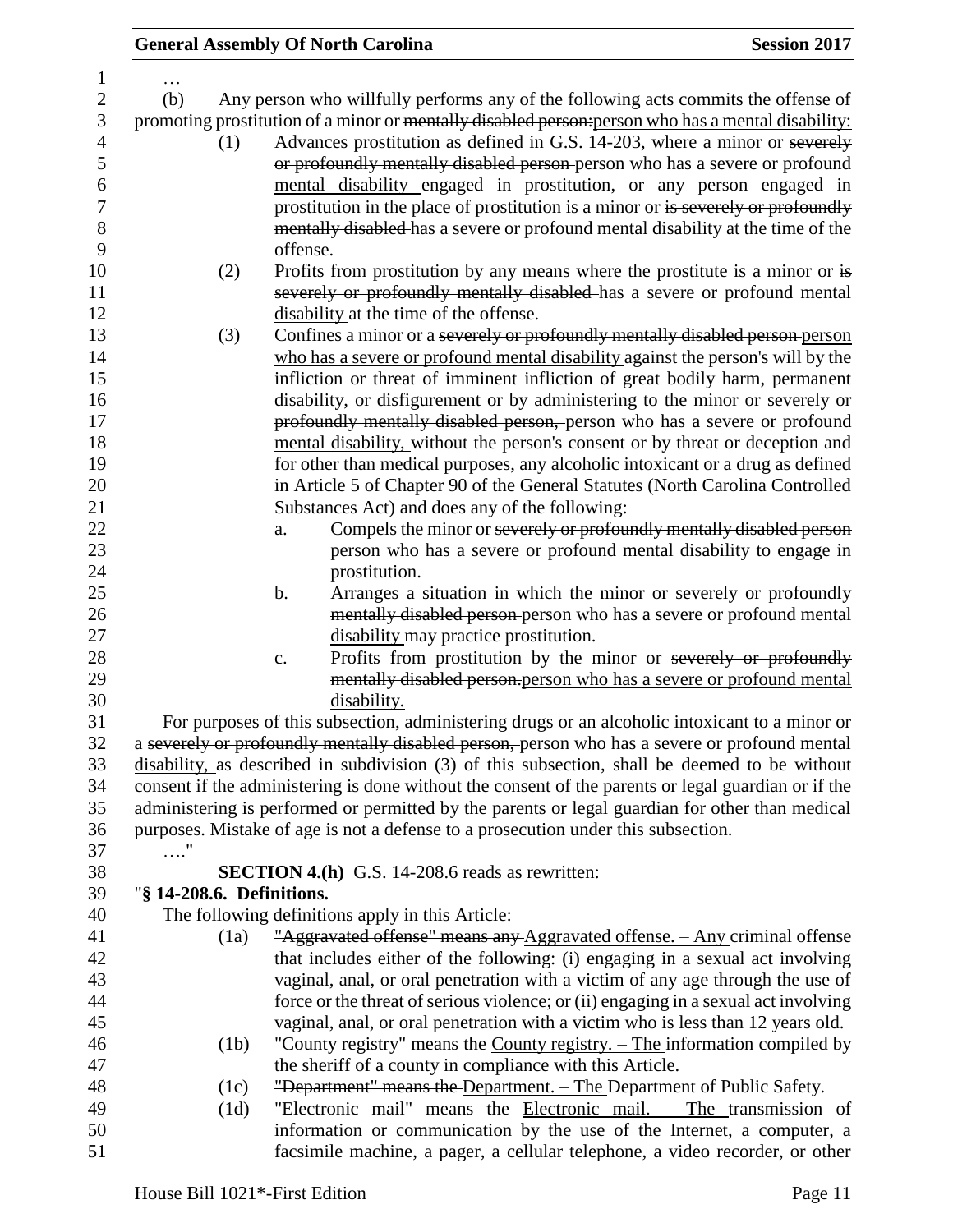|      | <b>General Assembly Of North Carolina</b>                                                                                         | <b>Session 2017</b> |
|------|-----------------------------------------------------------------------------------------------------------------------------------|---------------------|
|      | electronic means sent to a person identified by a unique address or address                                                       |                     |
|      | number and received by that person.                                                                                               |                     |
| (1e) | "Employed" includes Employed. - Includes employment that is full-time or                                                          |                     |
|      | part-time for a period of time exceeding 14 days or for an aggregate period of                                                    |                     |
|      | time exceeding 30 days during any calendar year, whether financially                                                              |                     |
|      | compensated, volunteered, or for the purpose of government or educational                                                         |                     |
|      | benefit.                                                                                                                          |                     |
| (1f) | "Entity" means a Entity. $- A$ business or organization that provides Internet                                                    |                     |
|      | service, electronic communications service, remote computing service, online                                                      |                     |
|      | service, electronic mail service, or electronic instant message or chat services                                                  |                     |
|      | whether the business or organization is within inside or outside the State.                                                       |                     |
| (1g) | "Instant Message" means a Instant message. - A form of real-time text                                                             |                     |
|      | communication between two or more people. The communication is conveyed                                                           |                     |
|      | via computers connected over a network such as the Internet.                                                                      |                     |
| (1h) | "Institution of higher education" means any Institution of higher education. -                                                    |                     |
|      | Any postsecondary public or private educational institution, including any                                                        |                     |
|      | trade or professional institution, college, or university.                                                                        |                     |
| (1i) | "Internet" means the Internet. - The global information system that is logically                                                  |                     |
|      | linked together by a globally unique address space based on the Internet                                                          |                     |
|      | Protocol or its subsequent extensions; that is able to support communications                                                     |                     |
|      | using the Transmission Control Protocol/Internet Protocol suite, its                                                              |                     |
|      | subsequent extensions, or other Internet Protocol compatible protocols; and                                                       |                     |
|      | that provides, uses, or makes accessible, either publicly or privately,                                                           |                     |
|      | high-level services layered on the communications and related infrastructure                                                      |                     |
|      | described in this subdivision.                                                                                                    |                     |
| (1j) | "Mental abnormality" means a Mental abnormality. $-$ A congenital or                                                              |                     |
|      | acquired condition of a person that affects the emotional or volitional capacity                                                  |                     |
|      | of the person in a manner that predisposes that person to the commission of                                                       |                     |
|      | criminal sexual acts to a degree that makes the person a menace to the health                                                     |                     |
|      | and safety of others.                                                                                                             |                     |
| (1k) | "Nonresident student" means a Nonresident student. $- A$ person who is not a                                                      |                     |
|      | resident of North Carolina but who is enrolled in any type of school in the                                                       |                     |
|      | State on a part-time or full-time basis.                                                                                          |                     |
| (1l) | "Nonresident worker" means a Nonresident worker. $- A$ person who is not a                                                        |                     |
|      | resident of North Carolina but who has employment or carries on a vocation                                                        |                     |
|      | in the State, on a part-time or full-time basis, with or without compensation or                                                  |                     |
|      | government or educational benefit, for more than 14 days, or for an aggregate                                                     |                     |
|      | period exceeding 30 days in a calendar year.<br>"Offense against a minor" means any Offense against a minor. - Any of the         |                     |
| (1m) | following offenses if the offense is committed against a minor, and the person                                                    |                     |
|      | committing the offense is not the minor's parent: G.S. 14-39 (kidnapping),                                                        |                     |
|      | G.S. 14-41 (abduction of children), and G.S. 14-43.3 (felonious restraint). The                                                   |                     |
|      | term also includes the following if the person convicted of the following is not                                                  |                     |
|      | the minor's parent: a solicitation or conspiracy to commit any of these                                                           |                     |
|      |                                                                                                                                   |                     |
| (1n) | offenses; aiding and abetting any of these offenses.<br>"Online identifier" means electronic Online identifier. - Electronic mail |                     |
|      | address, instant message screen name, user ID, chat or other Internet                                                             |                     |
|      | communication name, but it does not mean social security number, date of                                                          |                     |
|      | birth, or pin number.                                                                                                             |                     |
| (2)  | "Penal institution" means: Penal institution. - Any of the following:                                                             |                     |
|      |                                                                                                                                   |                     |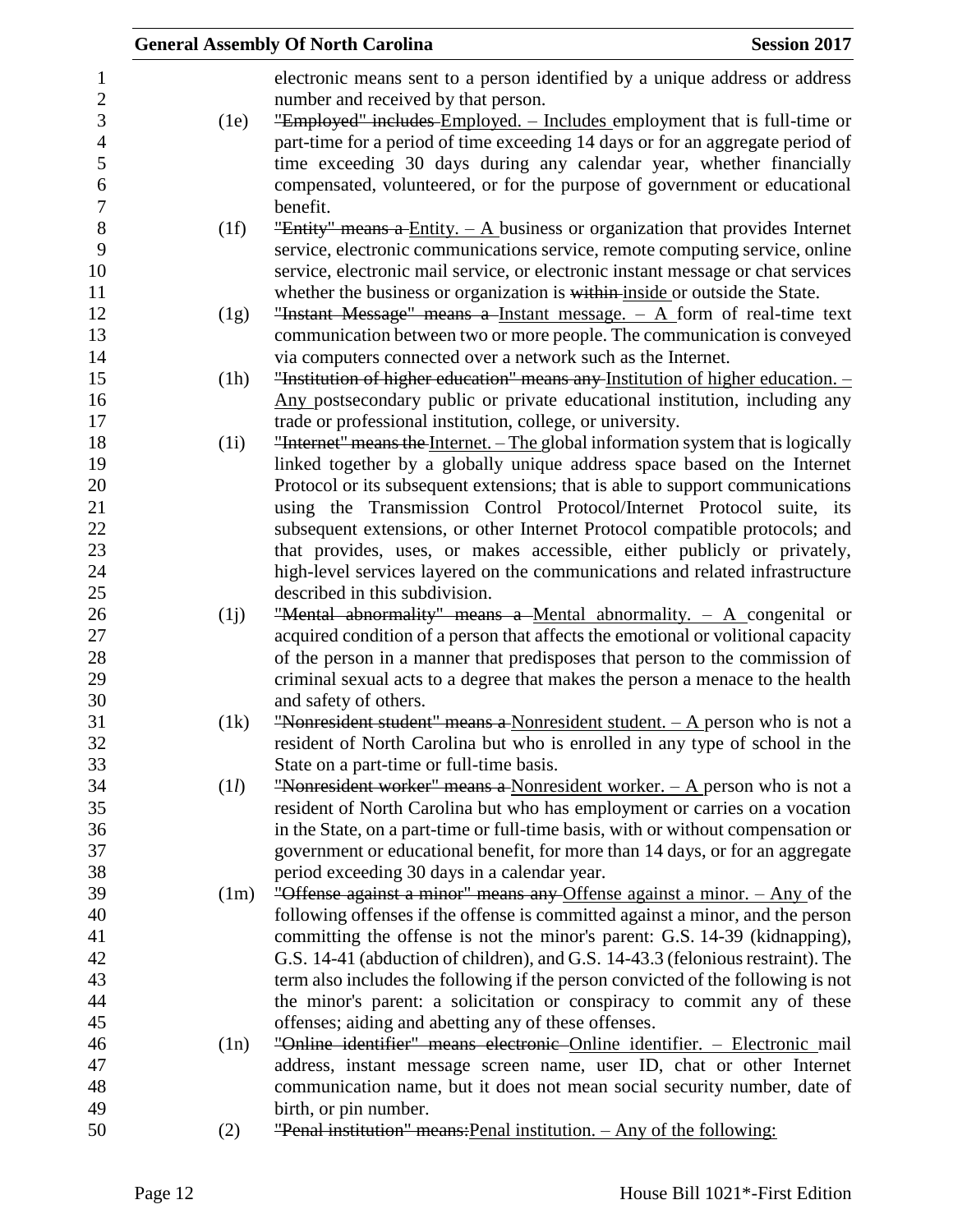|      | <b>General Assembly Of North Carolina</b>                                                                                                         | <b>Session 2017</b> |
|------|---------------------------------------------------------------------------------------------------------------------------------------------------|---------------------|
|      | A detention facility operated under the jurisdiction of the Section of<br>a.                                                                      |                     |
|      | Prisons of the Division of Adult Correction and Juvenile Justice of the                                                                           |                     |
|      | Department of Public Safety; Safety.                                                                                                              |                     |
|      | A detention facility operated under the jurisdiction of another state or<br>b.                                                                    |                     |
|      | the federal government; orgovernment.                                                                                                             |                     |
|      | A detention facility operated by a local government in this State or<br>c.                                                                        |                     |
|      | another state.                                                                                                                                    |                     |
| (2a) | "Personality disorder" means an Personality disorder. - An enduring pattern                                                                       |                     |
|      | of inner experience and behavior that deviates markedly from the expectations                                                                     |                     |
|      | of the individual's culture, is pervasive and inflexible, has an onset in                                                                         |                     |
|      | adolescence or early adulthood, is stable over time, and leads to distress or                                                                     |                     |
|      | impairment.                                                                                                                                       |                     |
| (2b) | "Recidivist" means a Recidivist. $- A$ person who has a prior conviction for an                                                                   |                     |
|      | offense that is described in G.S. 14-208.6(4).                                                                                                    |                     |
| (3)  | "Release" means discharged-Release. - Discharged or paroled.                                                                                      |                     |
| (4)  | "Reportable conviction" means: Reportable conviction. - Any of the                                                                                |                     |
|      | following:                                                                                                                                        |                     |
|      | A final conviction for an offense against a minor, a sexually violent<br>a.                                                                       |                     |
|      | offense, or an attempt to commit any of those offenses unless the                                                                                 |                     |
|      | conviction is for aiding and abetting. A final conviction for aiding and                                                                          |                     |
|      | abetting is a reportable conviction only if the court sentencing the                                                                              |                     |
|      | individual finds that the registration of that individual under this<br>Article furthers the purposes of this Article as stated in G.S. 14-208.5. |                     |
|      | A final conviction in another state of an offense, which if committed<br>$\mathbf b$ .                                                            |                     |
|      | in this State, is substantially similar to an offense against a minor or a                                                                        |                     |
|      | sexually violent offense as defined by this section, or a final conviction                                                                        |                     |
|      | in another state of an offense that requires registration under the sex                                                                           |                     |
|      | offender registration statutes of that state.                                                                                                     |                     |
|      | A final conviction in a federal jurisdiction (including a court martial)<br>c.                                                                    |                     |
|      | of an offense, which is substantially similar to an offense against a                                                                             |                     |
|      | minor or a sexually violent offense as defined by this section.                                                                                   |                     |
|      | d.<br>A final conviction for a violation of G.S. 14-202(d), (e), (f), (g), or (h),                                                                |                     |
|      | or a second or subsequent conviction for a violation of G.S. 14-202(a),                                                                           |                     |
|      | (a1), or (c), only if the court sentencing the individual issues an order                                                                         |                     |
|      | pursuant to G.S. 14-202(l) requiring the individual to register.                                                                                  |                     |
|      | A final conviction for a violation of G.S. 14-43.14, only if the court<br>e.                                                                      |                     |
|      | sentencing the individual issues an order pursuant to G.S. $14-43.14(e)$                                                                          |                     |
|      | requiring the individual to register.                                                                                                             |                     |
| (5)  | "Sexually violent offense" means a Sexually violent offense. - A violation of                                                                     |                     |
|      | former G.S. 14-27.6 (attempted rape or sexual offense), G.S. 14-27.21                                                                             |                     |
|      | (first-degree forcible rape), G.S. 14-27.22 (second-degree forcible rape),                                                                        |                     |
|      | G.S. 14-27.23 (statutory rape of a child by an adult), G.S. 14-27.24                                                                              |                     |
|      | (first-degree statutory rape), G.S. 14-27.25(a) (statutory rape of a person who                                                                   |                     |
|      | is 15 years of age or younger and where the defendant is at least six years                                                                       |                     |
|      | older), G.S. 14-27.26 (first-degree forcible sexual offense), G.S. 14-27.27                                                                       |                     |
|      | (second-degree forcible sexual offense), G.S. 14-27.28 (statutory sexual                                                                          |                     |
|      | offense with a child by an adult), G.S. 14-27.29 (first-degree statutory sexual                                                                   |                     |
|      | offense), G.S. 14-27.30(a) (statutory sexual offense with a person who is 15                                                                      |                     |
|      | years of age or younger and where the defendant is at least six years older),                                                                     |                     |
|      | G.S. 14-27.31 (sexual activity by a substitute parent or custodian),                                                                              |                     |
|      | G.S. 14-27.32 (sexual activity with a student), G.S. 14-27.33 (sexual battery),                                                                   |                     |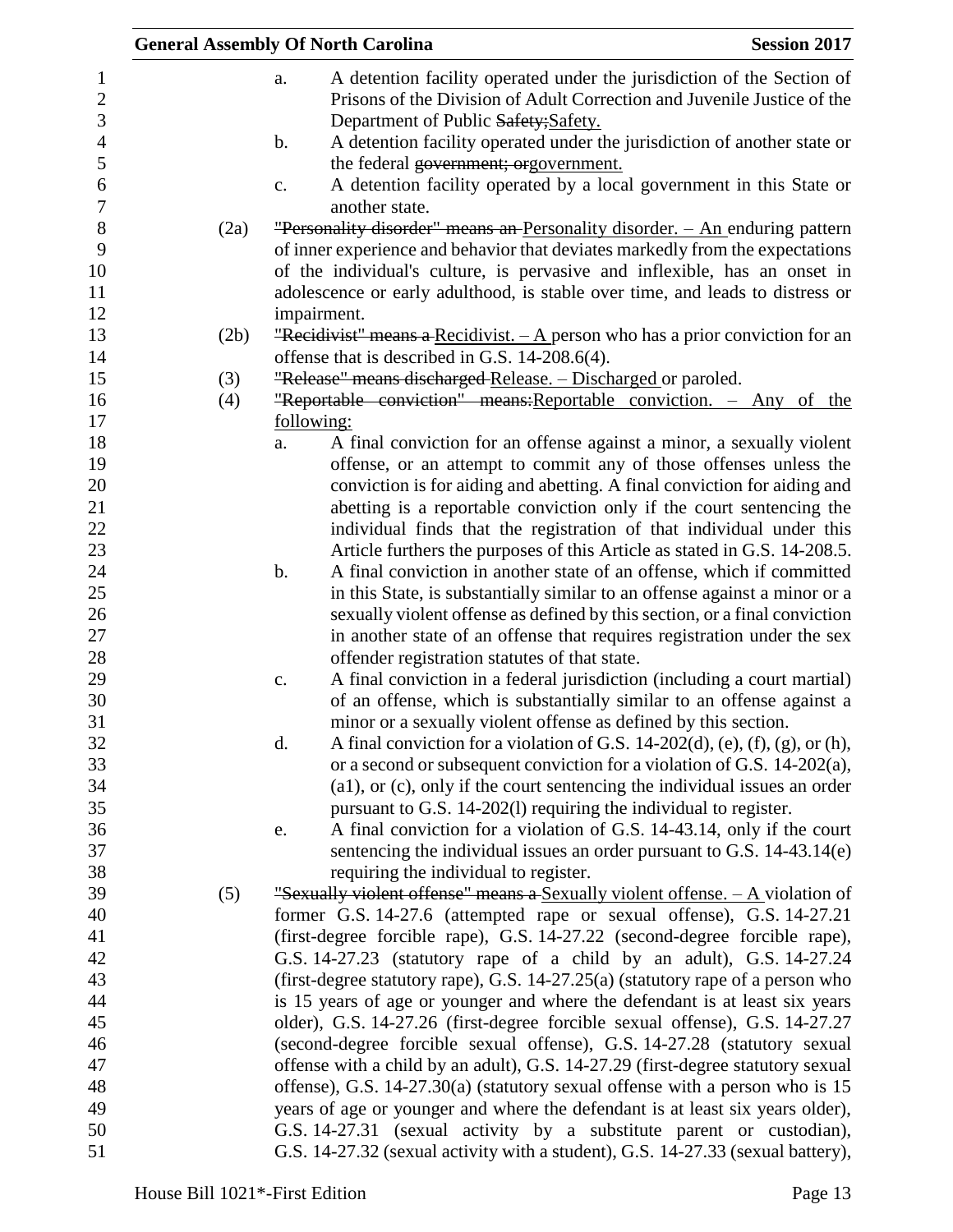|           |            | <b>General Assembly Of North Carolina</b>                                                                                                                                                                                                                                                                                                                                                                                                                                                                                                                                                                                                                                                                                                                                                                                                                                           | <b>Session 2017</b> |
|-----------|------------|-------------------------------------------------------------------------------------------------------------------------------------------------------------------------------------------------------------------------------------------------------------------------------------------------------------------------------------------------------------------------------------------------------------------------------------------------------------------------------------------------------------------------------------------------------------------------------------------------------------------------------------------------------------------------------------------------------------------------------------------------------------------------------------------------------------------------------------------------------------------------------------|---------------------|
|           |            | G.S. 14-43.11 (human trafficking) if (i) the offense is committed against a<br>minor who is less than 18 years of age or (ii) the offense is committed against<br>any person with the intent that they be held in sexual servitude, G.S. 14-43.13<br>(subjecting or maintaining a person for sexual servitude), G.S. 14-178 (incest<br>between near relatives), G.S. 14-190.6 (employing or permitting minor to<br>assist in offenses against public morality and decency), G.S. $14-190.9(a1)$<br>(felonious indecent exposure), G.S. 14-190.16 (first degree<br>exploitation of a minor), G.S. 14-190.17 (second degree sexual exploitation<br>of a minor), G.S. 14-190.17A (third degree sexual exploitation of a minor),<br>G.S. 14-202.1 (taking indecent liberties with children), G.S. 14-202.3<br>(Solicitation of child by computer or certain other electronic devices to | sexual              |
|           |            | commit an unlawful sex act), G.S. 14-202.4(a) (taking indecent liberties with                                                                                                                                                                                                                                                                                                                                                                                                                                                                                                                                                                                                                                                                                                                                                                                                       |                     |
|           |            | a student), G.S. 14-205.2(c) or (d) (patronizing a prostitute who is a minor or                                                                                                                                                                                                                                                                                                                                                                                                                                                                                                                                                                                                                                                                                                                                                                                                     |                     |
|           |            | a mentally disabled person), has a mental disability), G.S. 14-205.3(b)                                                                                                                                                                                                                                                                                                                                                                                                                                                                                                                                                                                                                                                                                                                                                                                                             |                     |
|           |            | (promoting prostitution of a minor or a mentally disabled person), person who                                                                                                                                                                                                                                                                                                                                                                                                                                                                                                                                                                                                                                                                                                                                                                                                       |                     |
|           |            | has a mental disability), G.S. 14-318.4(a1) (parent or caretaker commit or                                                                                                                                                                                                                                                                                                                                                                                                                                                                                                                                                                                                                                                                                                                                                                                                          |                     |
|           |            | permit act of prostitution with or by a juvenile), or G.S. 14-318.4(a2)                                                                                                                                                                                                                                                                                                                                                                                                                                                                                                                                                                                                                                                                                                                                                                                                             |                     |
|           |            | (commission or allowing of sexual act upon a juvenile by parent or guardian).<br>The term also includes the following: a solicitation or conspiracy to commit                                                                                                                                                                                                                                                                                                                                                                                                                                                                                                                                                                                                                                                                                                                       |                     |
|           |            | any of these offenses; aiding and abetting any of these offenses.                                                                                                                                                                                                                                                                                                                                                                                                                                                                                                                                                                                                                                                                                                                                                                                                                   |                     |
|           | (6)        | "Sexually violent predator" means a Sexually violent predator. $-$ A person                                                                                                                                                                                                                                                                                                                                                                                                                                                                                                                                                                                                                                                                                                                                                                                                         |                     |
|           |            | who has been convicted of a sexually violent offense and who suffers from a                                                                                                                                                                                                                                                                                                                                                                                                                                                                                                                                                                                                                                                                                                                                                                                                         |                     |
|           |            | mental abnormality or personality disorder that makes the person likely to                                                                                                                                                                                                                                                                                                                                                                                                                                                                                                                                                                                                                                                                                                                                                                                                          |                     |
|           |            | engage in sexually violent offenses directed at strangers or at a person with                                                                                                                                                                                                                                                                                                                                                                                                                                                                                                                                                                                                                                                                                                                                                                                                       |                     |
|           |            | whom a relationship has been established or promoted for the primary purpose                                                                                                                                                                                                                                                                                                                                                                                                                                                                                                                                                                                                                                                                                                                                                                                                        |                     |
|           |            | of victimization.                                                                                                                                                                                                                                                                                                                                                                                                                                                                                                                                                                                                                                                                                                                                                                                                                                                                   |                     |
|           | (7)<br>(8) | "Sheriff" means the Sheriff. – The sheriff of a county in this State.<br>"Statewide registry" means the Statewide registry. - The central registry                                                                                                                                                                                                                                                                                                                                                                                                                                                                                                                                                                                                                                                                                                                                  |                     |
|           |            | compiled by the Department in accordance with G.S. 14-208.14.                                                                                                                                                                                                                                                                                                                                                                                                                                                                                                                                                                                                                                                                                                                                                                                                                       |                     |
|           | (9)        | "Student" means a Student. $-$ A person who is enrolled on a full-time or                                                                                                                                                                                                                                                                                                                                                                                                                                                                                                                                                                                                                                                                                                                                                                                                           |                     |
|           |            | part-time basis, in any postsecondary public or private educational institution,                                                                                                                                                                                                                                                                                                                                                                                                                                                                                                                                                                                                                                                                                                                                                                                                    |                     |
|           |            | including any trade or professional institution, or other institution of higher                                                                                                                                                                                                                                                                                                                                                                                                                                                                                                                                                                                                                                                                                                                                                                                                     |                     |
|           |            | education."                                                                                                                                                                                                                                                                                                                                                                                                                                                                                                                                                                                                                                                                                                                                                                                                                                                                         |                     |
|           |            | <b>SECTION 4.(i)</b> G.S. 15-144.1 reads as rewritten:                                                                                                                                                                                                                                                                                                                                                                                                                                                                                                                                                                                                                                                                                                                                                                                                                              |                     |
| (a)       |            | "§ 15-144.1. Essentials of bill for rape.<br>In indictments for rape it is not necessary to allege every matter required to be proved                                                                                                                                                                                                                                                                                                                                                                                                                                                                                                                                                                                                                                                                                                                                               |                     |
|           |            | on the trial; but in the body of the indictment, after naming the person accused, the date of the                                                                                                                                                                                                                                                                                                                                                                                                                                                                                                                                                                                                                                                                                                                                                                                   |                     |
|           |            | offense, the county in which the offense of rape was allegedly committed, and the averment "with                                                                                                                                                                                                                                                                                                                                                                                                                                                                                                                                                                                                                                                                                                                                                                                    |                     |
|           |            | force and arms," as is now usual, it is sufficient in describing rape to allege that the accused                                                                                                                                                                                                                                                                                                                                                                                                                                                                                                                                                                                                                                                                                                                                                                                    |                     |
|           |            | person unlawfully, willfully, and feloniously did ravish and carnally know the victim, naming                                                                                                                                                                                                                                                                                                                                                                                                                                                                                                                                                                                                                                                                                                                                                                                       |                     |
|           |            | her, by force and against her will and concluding as is now required by law. Any bill of indictment                                                                                                                                                                                                                                                                                                                                                                                                                                                                                                                                                                                                                                                                                                                                                                                 |                     |
|           |            | containing the averments and allegations herein-named in this section shall be is good and                                                                                                                                                                                                                                                                                                                                                                                                                                                                                                                                                                                                                                                                                                                                                                                          |                     |
|           |            | sufficient in law as an indictment for rape in the first degree and will support a verdict of guilty                                                                                                                                                                                                                                                                                                                                                                                                                                                                                                                                                                                                                                                                                                                                                                                |                     |
| (b)       |            | of rape in the first degree, rape in the second degree, attempted rape rape, or assault on a female.<br>If the victim is a female child under the age of 13 years years, it is sufficient to allege                                                                                                                                                                                                                                                                                                                                                                                                                                                                                                                                                                                                                                                                                 |                     |
|           |            | that the accused unlawfully, willfully, and feloniously did carnally know and abuse a child under                                                                                                                                                                                                                                                                                                                                                                                                                                                                                                                                                                                                                                                                                                                                                                                   |                     |
|           |            | 13, naming her, and concluding as aforesaid. required by law. Any bill of indictment containing                                                                                                                                                                                                                                                                                                                                                                                                                                                                                                                                                                                                                                                                                                                                                                                     |                     |
|           |            | the averments and allegations herein-named in this section shall be is good and sufficient in law                                                                                                                                                                                                                                                                                                                                                                                                                                                                                                                                                                                                                                                                                                                                                                                   |                     |
| offenses. |            | as an indictment for the rape of a female child under the age of 13 years and all lesser included                                                                                                                                                                                                                                                                                                                                                                                                                                                                                                                                                                                                                                                                                                                                                                                   |                     |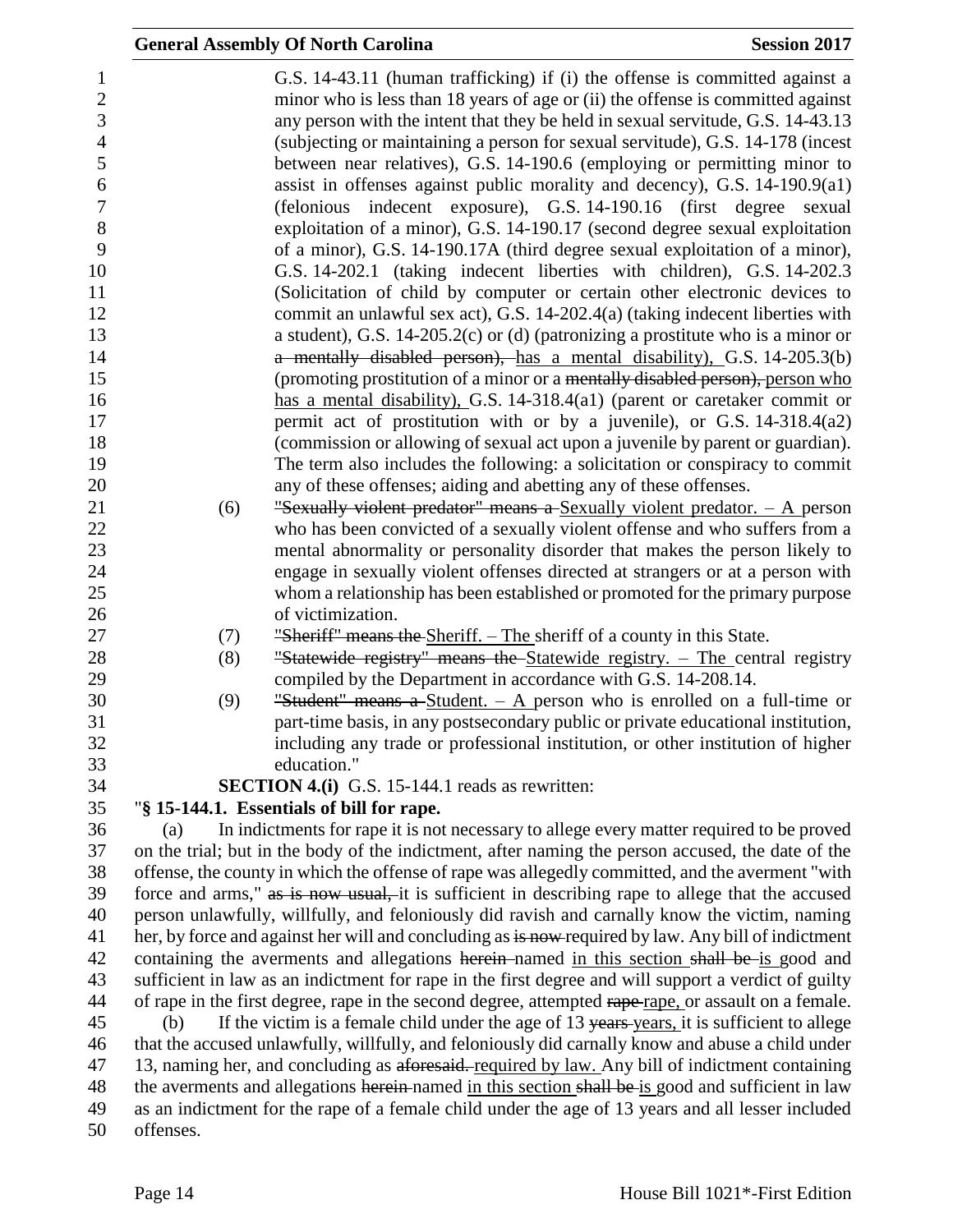1 (c) If the victim is a person who is mentally disabled, mentally incapacitated, has a mental 2 disability or who is mentally incapacitated or physically helpless-helpless, it is sufficient to allege that the defendant unlawfully, willfully, and feloniously did carnally know and abuse a person who was mentally disabled, had a mental disability or who was mentally incapacitated or 5 physically helpless, naming such the victim, and concluding as aforesaid, required by law. Any bill of indictment containing the averments and allegations herein named in this section shall be is good and sufficient in law for the rape of a mentally disabled, mentally incapacitated or physically helpless person person who has a mental disability or who is mentally incapacitated or physically helpless and all lesser included offenses." **SECTION 4.(j)** G.S. 15-144.2 reads as rewritten:

# "**§ 15-144.2. Essentials of bill for sex offense.**

 (a) In indictments for sex offense it is not necessary to allege every matter required to be proved on the trial; but in the body of the indictment, after naming the person accused, the date of the offense, the county in which the sex offense was allegedly committed, and the averment "with force and arms," as is now usual, it is sufficient in describing a sex offense to allege that the accused person unlawfully, willfully, and feloniously did engage in a sex offense with the 17 victim, naming the victim, by force and against the will of such the victim and concluding as is 18 now-required by law. Any bill of indictment containing the averments and allegations herein 19 named in this section shall be is good and sufficient in law as an indictment for a first degree sex offense and will support a verdict of guilty of a sex offense in the first degree, a sex offense in 21 the second degree, an attempt to commit a sex offense offense, or an assault.

 (b) If the victim is a person under the age of 13 years, it is sufficient to allege that the defendant unlawfully, willfully, and feloniously did engage in a sex offense with a child under the age of 13 years, naming the child, and concluding as aforesaid. required by law. Any bill of 25 indictment containing the averments and allegations herein named in this section shall be is good and sufficient in law as an indictment for a sex offense against a child under the age of 13 years 27 and all lesser included offenses.

28 (c) If the victim is a person who is mentally disabled, mentally incapacitated, has a mental 29 disability or who is mentally incapacitated or physically helpless-helpless, it is sufficient to allege that the defendant unlawfully, willfully, and feloniously did engage in a sex offense with a person who was mentally disabled, had a mental disability or who was mentally incapacitated or physically helpless, naming such the victim, and concluding as aforesaid. required by law. Any 33 bill of indictment containing the averments and allegations herein named in this section shall be is good and sufficient in law for a sex offense against a mentally disabled, mentally incapacitated or physically helpless person person who has a mental disability or who is mentally incapacitated or physically helpless and all lesser included offenses."

**SECTION 4.(k)** G.S. 15A-290 reads as rewritten:

"**§ 15A-290. Offenses for which orders for electronic surveillance may be granted.**

 (a) Orders authorizing or approving the interception of wire, oral, or electronic communications may be granted, subject to the provisions of this Article and Chapter 119 of Title 18 of the United States Code, when the interception:interception does any of the following:

- (1) May provide or has provided evidence of the commission of, or any 43 conspiracy to commit: commit, any of the following:
- 
- 44 a. Any of the drug-trafficking violations listed in G.S. 90-95(h); orG.S. 90-95(h).
	-
- b. A continuing criminal enterprise in violation of G.S. 90-95.1. (2) May expedite the apprehension of persons indicted for the commission of, or any conspiracy to commit, an offense listed in subdivision (1) of this subsection.

 (b) Orders authorizing or approving the interception of wire, oral, or electronic communications may be granted, subject to the provisions of this Article and Chapter 119 of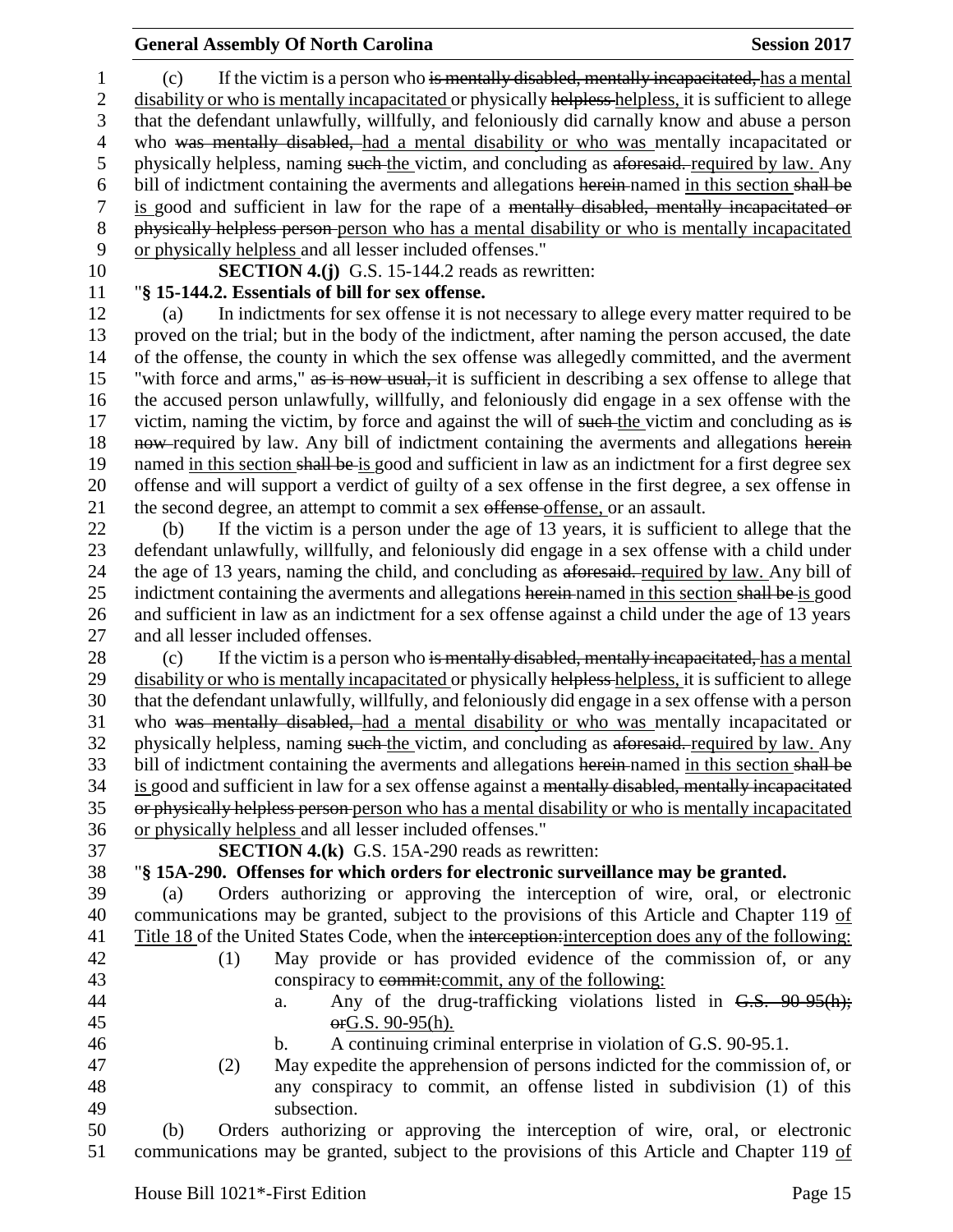|                | <b>General Assembly Of North Carolina</b>                                                                                                                                                       | <b>Session 2017</b> |
|----------------|-------------------------------------------------------------------------------------------------------------------------------------------------------------------------------------------------|---------------------|
| $\mathbf{1}$   | Title 18 of the United States Code, when the interception may provide, or has provided, evidence                                                                                                |                     |
| $\sqrt{2}$     | of any offense that involves the commission of, or any conspiracy to commit, murder,                                                                                                            |                     |
| 3              | kidnapping, hostage taking, robbery, extortion, bribery, rape, or any sexual offense, or when the                                                                                               |                     |
| $\overline{4}$ | interception may expedite the apprehension of persons indicted for the commission of these                                                                                                      |                     |
| 5              | offenses.                                                                                                                                                                                       |                     |
| 6              | Orders authorizing or approving the interception of wire, oral, or electronic<br>(c)                                                                                                            |                     |
| $\tau$         | communications may be granted, subject to the provisions of this Article and Chapter 119 of                                                                                                     |                     |
| $8\,$          | Title 18 of the United States Code, when the interception may provide, or has provided, evidence                                                                                                |                     |
| 9              | of any of the following offenses, or any conspiracy to commit these offenses, or when the                                                                                                       |                     |
| 10             | interception may expedite the apprehension of persons indicted for the commission of these                                                                                                      |                     |
| 11             | offenses:                                                                                                                                                                                       |                     |
| 12             | Any felony offense against a minor, including any violation of G.S. 14-27.31<br>(1)                                                                                                             |                     |
| 13             | (Sexual activity by a substitute parent or custodian), G.S. 14-27.32 (Sexual                                                                                                                    |                     |
| 14             | activity with a student), G.S. 14-41 (Abduction of children), G.S. 14-43.11                                                                                                                     |                     |
| 15             | (Human trafficking), G.S. 14-43.12 (Involuntary servitude), G.S. 14-43.13                                                                                                                       |                     |
| 16             | (Sexual servitude), G.S. 14-190.16 (First degree sexual exploitation of a                                                                                                                       |                     |
| 17             | minor), G.S. 14-190.17 (Second degree sexual exploitation of a minor),                                                                                                                          |                     |
| 18             | G.S. 14-202.1 (Taking indecent liberties with children), G.S. 14-205.2(c) or                                                                                                                    |                     |
| 19             | (d)(Patronizing a prostitute who is a minor or a mentally disabled person), has                                                                                                                 |                     |
| 20             | a mental disability), or G.S. 14-205.3(b) (Promoting prostitution of a minor or                                                                                                                 |                     |
| 21             | a mentally disabled person). person who has a mental disability).                                                                                                                               |                     |
| 22             |                                                                                                                                                                                                 |                     |
| 23             | When an investigative or law enforcement officer, while engaged in intercepting wire,<br>(d)                                                                                                    |                     |
| 24             | oral, or electronic communications in the manner authorized, intercepts wire, electronic, or oral                                                                                               |                     |
| 25             | communications relating to offenses other than those specified in the order of authorization or                                                                                                 |                     |
| 26             | approval, the contents thereof, and evidence derived therefrom, of the communications and                                                                                                       |                     |
| 27             | evidence derived from the communications may be disclosed or used as provided in                                                                                                                |                     |
| 28             | G.S. 15A-294(a) and (b). Such The contents of the communications and any evidence derived                                                                                                       |                     |
| 29             | therefrom from the communications may be used in accordance with G.S. 15A-294(c) when                                                                                                           |                     |
| 30             | authorized or approved by a judicial review panel where the panel finds, on subsequent                                                                                                          |                     |
| 31             | application made as soon as practicable, that the contents were otherwise intercepted in                                                                                                        |                     |
| 32             | accordance with this Article or Chapter 119 of Title 18 of the United States Code.                                                                                                              |                     |
| 33             | No otherwise privileged wire, oral, or electronic communication intercepted in<br>(e)                                                                                                           |                     |
| 34             | accordance with, or in violation of, the provisions of this Article or Chapter 119 of Title 18 of                                                                                               |                     |
| 35             | the United States Code, shall lose its privileged character."                                                                                                                                   |                     |
| 36             | <b>SECTION 4.(I)</b> G.S. 115C-270.35 reads as rewritten:                                                                                                                                       |                     |
| 37<br>38       | "§ 115C-270.35. License suspension and revocation.                                                                                                                                              |                     |
| 39             | <u>Rules. – The State Board shall adopt rules to establish the reasons and procedures for</u><br>(a)<br>the suspension and revocation of licenses, subject to the requirements of this section. |                     |
| 40             | Automatic Revocation With No Hearing. - The State Board shall automatically<br>(b)                                                                                                              |                     |
| 41             | revoke the license of a professional educator without the right to a hearing upon receiving                                                                                                     |                     |
| 42             | verification of the identity of the professional educator together with a certified copy of a criminal                                                                                          |                     |
| 43             | record showing that the professional educator has entered a plea of guilty or nolo contendere to                                                                                                |                     |
| 44             | or has been finally convicted of any of the following crimes:                                                                                                                                   |                     |
| 45             |                                                                                                                                                                                                 |                     |
| 46             | (21)<br>Patronizing a prostitute who is a minor or a mentally disabled person, has a                                                                                                            |                     |
| 47             | mental disability, G.S. 14-205.2(c) or (d).                                                                                                                                                     |                     |
| 48             | Promoting prostitution of a minor or a mentally disabled person, person who<br>(22)                                                                                                             |                     |
| 49             | has a mental disability, G.S. $14-205.3(b)$ .                                                                                                                                                   |                     |
| 50             | Child abuse under G.S. 14-318.4.<br>(23)                                                                                                                                                        |                     |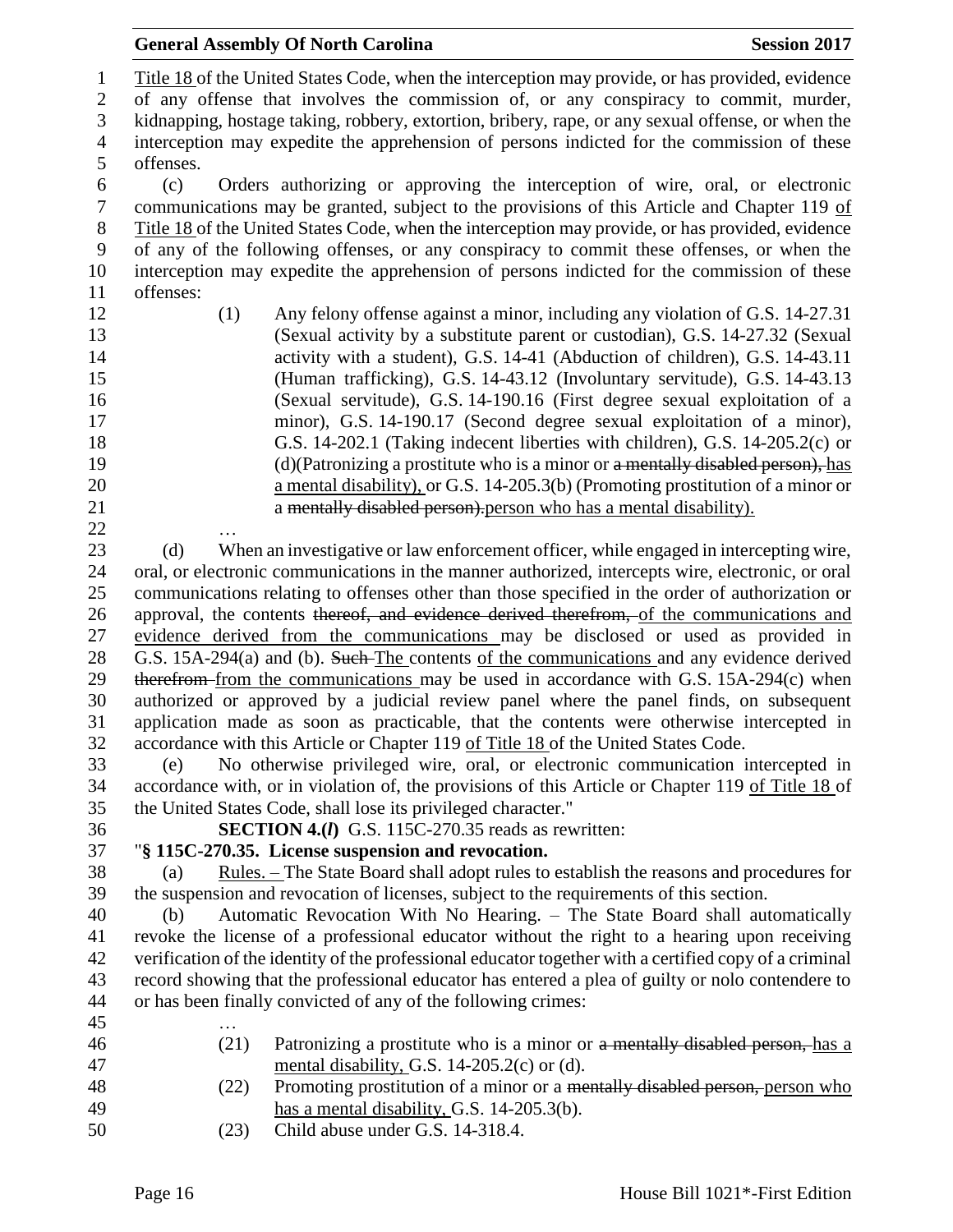|                                                             | <b>General Assembly Of North Carolina</b>                                                                                                                                                                                                                                                                                                                                                                                                                                                                                                                                                                               | <b>Session 2017</b> |
|-------------------------------------------------------------|-------------------------------------------------------------------------------------------------------------------------------------------------------------------------------------------------------------------------------------------------------------------------------------------------------------------------------------------------------------------------------------------------------------------------------------------------------------------------------------------------------------------------------------------------------------------------------------------------------------------------|---------------------|
| $\mathbf{1}$<br>$\sqrt{2}$<br>3<br>$\overline{4}$<br>5<br>6 | The State Board shall mail notice of its intent to act pursuant to this subsection by certified<br>mail, return receipt requested, directed to the professional educator's last known address. The<br>notice shall inform the professional educator that it will revoke the person's license unless the<br>professional educator notifies the State Board in writing within 10 days after receipt of the notice<br>that the defendant identified in the criminal record is not the same person as the professional<br>educator. If the professional educator provides this written notice to the State Board, the State |                     |
| $\tau$<br>$8\,$                                             | Board shall not revoke the license unless it can establish as a fact that the defendant and the<br>professional educator are the same person.                                                                                                                                                                                                                                                                                                                                                                                                                                                                           |                     |
| 9                                                           |                                                                                                                                                                                                                                                                                                                                                                                                                                                                                                                                                                                                                         |                     |
| 10<br>11<br>12<br>13<br>14                                  | Subpoena Power. – The State Board may issue subpoenas for the purpose of obtaining<br>(e)<br>documents or the testimony of witnesses in connection with proceedings to suspend or revoke<br>licenses. In addition, the Board shall have the authority to may contract with individuals who are<br>qualified to conduct investigations in order to obtain all information needed to assist the Board<br>in the proper disposition of allegations of misconduct by licensed persons."                                                                                                                                     |                     |
| 15                                                          | <b>SECTION 4.(m)</b> G.S. 14-32.1 reads as rewritten:                                                                                                                                                                                                                                                                                                                                                                                                                                                                                                                                                                   |                     |
| 16                                                          | "§ 14-32.1. Assaults on handicapped persons; individuals with a disability; punishments.                                                                                                                                                                                                                                                                                                                                                                                                                                                                                                                                |                     |
| 17                                                          | For purposes of this section, a "handicapped person" is a person-an "individual with<br>(a)                                                                                                                                                                                                                                                                                                                                                                                                                                                                                                                             |                     |
| 18<br>19                                                    | a disability" is an individual who hasthas one or more of the following that would substantially<br>impair the ability to defend oneself:                                                                                                                                                                                                                                                                                                                                                                                                                                                                               |                     |
| 20                                                          | A physical or mental disability, such as a decreased use of arms or legs,<br>(1)                                                                                                                                                                                                                                                                                                                                                                                                                                                                                                                                        |                     |
| 21                                                          | blindness, deafness, mental retardation intellectual disability, or mental                                                                                                                                                                                                                                                                                                                                                                                                                                                                                                                                              |                     |
| 22                                                          | illness; orillness.                                                                                                                                                                                                                                                                                                                                                                                                                                                                                                                                                                                                     |                     |
| 23                                                          | Infirmity An infirmity.<br>(2)                                                                                                                                                                                                                                                                                                                                                                                                                                                                                                                                                                                          |                     |
| 24                                                          | which would substantially impair that person's ability to defend himself.                                                                                                                                                                                                                                                                                                                                                                                                                                                                                                                                               |                     |
| 25                                                          | through (d) Repealed by Session Laws 1993 (Reg. Sess., 1994), c. 767, s. 31, effective<br>(b)                                                                                                                                                                                                                                                                                                                                                                                                                                                                                                                           |                     |
| 26                                                          | October 1, 1994.                                                                                                                                                                                                                                                                                                                                                                                                                                                                                                                                                                                                        |                     |
| 27                                                          | Unless his the conduct is covered under some other provision of law providing greater<br>(e)                                                                                                                                                                                                                                                                                                                                                                                                                                                                                                                            |                     |
| 28                                                          | punishment, any person who commits any aggravated assault or assault and battery on a                                                                                                                                                                                                                                                                                                                                                                                                                                                                                                                                   |                     |
| 29                                                          | handicapped person an individual with a disability is guilty of a Class F felony. A person commits                                                                                                                                                                                                                                                                                                                                                                                                                                                                                                                      |                     |
| 30                                                          | an aggravated assault or assault and battery upon a handicapped person an individual with a                                                                                                                                                                                                                                                                                                                                                                                                                                                                                                                             |                     |
| 31                                                          | disability if, in the course of the assault or assault and battery, that person: person does any of the                                                                                                                                                                                                                                                                                                                                                                                                                                                                                                                 |                     |
| 32                                                          | following:                                                                                                                                                                                                                                                                                                                                                                                                                                                                                                                                                                                                              |                     |
| 33                                                          | Uses a deadly weapon or other means of force likely to inflict serious injury<br>(1)                                                                                                                                                                                                                                                                                                                                                                                                                                                                                                                                    |                     |
| 34                                                          | or serious damage to a handicapped person; or an individual with a disability.                                                                                                                                                                                                                                                                                                                                                                                                                                                                                                                                          |                     |
| 35                                                          | Inflicts serious injury or serious damage to a handicapped person; oran<br>(2)                                                                                                                                                                                                                                                                                                                                                                                                                                                                                                                                          |                     |
| 36                                                          | individual with a disability.                                                                                                                                                                                                                                                                                                                                                                                                                                                                                                                                                                                           |                     |
| 37                                                          | Intends to kill a handicapped person an individual with a disability.<br>(3)                                                                                                                                                                                                                                                                                                                                                                                                                                                                                                                                            |                     |
| 38                                                          | Any person who commits a simple assault or battery upon a handicapped person-an<br>(f)                                                                                                                                                                                                                                                                                                                                                                                                                                                                                                                                  |                     |
| 39                                                          | individual with a disability is guilty of a Class A1 misdemeanor."                                                                                                                                                                                                                                                                                                                                                                                                                                                                                                                                                      |                     |
| 40                                                          | <b>SECTION 4.(n)</b> G.S. 15A-266.3A reads as rewritten:                                                                                                                                                                                                                                                                                                                                                                                                                                                                                                                                                                |                     |
| 41                                                          | "§ 15A-266.3A. DNA sample required for DNA analysis upon arrest for certain offenses.                                                                                                                                                                                                                                                                                                                                                                                                                                                                                                                                   |                     |
| 42                                                          | Unless a DNA sample has previously been obtained by lawful process and the DNA<br>(a)                                                                                                                                                                                                                                                                                                                                                                                                                                                                                                                                   |                     |
| 43                                                          | record stored in the State DNA Database, and that record and sample has not been expunged                                                                                                                                                                                                                                                                                                                                                                                                                                                                                                                               |                     |
| 44                                                          | pursuant to any provision of law, a DNA sample for DNA analysis and testing shall be obtained                                                                                                                                                                                                                                                                                                                                                                                                                                                                                                                           |                     |
| 45                                                          | from any person who is arrested for committing an offense described in subsection (f) or (g) of                                                                                                                                                                                                                                                                                                                                                                                                                                                                                                                         |                     |
| 46                                                          | this section.                                                                                                                                                                                                                                                                                                                                                                                                                                                                                                                                                                                                           |                     |
| 47                                                          | .<br>(f)                                                                                                                                                                                                                                                                                                                                                                                                                                                                                                                                                                                                                |                     |
| 48<br>49                                                    | This section shall apply applies to a person arrested for violating any one of the<br>following offenses in Chapter 14 of the General Statutes:                                                                                                                                                                                                                                                                                                                                                                                                                                                                         |                     |
| 50                                                          |                                                                                                                                                                                                                                                                                                                                                                                                                                                                                                                                                                                                                         |                     |
|                                                             |                                                                                                                                                                                                                                                                                                                                                                                                                                                                                                                                                                                                                         |                     |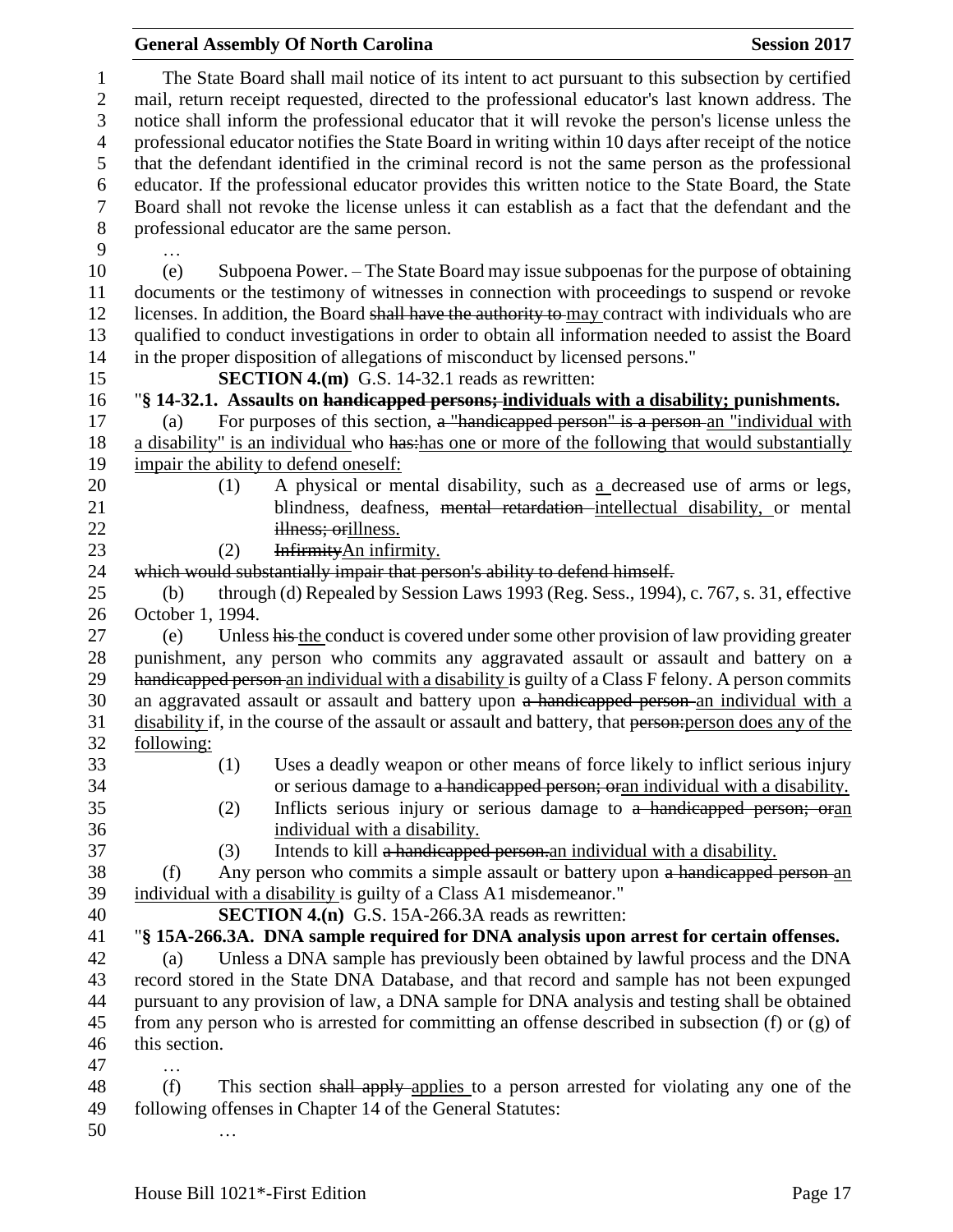|                                                                                                             |                                 | <b>General Assembly Of North Carolina</b>                                                                                                                                                                                                                                                                                                                                                                                                                                                                                                                                                                                                                                                                                                                                                                                                                                  | <b>Session 2017</b> |
|-------------------------------------------------------------------------------------------------------------|---------------------------------|----------------------------------------------------------------------------------------------------------------------------------------------------------------------------------------------------------------------------------------------------------------------------------------------------------------------------------------------------------------------------------------------------------------------------------------------------------------------------------------------------------------------------------------------------------------------------------------------------------------------------------------------------------------------------------------------------------------------------------------------------------------------------------------------------------------------------------------------------------------------------|---------------------|
| $\mathbf{1}$<br>$\boldsymbol{2}$<br>3<br>$\overline{4}$<br>5<br>6<br>$\boldsymbol{7}$<br>8<br>9<br>10<br>11 | (4)                             | G.S. 14-28, Malicious castration; G.S. 14-29, Castration or other maiming<br>without malice aforethought; G.S. 14-30, Malicious maiming; G.S. 14-30.1,<br>Malicious throwing of corrosive acid or alkali; G.S. 14-31, Maliciously<br>assaulting in a secret manner; G.S. 14-32, Felonious assault with deadly<br>weapon with intent to kill or inflicting serious injury; G.S. 14-32.1(e),<br>Aggravated assault or assault and battery on handicapped person; an<br>individual with a disability; G.S. 14-32.2(a) when punishable pursuant to<br>G.S. $14-32.2(b)(1)$ , Patient abuse and neglect, intentional conduct<br>proximately causes death; G.S. 14-32.3(a), Domestic abuse of disabled or<br>elder adults resulting in injury; G.S. 14-32.4, Assault inflicting serious bodily<br>injury or injury by strangulation; G.S. 14-33.2, Habitual misdemeanor assault; |                     |
| 12                                                                                                          |                                 | G.S. 14-34.1, Discharging certain barreled weapons or a firearm into occupied                                                                                                                                                                                                                                                                                                                                                                                                                                                                                                                                                                                                                                                                                                                                                                                              |                     |
| 13<br>14                                                                                                    |                                 | property; G.S. 14-34.2, Assault with a firearm or other deadly weapon upon<br>governmental officers or employees, company police officers, or campus                                                                                                                                                                                                                                                                                                                                                                                                                                                                                                                                                                                                                                                                                                                       |                     |
| 15                                                                                                          |                                 | police officers; G.S. 14-34.4, Adulterated or misbranded food, drugs, etc.;                                                                                                                                                                                                                                                                                                                                                                                                                                                                                                                                                                                                                                                                                                                                                                                                |                     |
| 16                                                                                                          |                                 | intent to cause serious injury or death; intent to extort; G.S. 14-34.5, Assault                                                                                                                                                                                                                                                                                                                                                                                                                                                                                                                                                                                                                                                                                                                                                                                           |                     |
| 17                                                                                                          |                                 | with a firearm on a law enforcement, probation, or parole officer or on a                                                                                                                                                                                                                                                                                                                                                                                                                                                                                                                                                                                                                                                                                                                                                                                                  |                     |
| 18                                                                                                          |                                 | person employed at a State or local detention facility; G.S. 14-34.6, Assault                                                                                                                                                                                                                                                                                                                                                                                                                                                                                                                                                                                                                                                                                                                                                                                              |                     |
| 19                                                                                                          |                                 | or affray on a firefighter, an emergency medical technician, medical                                                                                                                                                                                                                                                                                                                                                                                                                                                                                                                                                                                                                                                                                                                                                                                                       |                     |
| 20<br>21                                                                                                    |                                 | responder, emergency department nurse, or emergency department physician;                                                                                                                                                                                                                                                                                                                                                                                                                                                                                                                                                                                                                                                                                                                                                                                                  |                     |
| 22                                                                                                          |                                 | G.S. 14-34.7, Assault inflicting serious injury on a law enforcement,<br>probation, or parole officer or on a person employed at a State or local                                                                                                                                                                                                                                                                                                                                                                                                                                                                                                                                                                                                                                                                                                                          |                     |
| 23                                                                                                          |                                 | detention facility; G.S. 14-34.9, Discharging a firearm from within an                                                                                                                                                                                                                                                                                                                                                                                                                                                                                                                                                                                                                                                                                                                                                                                                     |                     |
| 24                                                                                                          |                                 | enclosure; and G.S. 14-34.10, Discharge firearm within enclosure to incite                                                                                                                                                                                                                                                                                                                                                                                                                                                                                                                                                                                                                                                                                                                                                                                                 |                     |
| 25                                                                                                          |                                 | fear.                                                                                                                                                                                                                                                                                                                                                                                                                                                                                                                                                                                                                                                                                                                                                                                                                                                                      |                     |
| 26                                                                                                          |                                 |                                                                                                                                                                                                                                                                                                                                                                                                                                                                                                                                                                                                                                                                                                                                                                                                                                                                            |                     |
| 27                                                                                                          | (g)                             | This section shall also apply also applies to a person arrested for attempting,                                                                                                                                                                                                                                                                                                                                                                                                                                                                                                                                                                                                                                                                                                                                                                                            |                     |
| 28<br>29                                                                                                    |                                 | solicitation of another to commit, conspiracy to commit, or aiding and abetting another to<br>commit, any of the violations included in subsection (f) of this section.                                                                                                                                                                                                                                                                                                                                                                                                                                                                                                                                                                                                                                                                                                    |                     |
| 30                                                                                                          | $\cdots$                        |                                                                                                                                                                                                                                                                                                                                                                                                                                                                                                                                                                                                                                                                                                                                                                                                                                                                            |                     |
| 31                                                                                                          | (i)                             | Prior to June 1, 2012, within 30 days of the receipt of the form required by subsection                                                                                                                                                                                                                                                                                                                                                                                                                                                                                                                                                                                                                                                                                                                                                                                    |                     |
| 32                                                                                                          |                                 | (i) of this section or the occurrence of one of the events in sub-subdivision a., b., or c. of                                                                                                                                                                                                                                                                                                                                                                                                                                                                                                                                                                                                                                                                                                                                                                             |                     |
| 33                                                                                                          |                                 | subdivision (1) of subsection (h) of this section; and on or after June 1, 2012, within 30 days of                                                                                                                                                                                                                                                                                                                                                                                                                                                                                                                                                                                                                                                                                                                                                                         |                     |
| 34                                                                                                          |                                 | the occurrence of one of the events in subdivision (1) of subsection (h) of this section, the                                                                                                                                                                                                                                                                                                                                                                                                                                                                                                                                                                                                                                                                                                                                                                              |                     |
| 35                                                                                                          |                                 | prosecuting district attorney shall determine if a DNA sample was taken pursuant to this section,                                                                                                                                                                                                                                                                                                                                                                                                                                                                                                                                                                                                                                                                                                                                                                          |                     |
| 36<br>37                                                                                                    | (1)                             | and if so, shall: shall do all of the following:<br>Verify and indicate the facts of the qualifying event on a verification form                                                                                                                                                                                                                                                                                                                                                                                                                                                                                                                                                                                                                                                                                                                                           |                     |
| 38                                                                                                          |                                 | promulgated by the Administrative Office of the Courts.                                                                                                                                                                                                                                                                                                                                                                                                                                                                                                                                                                                                                                                                                                                                                                                                                    |                     |
| 39                                                                                                          | (2)                             | Include the last known address of the defendant, as reflected in the court files,                                                                                                                                                                                                                                                                                                                                                                                                                                                                                                                                                                                                                                                                                                                                                                                          |                     |
| 40                                                                                                          |                                 | on the verification form.                                                                                                                                                                                                                                                                                                                                                                                                                                                                                                                                                                                                                                                                                                                                                                                                                                                  |                     |
| 41                                                                                                          | (3)                             | Sign the verification form or, if the defendant was acquitted or the charges                                                                                                                                                                                                                                                                                                                                                                                                                                                                                                                                                                                                                                                                                                                                                                                               |                     |
| 42                                                                                                          |                                 | were dismissed by the court, obtain the signature of a judge.                                                                                                                                                                                                                                                                                                                                                                                                                                                                                                                                                                                                                                                                                                                                                                                                              |                     |
| 43                                                                                                          | (4)                             | Transmit the verification form to the Crime Laboratory.                                                                                                                                                                                                                                                                                                                                                                                                                                                                                                                                                                                                                                                                                                                                                                                                                    |                     |
| 44                                                                                                          | (k)                             | Within 90 days of receipt of the verification form, the Crime Laboratory shall: shall                                                                                                                                                                                                                                                                                                                                                                                                                                                                                                                                                                                                                                                                                                                                                                                      |                     |
| 45<br>46                                                                                                    | do all of the following:<br>(1) | Determine whether the requirement of subdivision $(2)$ of subsection $(h)$ of this                                                                                                                                                                                                                                                                                                                                                                                                                                                                                                                                                                                                                                                                                                                                                                                         |                     |
| 47                                                                                                          |                                 | section has been met.                                                                                                                                                                                                                                                                                                                                                                                                                                                                                                                                                                                                                                                                                                                                                                                                                                                      |                     |
| 48                                                                                                          | (2)                             | If the requirement has been met, remove the defendant's DNA record and                                                                                                                                                                                                                                                                                                                                                                                                                                                                                                                                                                                                                                                                                                                                                                                                     |                     |
| 49                                                                                                          |                                 | samples as required by subsection (h) of this section.                                                                                                                                                                                                                                                                                                                                                                                                                                                                                                                                                                                                                                                                                                                                                                                                                     |                     |
| 50                                                                                                          | (3)                             | Mail to the defendant, at the address specified in the verification form, a notice                                                                                                                                                                                                                                                                                                                                                                                                                                                                                                                                                                                                                                                                                                                                                                                         |                     |
| 51                                                                                                          |                                 | doing either of the following:                                                                                                                                                                                                                                                                                                                                                                                                                                                                                                                                                                                                                                                                                                                                                                                                                                             |                     |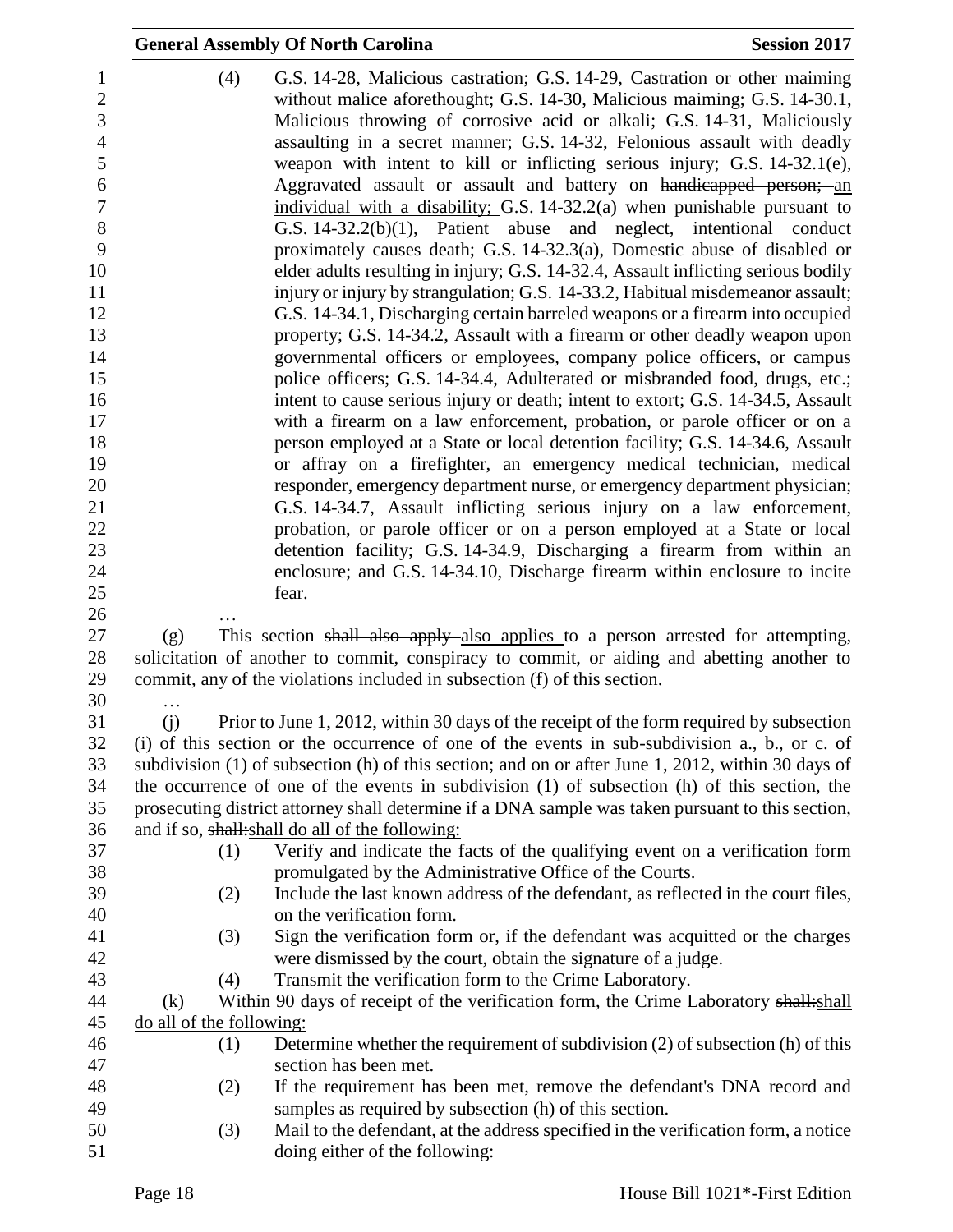|              |            | <b>General Assembly Of North Carolina</b>                                                                                                                          | <b>Session 2017</b> |
|--------------|------------|--------------------------------------------------------------------------------------------------------------------------------------------------------------------|---------------------|
|              |            | Documenting expunction of the DNA record and destruction of the<br>a.<br>DNA sample.                                                                               |                     |
|              |            | Notifying the defendant that the DNA record and sample do not<br>b.<br>qualify for expunction pursuant to subsection (h) of this section.                          |                     |
| $\ldots$ "   |            |                                                                                                                                                                    |                     |
|              |            | <b>SECTION 4.(0)</b> G.S. 15A-266.4 reads as rewritten:                                                                                                            |                     |
|              |            | "§ 15A-266.4. DNA sample required for DNA analysis upon conviction or finding of not                                                                               |                     |
|              |            | guilty by reason of insanity.                                                                                                                                      |                     |
|              |            |                                                                                                                                                                    |                     |
| (b)          |            | Crimes covered by this Article include all of the following:                                                                                                       |                     |
|              | (1)        | All felonies.                                                                                                                                                      |                     |
|              | (2)        | G.S. 14-32.1 – Assaults on handicapped persons-individuals with a disability.                                                                                      |                     |
|              | (3)<br>(4) | Former G.S. $14-277.3$ – Stalking.<br>Repealed by Session Laws 2010-94, s. 5, effective February 1, 2011.                                                          |                     |
|              | (5)        | All offenses described in G.S. 15A-266.3A."                                                                                                                        |                     |
|              |            | <b>SECTION 5.</b> G.S. 15A-2000 reads as rewritten:                                                                                                                |                     |
| "§ 15A-2000. |            | Sentence of death or life imprisonment for capital felonies; further                                                                                               |                     |
|              |            | proceedings to determine sentence.                                                                                                                                 |                     |
| (a)          |            | Separate Proceedings on Issue of Penalty. -                                                                                                                        |                     |
|              | (1)        | Except as provided in G.S. 15A-2004, upon conviction or adjudication of guilt                                                                                      |                     |
|              |            | of a defendant of a capital felony in which the State has given notice of its                                                                                      |                     |
|              |            | intent to seek the death penalty, the court shall conduct a separate sentencing                                                                                    |                     |
|              |            | proceeding to determine whether the defendant should be sentenced to death                                                                                         |                     |
|              |            | or life imprisonment. A capital felony is one which may be punishable by                                                                                           |                     |
|              |            | death.                                                                                                                                                             |                     |
|              | (2)        | The proceeding shall be conducted by the trial judge before the trial jury as                                                                                      |                     |
|              |            | soon as practicable after the guilty verdict is returned. If prior to the time that                                                                                |                     |
|              |            | the trial jury begins its deliberations on the issue of penalty, any juror dies,                                                                                   |                     |
|              |            | becomes incapacitated or disqualified, or is discharged for any reason, an                                                                                         |                     |
|              |            | alternate juror shall become a part of the jury and serve in all respects as those                                                                                 |                     |
|              |            | selected on the regular trial panel. An alternate juror shall become a part of                                                                                     |                     |
|              |            | the jury in the order in which he the alternate juror was selected. If the trial<br>jury is unable to reconvene for a hearing on the issue of penalty after having |                     |
|              |            | determined the guilt of the accused, the trial judge shall impanel a new jury to                                                                                   |                     |
|              |            | determine the issue of the punishment. If the defendant pleads guilty, the                                                                                         |                     |
|              |            | sentencing proceeding shall be conducted before a jury impaneled for that                                                                                          |                     |
|              |            | purpose. A jury selected for the purpose of determining punishment in a                                                                                            |                     |
|              |            | capital case shall be selected in the same manner as juries are selected for the                                                                                   |                     |
|              |            | trial of capital cases.                                                                                                                                            |                     |
|              |            |                                                                                                                                                                    |                     |
| (b)          |            | Sentence Recommendation by the Jury. - Instructions determined by the trial judge                                                                                  |                     |
|              |            | to be warranted by the evidence shall be given by the court in its charge to the jury prior to its                                                                 |                     |
|              |            | deliberation in determining sentence. The court shall give appropriate instructions in those cases                                                                 |                     |
|              |            | in which evidence of the defendant's mental retardation-intellectual disability requires the                                                                       |                     |
|              |            | consideration by the jury of the provisions of G.S. 15A-2005. In all cases in which the death                                                                      |                     |
|              |            | penalty may be authorized, the judge shall include in his the judge's instructions to the jury that                                                                |                     |
|              |            | it must consider any aggravating circumstance or circumstances or mitigating circumstance or                                                                       |                     |
|              |            | circumstances from the lists provided in subsections (e) and (f) of this section which may be                                                                      |                     |
|              |            | supported by the evidence, and shall furnish to the jury a written list of issues relating to such                                                                 |                     |
|              |            | aggravating or mitigating circumstance or circumstances.                                                                                                           |                     |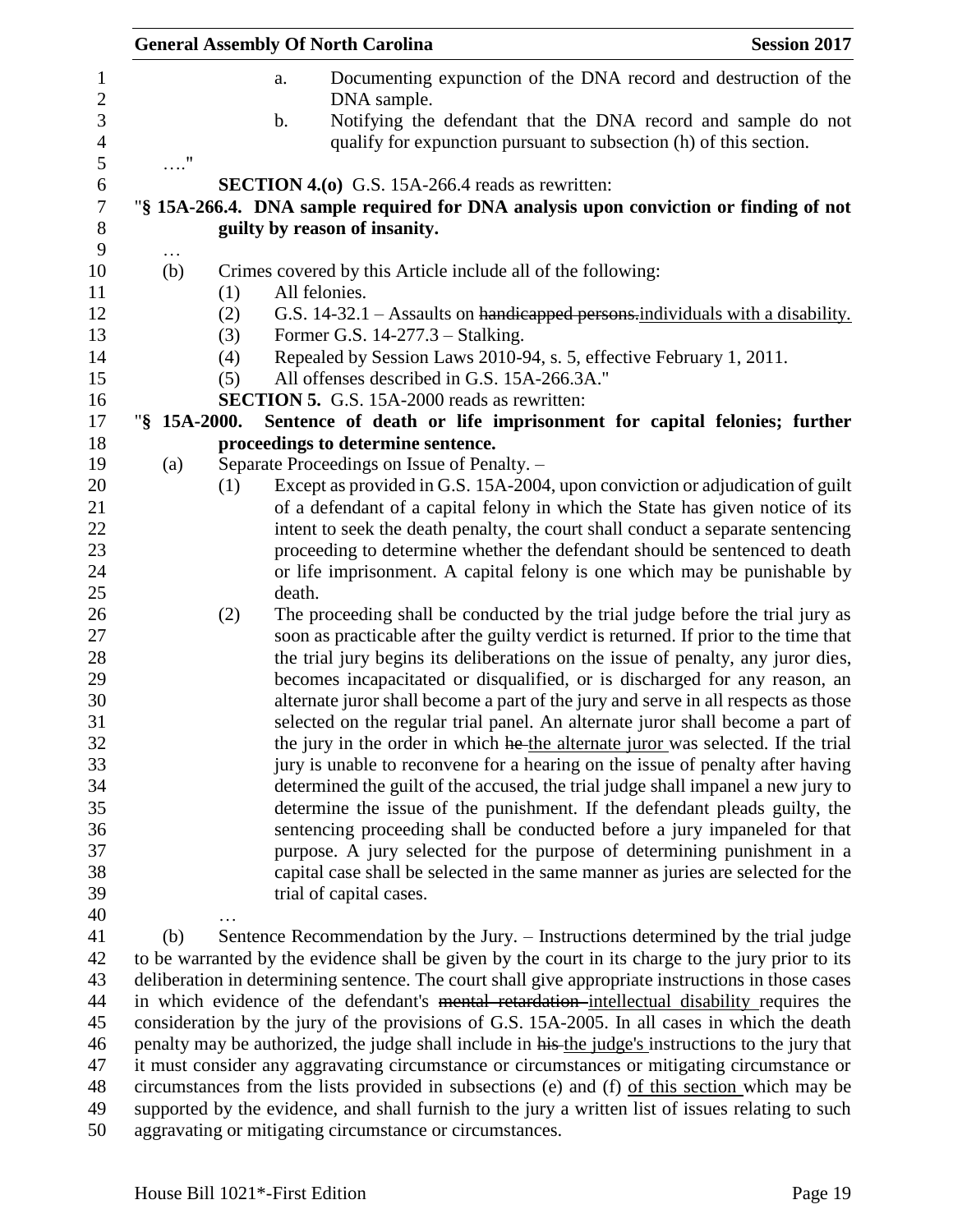|                          |          |     | <b>General Assembly Of North Carolina</b>                                                        | <b>Session 2017</b> |
|--------------------------|----------|-----|--------------------------------------------------------------------------------------------------|---------------------|
| 1                        |          |     | After hearing the evidence, argument of counsel, and instructions of the court, the jury shall   |                     |
| $\mathbf{2}$             |          |     | deliberate and render a sentence recommendation to the court, based upon all of the following    |                     |
| 3                        | matters: |     |                                                                                                  |                     |
| $\overline{\mathcal{A}}$ |          | (1) | Whether any sufficient aggravating circumstance or circumstances as                              |                     |
| 5                        |          |     | enumerated in subsection (e) exist; of this section exist.                                       |                     |
| 6                        |          | (2) | Whether any sufficient mitigating circumstance or circumstances as                               |                     |
| 7                        |          |     | enumerated in subsection $(f)$ , $(f)$ of this section, which outweigh the                       |                     |
| 8                        |          |     | aggravating circumstance or circumstances found, exist; and exist.                               |                     |
| 9                        |          | (3) | Based on these considerations, whether the defendant should be sentenced to                      |                     |
| 10                       |          |     | death or to imprisonment in the State's prison for life.                                         |                     |
| 11                       |          |     | The sentence recommendation must be agreed upon by a unanimous vote of the 12 jurors.            |                     |
| 12                       |          |     | Upon delivery of the sentence recommendation by the foreman of the jury, the jury shall be       |                     |
| 13                       |          |     | individually polled to establish whether each juror concurs and agrees to the sentence           |                     |
| 14                       |          |     | recommendation returned.                                                                         |                     |
| 15                       |          |     | If the jury cannot, within a reasonable time, unanimously agree to its sentence                  |                     |
| 16                       |          |     | recommendation, the judge shall impose a sentence of life imprisonment; provided, however,       |                     |
| 17                       |          |     | that the imprisonment. The judge shall in no instance impose the death penalty when the jury     |                     |
| 18                       |          |     | cannot agree unanimously to its sentence recommendation.                                         |                     |
| 19                       | (c)      |     | Findings in Support of Sentence of Death. - When the jury recommends a sentence                  |                     |
| 20                       |          |     | of death, the foreman of the jury shall sign a writing on behalf of the jury which writing shall |                     |
| 21                       |          |     | show: that shows all of the following:                                                           |                     |
| 22                       |          | (1) | The statutory aggravating circumstance or circumstances which the jury finds                     |                     |
| 23                       |          |     | beyond a reasonable doubt; and doubt.                                                            |                     |
| 24                       |          | (2) | That the statutory aggravating circumstance or circumstances found by the                        |                     |
| 25                       |          |     | jury are sufficiently substantial to call for the imposition of the death penalty;               |                     |
| 26                       |          |     | and, penalty.                                                                                    |                     |
| 27                       |          | (3) | That the mitigating circumstance or circumstances are insufficient to outweigh                   |                     |
| 28                       |          |     | the aggravating circumstance or circumstances found.                                             |                     |
| 29                       | (d)      |     | Review of Judgment and Sentence. -                                                               |                     |
| 30                       |          | .   |                                                                                                  |                     |
| 31                       |          | (2) | The sentence of death shall be overturned and a sentence of life imprisonment                    |                     |
| 32                       |          |     | imposed in lieu thereof by the Supreme Court upon a finding that the record                      |                     |
| 33                       |          |     | does not support the jury's findings of any aggravating circumstance or                          |                     |
| 34                       |          |     | circumstances upon which the sentencing court based its sentence of death, or                    |                     |
| 35                       |          |     | upon a finding that the sentence of death was imposed under the influence of                     |                     |
| 36                       |          |     | passion, prejudice, or any other arbitrary factor, or upon a finding that the                    |                     |
| 37                       |          |     | sentence of death is excessive or disproportionate to the penalty imposed in                     |                     |
| 38                       |          |     | similar cases, considering both the crime and the defendant. The Supreme                         |                     |
| 39                       |          |     | Court may suspend consideration of death penalty cases until such time as the                    |                     |
| 40                       |          |     | court determines it is prepared to make the comparisons required under the                       |                     |
| 41                       |          |     | provisions of this section.                                                                      |                     |
| 42                       |          |     |                                                                                                  |                     |
| 43                       | (e)      |     | Aggravating Circumstances. - Aggravating circumstances which may be considered                   |                     |
| 44                       |          |     | shall be are limited to the following:                                                           |                     |
| 45                       |          |     |                                                                                                  |                     |
| 46                       | (f)      |     | Mitigating Circumstances. - Mitigating circumstances which may be considered shall               |                     |
| 47                       |          |     | include, but not be are not limited to, the following:                                           |                     |
| 48                       |          |     |                                                                                                  |                     |
| 49                       |          | (4) | The defendant was an accomplice in or accessory to the capital felony                            |                     |
| 50<br>51                 |          |     | committed by another person and his the defendant's participation was<br>relatively minor.       |                     |
|                          |          |     |                                                                                                  |                     |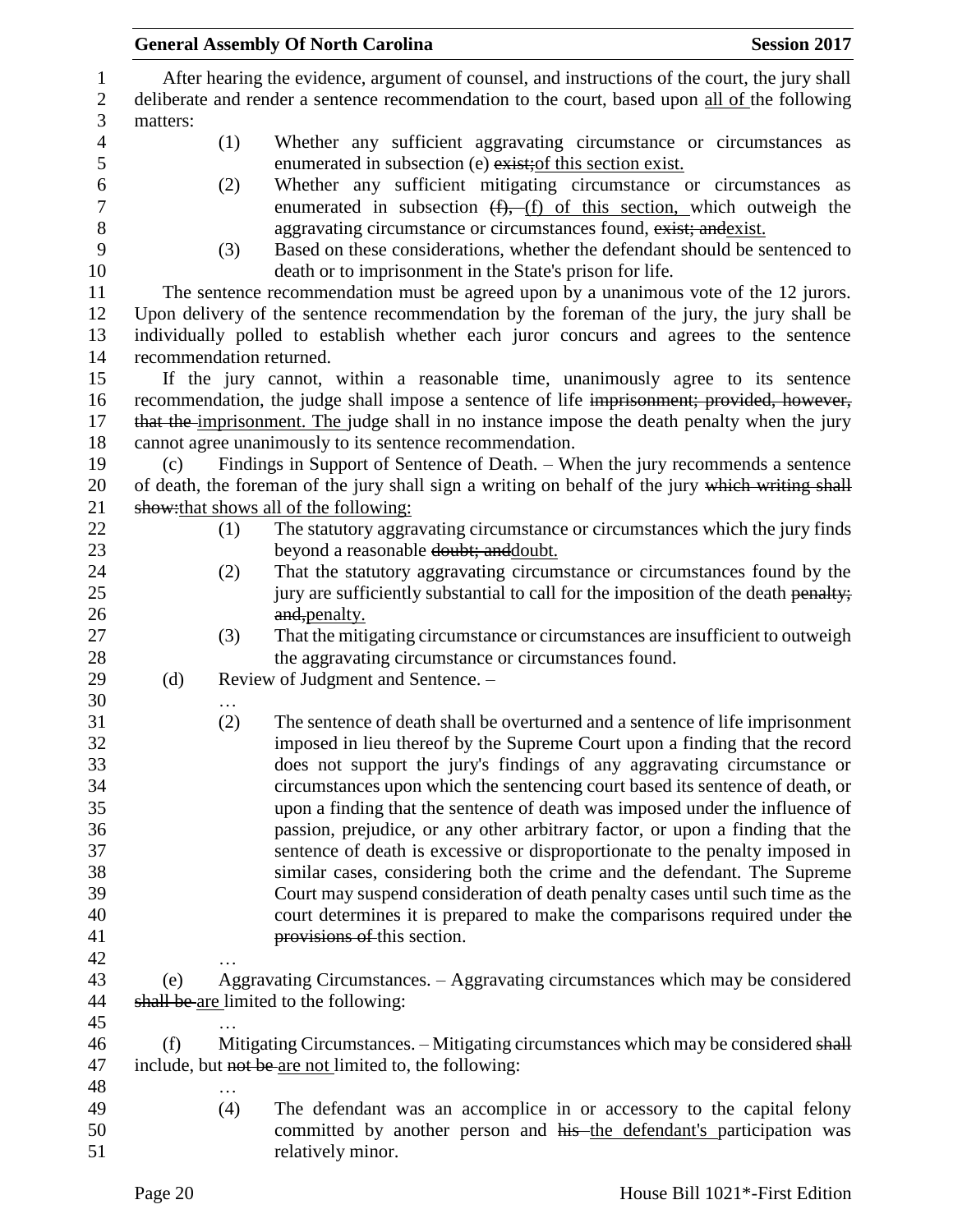|                      | <b>General Assembly Of North Carolina</b>                                                              | <b>Session 2017</b> |
|----------------------|--------------------------------------------------------------------------------------------------------|---------------------|
| (5)                  | The defendant acted under duress or under the domination of another person.                            |                     |
| (6)                  | The capacity of the defendant to appreciate the criminality of his the                                 |                     |
|                      | defendant's conduct or to conform his that conduct to the requirements of law                          |                     |
|                      | was impaired.                                                                                          |                     |
| (7)                  | The age of the defendant at the time of the crime.                                                     |                     |
| (8)                  | The defendant aided in the apprehension of another capital felon or testified                          |                     |
|                      | truthfully on behalf of the prosecution in another prosecution of a felony.                            |                     |
| (9)                  | Any other circumstance arising from the evidence which the jury deems to                               |                     |
|                      | have mitigating value."                                                                                |                     |
|                      | <b>SECTION 6.(a)</b> G.S. 58-32-10 reads as rewritten:                                                 |                     |
|                      | "§ 58-32-10. Powers and duties of Commission.                                                          |                     |
|                      | The Commission may acquire from an insurance company or insurance companies a group                    |                     |
|                      | plan of professional liability insurance covering the law-enforcement officers and/or public           |                     |
|                      | officers and employees of any political subdivision of the State. The Commission shall have has        |                     |
|                      | full authority to negotiate with insurance companies submitting bids or proposals and shall award      |                     |
|                      | its group plan master contract on the basis of the company or companies found by it to offer           |                     |
|                      | maximum coverage at the most reasonable premium. The Commission is authorized to may enter             |                     |
|                      | into a master policy contract of such any term as that it finds to be in the best interests of the     |                     |
|                      | law-enforcement officers and/or public officers and employees of the political subdivisions of         |                     |
|                      | the State, not to exceed five years. The Commission, in negotiating for such the contract, is not      |                     |
|                      | authorized to pledge or offer the credit of the State of North Carolina. The insurance premiums        |                     |
|                      | shall be paid by the political subdivisions whose employees are covered by the professional            |                     |
|                      | liability insurance. Any political subdivision may elect coverage for any or all of its employees      |                     |
|                      | on a departmental basis; provided all basis. All employees in a department must be covered if          |                     |
|                      | coverage is elected for that department. Nothing contained herein shall be construed to require        |                     |
|                      | in this section requires any political subdivision to participate in any group plan of professional    |                     |
| liability insurance. |                                                                                                        |                     |
|                      | The Commission may, in its discretion, employ professional and clerical staff whose salaries           |                     |
|                      | shall be as established by the State Human Resources Commission.                                       |                     |
|                      | Should If the Commission determine determines that reasonable coverage is not available at             |                     |
|                      | a reasonable cost, the Commission may undertake such any studies and inquiries into the situation      |                     |
| and                  | alternatives, including self insurance self-insurance and State administered                           |                     |
|                      | State-administered funds, as that the Commission deems appropriate. The Commission shall then          |                     |
|                      | bring before the General Assembly such any recommendations as that it deems appropriate.               |                     |
|                      | The Commission may acquire information regarding loss ratios, loss factors, loss experience            |                     |
|                      | experience, and other such facts and figures from any agency or company issuing professional           |                     |
|                      | liability insurance covering public officers, employees employees, or law-enforcement officers         |                     |
|                      | in the State of North Carolina. this State. Such This information shall not be deemed is not a         |                     |
|                      | public record within the meaning of Chapter 132 of the General Statutes where it names the             |                     |
|                      | company divulging such the information, but the Commission may make public such the                    |                     |
|                      | information to show aggregate statistics in respect to the experience of the State as a whole. The     |                     |
|                      | information shall be provided to the Commission upon its written demand and shall be submitted         |                     |
|                      | to the Commission by such the company or companies upon sworn affidavit. If any agency or              |                     |
|                      | company shall fail fails or refuse refuses to supply such the information to the Commission within     |                     |
|                      | a reasonable time following receipt of the demand, the Commission may apply to the Superior            |                     |
|                      | Court sitting in Wake County for appropriate orders to enforce the demand.                             |                     |
|                      | For purposes of this section, the term "political subdivision" includes any county, city, town,        |                     |
|                      | incorporated village, sanitary district, metropolitan water district, county water and sewer district, |                     |
|                      | water and sewer authority, hospital authority, parking authority, local ABC boards, board, special     |                     |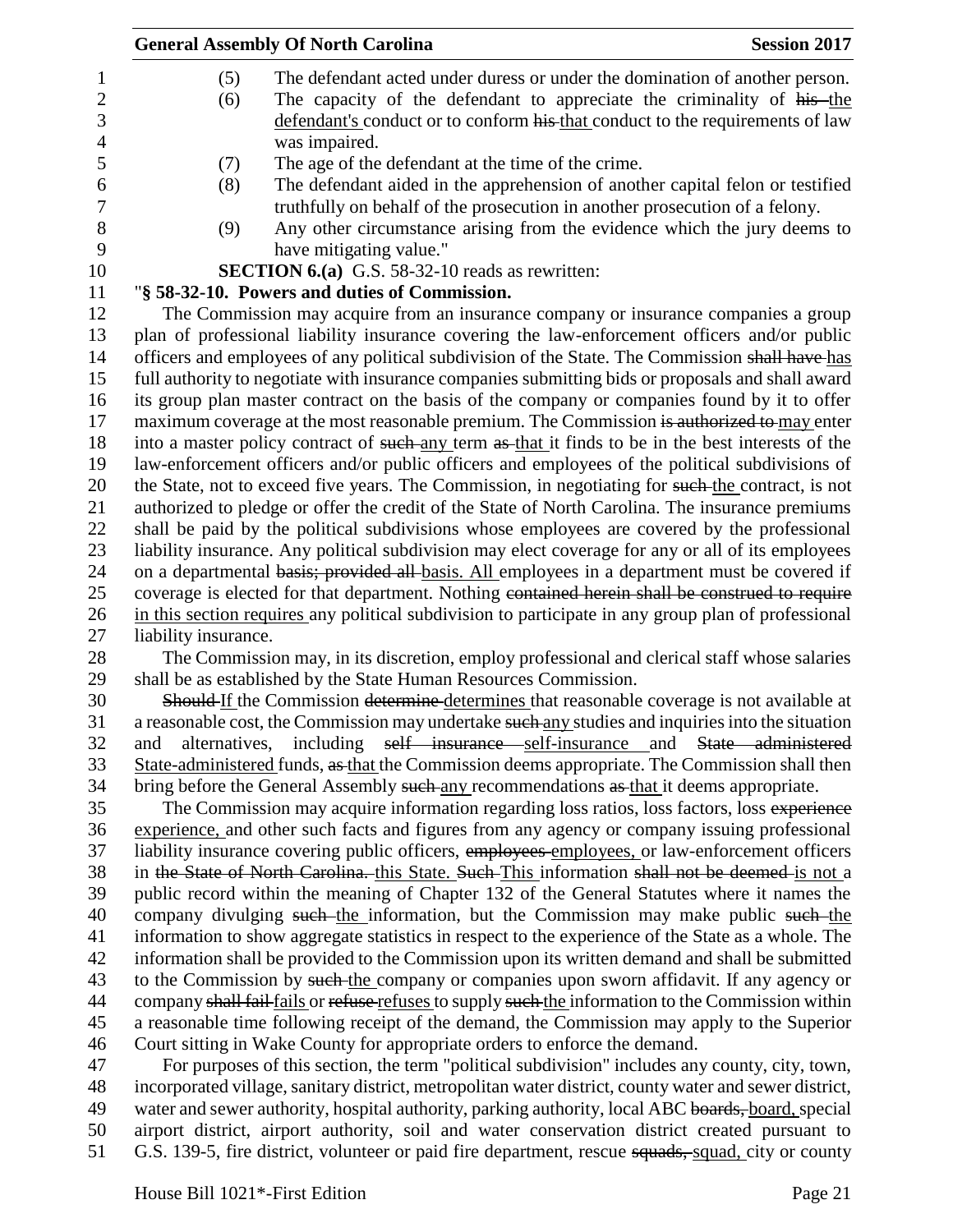| $\mathbf{1}$     | parks and recreation commissions, commission, area mental health boards, board, area mental                                                                                                         |
|------------------|-----------------------------------------------------------------------------------------------------------------------------------------------------------------------------------------------------|
| $\overline{2}$   | health, mental retardation-developmental disabilities, and substance abuse authority as described                                                                                                   |
| 3                | in G.S. 122C-117, domiciliary home community advisory committees, committee, county and or                                                                                                          |
| $\overline{4}$   | district boards board of health, nursing home advisory committees, committee, county boards                                                                                                         |
| 5                | board of social services, local school administrative units, unit, local boards board of education,                                                                                                 |
| 6                | community colleges, college, and all other persons, bodies, or agencies authorized or regulated                                                                                                     |
| $\boldsymbol{7}$ | by Chapters 108A, 115C, 115D, 118, 122C, 130A, 131A, 131D, 131E, 153A, 160A, and 160B                                                                                                               |
| $8\,$            | of the General Statutes."                                                                                                                                                                           |
| $\boldsymbol{9}$ | <b>SECTION 6.(b)</b> G.S. 62-289.3 reads as rewritten:                                                                                                                                              |
| 10               | "§ 62-289.3. Definitions.                                                                                                                                                                           |
| 11               | As used in this Article: The following definitions apply in this Article:                                                                                                                           |
| 12               | "Human service agency" means any Human service agency. - Any charitable<br>(1)                                                                                                                      |
| 13               | or governmental agency including, but not limited to: county departments of                                                                                                                         |
| 14               | social services, area mental health, mental retardation or developmental                                                                                                                            |
| 15               | disabilities, and substance abuse authorities, local health departments,                                                                                                                            |
| 16               | councils on aging, community action agencies, sheltered workshops, group                                                                                                                            |
| 17               | homes-homes, and State residential institutions.                                                                                                                                                    |
| 18               | "Human service transportation" means motor Human service transportation. -<br>(2)                                                                                                                   |
| 19               | Motor vehicle transportation provided on a nonprofit basis by a human service                                                                                                                       |
| 20               | agency for the purpose of transporting clients or recipients in connection with                                                                                                                     |
| 21               | programs sponsored by the agency. "Human service transportation" shall also                                                                                                                         |
| 22               | mean-also means motor vehicle transportation provided by for-profit persons                                                                                                                         |
| 23               | under exclusive contract with a human service agency for the transportation                                                                                                                         |
| 24               | of clients or recipients, and such provider shall also qualify as a human service                                                                                                                   |
| 25               | agency for the purpose of motor vehicle registration during the term of the                                                                                                                         |
| 26               | contract. The motor vehicle may be owned, leased, borrowed, or contracted                                                                                                                           |
| 27               | for use by or from the human service agency.                                                                                                                                                        |
| $28\,$           | "Nonprofit" as Nonprofit. - As applied to human service transportation<br>(3)                                                                                                                       |
| 29               | transportation, means motor vehicle transportation provided at cost.                                                                                                                                |
| 30               | "Person" means an Person. - An individual, corporation, company,<br>(4)                                                                                                                             |
| 31               | association, partnership-partnership, or other legal entity.                                                                                                                                        |
| 32               | "Volunteer transportation" means motor Volunteer transportation. - Motor<br>(5)                                                                                                                     |
| 33               | vehicle transportation provided by any person under the direction,                                                                                                                                  |
| 34               | sponsorship, or supervision of a human service agency. The person may                                                                                                                               |
| 35               | receive an allowance to defray the actual cost of operating the vehicle but shall                                                                                                                   |
| 36               | not receive any other compensation."                                                                                                                                                                |
| 37               | <b>SECTION 6.(c)</b> G.S. 143B-152.14 reads as rewritten:                                                                                                                                           |
| 38               | "§ 143B-152.14. Cooperation of State and local agencies.                                                                                                                                            |
| 39               | All agencies of the State and local government, including the Juvenile Justice Section of the                                                                                                       |
| 40               | Division of Adult Correction and Juvenile Justice of the Department of Public Safety,                                                                                                               |
| 41               | departments of social services, health departments, local mental health, mental retardation,                                                                                                        |
| 42               | developmental disabilities, and substance abuse authorities, court personnel, law enforcement                                                                                                       |
| 43               | agencies, The University of North Carolina, the community college system, and cities and                                                                                                            |
| 44<br>45         | counties, shall cooperate with the Department of Health and Human Services, and local nonprofit                                                                                                     |
| 46               | corporations that receive grants in coordinating the program at the State level and in                                                                                                              |
| 47               | implementing the program at the local level. The Secretary of Health and Human Services, after<br>consultation with the Superintendent of Public Instruction, shall develop a plan for ensuring the |
| 48               | cooperation of State agencies and local agencies and encouraging the cooperation of private                                                                                                         |
| 49               | entities, especially those receiving State funds, in the coordination and implementation of the                                                                                                     |
| 50               | program."                                                                                                                                                                                           |
| 51               | <b>SECTION 6.(d)</b> G.S. 153A-247 reads as rewritten:                                                                                                                                              |
|                  |                                                                                                                                                                                                     |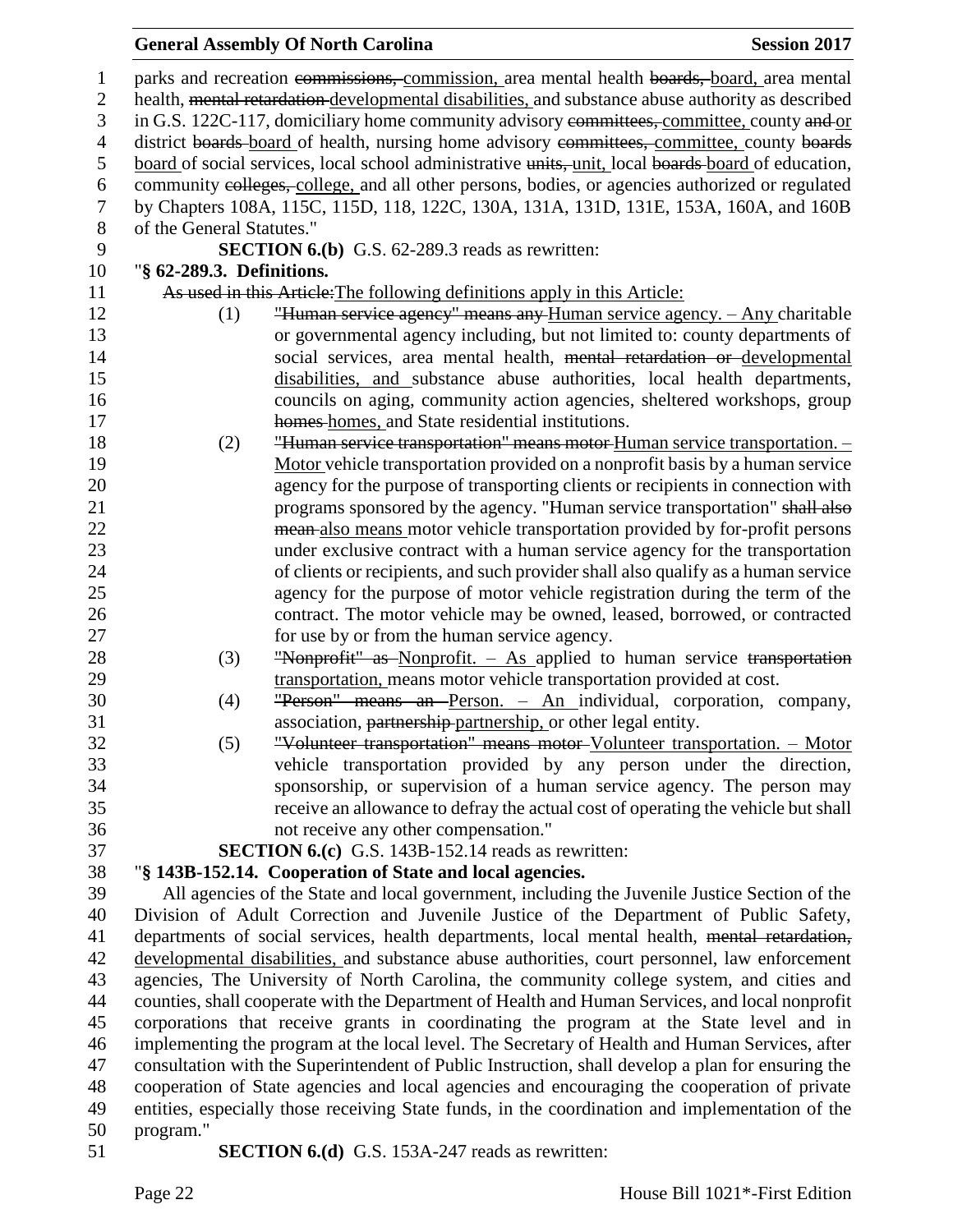"**§ 153A-247. Provision for public health and mental health.** A county may provide for and regulate the public health pursuant to Chapter 130A of the General Statutes and any other law authorizing local public health activities and may provide mental health[,] mental retardation, mental health, developmental disabilities, and substance abuse programs pursuant to Chapter 122C of the General Statutes." **SECTION 7.(a)** G.S. 58-51-25 reads as rewritten: "**§ 58-51-25. Policy coverage to continue as to mentally retarded or physically handicapped children;** children with an intellectual or physical disability; coverage of or **dependent students on medically necessary leave of absence.** (a) An individual or group accident and health insurance policy, hospital service plan policy, or medical service plan policy that provides that coverage of a dependent child shall terminate upon attainment of the limiting age for dependent children specified in the policy or 13 contract, shall also provide in substance that attainment of such the limiting age shall not operate or terminate the coverage of such the child while the child is and continues to be (i) incapable of 15 self-sustaining employment by reason of mental retardation or physical handicap; an intellectual or physical disability; and (ii) chiefly dependent upon the policyholder or subscriber for support 17 and maintenance: Provided, maintenance. The proof of such incapacity and dependency is shall be furnished to the insurer, hospital service plan corporation, or medical service plan corporation by the policyholder or subscriber within 31 days of the child's attainment of the limiting age and subsequently as may be required by the insurer or corporation, but not more frequently than annually after the child's attainment of the limiting age. (b) All health benefit plans, as defined in G.S. 58-3-167, that provide that coverage of a dependent child shall terminate upon a change in enrollment of the child in a postsecondary educational institution shall provide for the continued eligibility of the dependent child during a medically necessary leave of absence from the postsecondary educational institution in accordance with all applicable requirements of Public Law 110-381, known as Michelle's Law." **SECTION 7.(b)** G.S. 58-51-35 reads as rewritten: "**§ 58-51-35. Insurers and others to afford coverage to mentally retarded and physically handicapped children.children with an intellectual or physical disability.** (a) No insurance company licensed in this State pursuant to the provisions of Articles 1 through 64 of this Chapter and no corporation governed by the provisions of Articles 65 and 66 of this Chapter shall refuse to issue or deliver any individual or group accident and health 33 insurance policy  $\theta$ -or hospital or medical service plan policy in this State which it is currently issuing for delivery in this State and which affords benefits or coverage for minor children of the 35 applicant, by reason of the physical handicap or mental retardation an intellectual or physical disability of any minor children of the applicant; nor shall any such policy issued and delivered in this State carry a higher premium rate or charge or restrict or exclude coverage or benefits by reason of said mental retardation or physical handicap. Provided, however, such policy the intellectual or physical disability. The policy, however, may exclude benefits, otherwise payable for disability, hospitalization, or medical or other therapeutic expense directly and solely 41 attributable to such mental retardation or such physical handicap.the intellectual or physical disability. … (c) The provisions of this section shall apply to corporations governed by the provisions of Articles 65 and 66 of this Chapter." **SECTION 7.(c)** G.S. 58-51-40 reads as rewritten: "**§ 58-51-40. Insurers and others to afford coverage for active medical treatment in tax-supported institutions.**

 (a) Whenever any policy of insurance governed by Articles 1 through 64 of this Chapter provides for benefits for charges of hospitals or physicians, the policy shall provide for payments of benefits for charges made for medical care rendered in or by duly licensed State tax-supported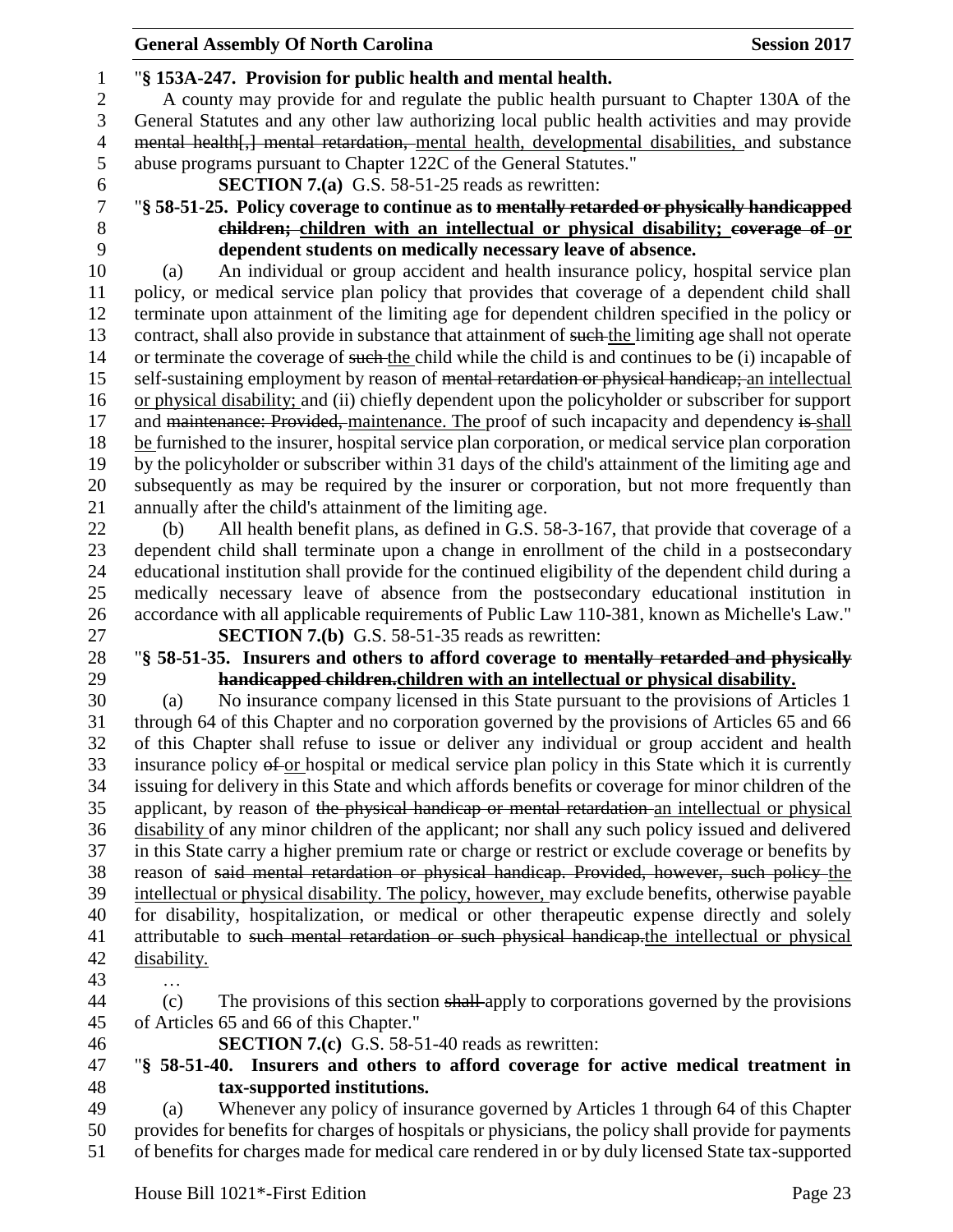|                | <b>General Assembly Of North Carolina</b>                           |                                                                                                         | <b>Session 2017</b> |
|----------------|---------------------------------------------------------------------|---------------------------------------------------------------------------------------------------------|---------------------|
| $\mathbf{1}$   |                                                                     | institutions, including charges for medical care of cerebral palsy, other orthopedic and crippling      |                     |
| $\overline{2}$ |                                                                     | disabilities, mental and nervous diseases or disorders, mental retardation, intellectual disability,    |                     |
| 3              |                                                                     | alcoholism and drug or chemical dependency, and respiratory illness, on a basis no less favorable       |                     |
| $\overline{4}$ |                                                                     | than the basis which would apply had the medical care been rendered in or by any other public           |                     |
| 5              |                                                                     | or private institution or provider. The term "State tax-supported institutions" shall include           |                     |
| 6              |                                                                     | includes community mental health centers and other health clinics which are certified as                |                     |
| $\tau$         | Medicaid providers.                                                 |                                                                                                         |                     |
| $8\,$          |                                                                     |                                                                                                         |                     |
| 9              | (c)                                                                 | The restrictions and regulations of this section shall do not apply to any policy which                 |                     |
| 10             |                                                                     | is individually underwritten or provided for a specific individual and the members of his-the           |                     |
| 11             |                                                                     | individual's family as a nongroup policy but shall-apply to any group policy of insurance               |                     |
| 12             | governed by Articles 1 through 64 of this Chapter."                 |                                                                                                         |                     |
| 13             |                                                                     | <b>SECTION 7.(d)</b> G.S. 58-65-2 reads as rewritten:                                                   |                     |
| 14             | "§ 58-65-2. Other laws applicable to service corporations.          |                                                                                                         |                     |
| 15             |                                                                     | The following provisions of this Chapter are applicable to service corporations that are                |                     |
| 16             | subject to this Article:                                            |                                                                                                         |                     |
| 17             |                                                                     |                                                                                                         |                     |
| 18             | G.S. 58-51-17                                                       | Portability for accident and health insurance.                                                          |                     |
| 19             | G.S. 58-51-25.                                                      | Policy coverage to continue as to mentally retarded or                                                  |                     |
| 20             |                                                                     | physically handicapped children.children with an intellectual                                           |                     |
| 21             |                                                                     | or physical disability or dependent students on medically                                               |                     |
| 22             |                                                                     | necessary leave of absence.                                                                             |                     |
| 23             | G.S. $58-51-95(h),(i),(j)$ .                                        | Approval by Commissioner of forms, classification and rates;                                            |                     |
| 24             |                                                                     | hearings; exceptions."                                                                                  |                     |
| 25             |                                                                     | <b>SECTION 7.(e)</b> G.S. 58-65-65 reads as rewritten:                                                  |                     |
| 26             |                                                                     | "§ 58-65-65. Coverage for active medical treatment in tax-supported institutions.                       |                     |
| 27             | (a)                                                                 | No hospital or medical or dental service plan, contract-contract, or certificate                        |                     |
| 28             |                                                                     | governed by the provisions of this Article and Article 66 of this Chapter shall be delivered, issued,   |                     |
| 29             |                                                                     | executed executed, or renewed in this State, or approved for issuance or renewal in this State by       |                     |
| 30             |                                                                     | the Commissioner of Insurance, after May 21, 1975, State, unless such plan, contract or                 |                     |
| 31             |                                                                     | eertificate it provides for the payment of benefits for charges made for medical care rendered in       |                     |
| 32             |                                                                     | or-by duly licensed state State tax-supported institutions, including charges for medical care of       |                     |
| 33             |                                                                     | cerebral palsy, other orthopedic and crippling disabilities, mental and nervous diseases and            |                     |
| 34             |                                                                     | disorders, mental retardation, alcoholism and drug or chemical dependency, and respiratory              |                     |
| 35             |                                                                     | illness, institutions on a basis no less favorable than the basis which that would apply had the        |                     |
| 36             |                                                                     | medical care been rendered in or by any other public or private institution or provider. The term       |                     |
| 37             |                                                                     | "state-"State tax-supported institutions" shall include includes community mental health centers        |                     |
| 38             | and other health clinics which are certified as Medicaid providers. |                                                                                                         |                     |
| 39             | (b)                                                                 | No plan, contract, or certificate shall exclude payment for charges of a duly licensed                  |                     |
| 40             |                                                                     | state State tax-supported institution because of its being a specialty facility for one particular type |                     |
| 41             |                                                                     | of illness nor because it does not have an operating room and related equipment for the                 |                     |
| 42             |                                                                     | performance of surgery, but it is not required that benefits be payable for domiciliary or custodial    |                     |
| 43             | care, rehabilitation, training, schooling, or occupational therapy. |                                                                                                         |                     |
| 44             | (c)                                                                 | The restrictions and requirements of this This section shall does not apply to any plan,                |                     |
| 45             |                                                                     | contract, or certificate which that is individually underwritten or provided for a specific             |                     |
| 46             |                                                                     | individual and the members of his-the individual's family as a nongroup policy, but shall apply         |                     |
| 47             |                                                                     | only to those hospital service and medical service subscriber plans, contracts, or certificates         |                     |
| 48             |                                                                     | delivered, issued for delivery, reissued or renewed in this State on and after July 1, 1975.policy."    |                     |
| 49<br>50       |                                                                     | <b>SECTION 7.(f)</b> G.S. 58-67-171 reads as rewritten:                                                 |                     |
|                | "§ 58-67-171. Other laws applicable to HMOs.                        |                                                                                                         |                     |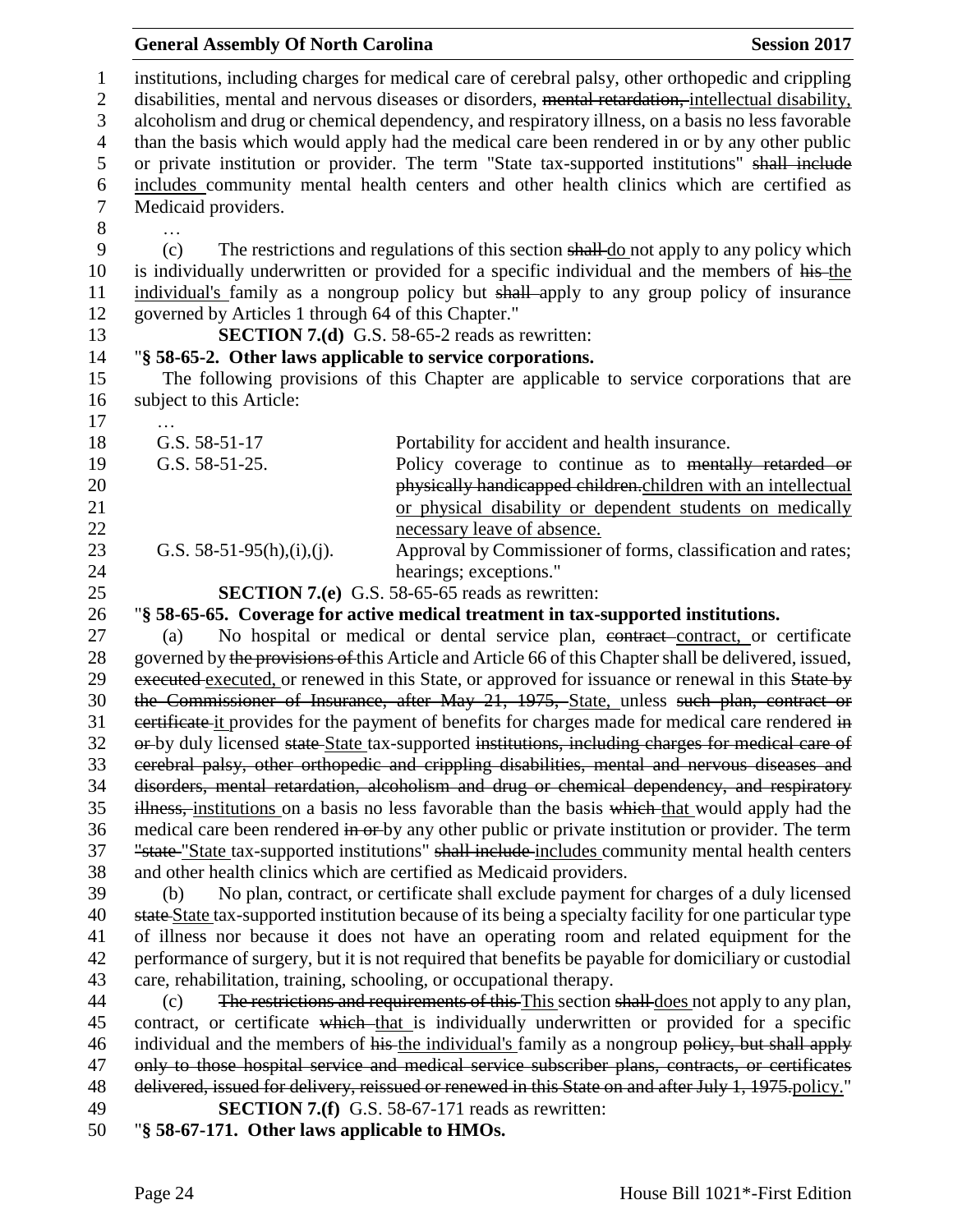| Article:<br>(a)<br>consideration.<br>(b) | G.S. 58-51-17<br>G.S. 58-51-25.<br>G.S. 58-51-35.<br>G.S. 58-51-45. |                             | The following provisions of this Chapter are applicable to HMOs that are subject to this<br>Portability for accident and health insurance.<br>Policy coverage to continue as to mentally retarded or<br>physically handicapped children.children with an intellectual<br>or physical disability or dependent students on medically<br>necessary leave of absence.<br>Insurers and others to afford coverage to mentally retarded<br>and physically handicapped children.children with an<br>intellectual or physical disability.<br>Policies to be issued to any person possessing the sickle-cell<br>trait or hemoglobin C trait."<br><b>SECTION 8.</b> G.S. 110-20.1 reads as rewritten:<br>"§ 110-20.1. Exhibition of certain children prohibited.<br>Except to the extent otherwise provided in subsection (d) of this section, it is unlawful<br>to exhibit publicly for any purpose, or to exhibit privately for the purpose of entertainment, or |
|------------------------------------------|---------------------------------------------------------------------|-----------------------------|---------------------------------------------------------------------------------------------------------------------------------------------------------------------------------------------------------------------------------------------------------------------------------------------------------------------------------------------------------------------------------------------------------------------------------------------------------------------------------------------------------------------------------------------------------------------------------------------------------------------------------------------------------------------------------------------------------------------------------------------------------------------------------------------------------------------------------------------------------------------------------------------------------------------------------------------------------|
|                                          |                                                                     |                             |                                                                                                                                                                                                                                                                                                                                                                                                                                                                                                                                                                                                                                                                                                                                                                                                                                                                                                                                                         |
|                                          |                                                                     |                             |                                                                                                                                                                                                                                                                                                                                                                                                                                                                                                                                                                                                                                                                                                                                                                                                                                                                                                                                                         |
|                                          |                                                                     |                             |                                                                                                                                                                                                                                                                                                                                                                                                                                                                                                                                                                                                                                                                                                                                                                                                                                                                                                                                                         |
|                                          |                                                                     |                             |                                                                                                                                                                                                                                                                                                                                                                                                                                                                                                                                                                                                                                                                                                                                                                                                                                                                                                                                                         |
|                                          |                                                                     |                             |                                                                                                                                                                                                                                                                                                                                                                                                                                                                                                                                                                                                                                                                                                                                                                                                                                                                                                                                                         |
|                                          |                                                                     |                             |                                                                                                                                                                                                                                                                                                                                                                                                                                                                                                                                                                                                                                                                                                                                                                                                                                                                                                                                                         |
|                                          |                                                                     |                             |                                                                                                                                                                                                                                                                                                                                                                                                                                                                                                                                                                                                                                                                                                                                                                                                                                                                                                                                                         |
|                                          |                                                                     |                             |                                                                                                                                                                                                                                                                                                                                                                                                                                                                                                                                                                                                                                                                                                                                                                                                                                                                                                                                                         |
|                                          |                                                                     |                             |                                                                                                                                                                                                                                                                                                                                                                                                                                                                                                                                                                                                                                                                                                                                                                                                                                                                                                                                                         |
|                                          |                                                                     |                             |                                                                                                                                                                                                                                                                                                                                                                                                                                                                                                                                                                                                                                                                                                                                                                                                                                                                                                                                                         |
|                                          |                                                                     |                             |                                                                                                                                                                                                                                                                                                                                                                                                                                                                                                                                                                                                                                                                                                                                                                                                                                                                                                                                                         |
|                                          |                                                                     |                             |                                                                                                                                                                                                                                                                                                                                                                                                                                                                                                                                                                                                                                                                                                                                                                                                                                                                                                                                                         |
|                                          |                                                                     |                             |                                                                                                                                                                                                                                                                                                                                                                                                                                                                                                                                                                                                                                                                                                                                                                                                                                                                                                                                                         |
|                                          |                                                                     |                             |                                                                                                                                                                                                                                                                                                                                                                                                                                                                                                                                                                                                                                                                                                                                                                                                                                                                                                                                                         |
|                                          |                                                                     |                             |                                                                                                                                                                                                                                                                                                                                                                                                                                                                                                                                                                                                                                                                                                                                                                                                                                                                                                                                                         |
|                                          |                                                                     |                             |                                                                                                                                                                                                                                                                                                                                                                                                                                                                                                                                                                                                                                                                                                                                                                                                                                                                                                                                                         |
|                                          |                                                                     |                             | solely or primarily for the satisfaction of the curiosity of any observer, any child under the age                                                                                                                                                                                                                                                                                                                                                                                                                                                                                                                                                                                                                                                                                                                                                                                                                                                      |
|                                          |                                                                     |                             | of 18 years who is mentally ill or mentally retarded-has a mental illness or intellectual disability                                                                                                                                                                                                                                                                                                                                                                                                                                                                                                                                                                                                                                                                                                                                                                                                                                                    |
|                                          |                                                                     |                             | or who presents the appearance of having any deformity or unnatural physical formation or                                                                                                                                                                                                                                                                                                                                                                                                                                                                                                                                                                                                                                                                                                                                                                                                                                                               |
|                                          |                                                                     |                             | development, whether or not the exhibiting of the child is in return for a monetary or other                                                                                                                                                                                                                                                                                                                                                                                                                                                                                                                                                                                                                                                                                                                                                                                                                                                            |
|                                          |                                                                     |                             |                                                                                                                                                                                                                                                                                                                                                                                                                                                                                                                                                                                                                                                                                                                                                                                                                                                                                                                                                         |
|                                          |                                                                     |                             | It is unlawful to employ, use, have custody of, or in any way be associated with any                                                                                                                                                                                                                                                                                                                                                                                                                                                                                                                                                                                                                                                                                                                                                                                                                                                                    |
|                                          |                                                                     |                             | child described in subsection (a) of this section for the purpose of an exhibition forbidden therein,                                                                                                                                                                                                                                                                                                                                                                                                                                                                                                                                                                                                                                                                                                                                                                                                                                                   |
|                                          |                                                                     |                             | prohibited by subsection (a) of this section, or for one who has the care, eustody-custody, or                                                                                                                                                                                                                                                                                                                                                                                                                                                                                                                                                                                                                                                                                                                                                                                                                                                          |
|                                          |                                                                     |                             | control of the child as a parent, relative, guardian, employer employer, or otherwise, to neglect                                                                                                                                                                                                                                                                                                                                                                                                                                                                                                                                                                                                                                                                                                                                                                                                                                                       |
|                                          |                                                                     |                             | or refuse to restrain the child from participating in the exhibition.                                                                                                                                                                                                                                                                                                                                                                                                                                                                                                                                                                                                                                                                                                                                                                                                                                                                                   |
| (c)                                      |                                                                     |                             | It is unlawful to procure or arrange for, or participate in procuring or arranging for,                                                                                                                                                                                                                                                                                                                                                                                                                                                                                                                                                                                                                                                                                                                                                                                                                                                                 |
|                                          |                                                                     |                             | anything made unlawful by subsections (a) and $(\theta)$ . (b) of this section.                                                                                                                                                                                                                                                                                                                                                                                                                                                                                                                                                                                                                                                                                                                                                                                                                                                                         |
| (d)                                      |                                                                     |                             | This section does not apply to the transmission of an image by television by a duly                                                                                                                                                                                                                                                                                                                                                                                                                                                                                                                                                                                                                                                                                                                                                                                                                                                                     |
|                                          |                                                                     |                             | licensed television station, or to any exhibition by a federal, State, eounty-county, or municipal                                                                                                                                                                                                                                                                                                                                                                                                                                                                                                                                                                                                                                                                                                                                                                                                                                                      |
|                                          |                                                                     |                             | government, or political subdivision or agency thereof, or to any exhibition by any corporation,                                                                                                                                                                                                                                                                                                                                                                                                                                                                                                                                                                                                                                                                                                                                                                                                                                                        |
|                                          |                                                                     |                             | unincorporated association, or other organization organized and operated exclusively for                                                                                                                                                                                                                                                                                                                                                                                                                                                                                                                                                                                                                                                                                                                                                                                                                                                                |
|                                          |                                                                     |                             | religious, charitable, or educational purposes, no part of the net earnings of which inures to the                                                                                                                                                                                                                                                                                                                                                                                                                                                                                                                                                                                                                                                                                                                                                                                                                                                      |
|                                          |                                                                     |                             | benefit of any private shareholder or individual.                                                                                                                                                                                                                                                                                                                                                                                                                                                                                                                                                                                                                                                                                                                                                                                                                                                                                                       |
| (e)                                      |                                                                     |                             | Any violation of this Article shall be is a Class 3 misdemeanor. Each day during which                                                                                                                                                                                                                                                                                                                                                                                                                                                                                                                                                                                                                                                                                                                                                                                                                                                                  |
|                                          |                                                                     |                             | any violation of this Article continues after notice to the violator, from any county social services                                                                                                                                                                                                                                                                                                                                                                                                                                                                                                                                                                                                                                                                                                                                                                                                                                                   |
|                                          |                                                                     |                             | director, to cease and desist from any violation of this section shall constitute is a separate and                                                                                                                                                                                                                                                                                                                                                                                                                                                                                                                                                                                                                                                                                                                                                                                                                                                     |
|                                          |                                                                     |                             | distinct offense. Any act or omission forbidden prohibited by this Article shall, Article is, with                                                                                                                                                                                                                                                                                                                                                                                                                                                                                                                                                                                                                                                                                                                                                                                                                                                      |
|                                          |                                                                     |                             | respect to each child described therein constitute child, a separate and distinct offense."                                                                                                                                                                                                                                                                                                                                                                                                                                                                                                                                                                                                                                                                                                                                                                                                                                                             |
|                                          |                                                                     |                             | <b>SECTION 9.</b> G.S. 115C-106.3 reads as rewritten:                                                                                                                                                                                                                                                                                                                                                                                                                                                                                                                                                                                                                                                                                                                                                                                                                                                                                                   |
|                                          |                                                                     | "§ 115C-106.3. Definitions. |                                                                                                                                                                                                                                                                                                                                                                                                                                                                                                                                                                                                                                                                                                                                                                                                                                                                                                                                                         |
|                                          |                                                                     |                             | The following definitions apply in this Article:                                                                                                                                                                                                                                                                                                                                                                                                                                                                                                                                                                                                                                                                                                                                                                                                                                                                                                        |
|                                          | (1)                                                                 |                             | "Child with a disability" means a Child with a disability. $- A$ child with at                                                                                                                                                                                                                                                                                                                                                                                                                                                                                                                                                                                                                                                                                                                                                                                                                                                                          |
|                                          |                                                                     | and related services.       | least one disability who because of that disability requires special education                                                                                                                                                                                                                                                                                                                                                                                                                                                                                                                                                                                                                                                                                                                                                                                                                                                                          |
|                                          |                                                                     |                             |                                                                                                                                                                                                                                                                                                                                                                                                                                                                                                                                                                                                                                                                                                                                                                                                                                                                                                                                                         |
|                                          | (2)                                                                 |                             | "Disability" includes mental retardation; Disability. - Includes intellectual                                                                                                                                                                                                                                                                                                                                                                                                                                                                                                                                                                                                                                                                                                                                                                                                                                                                           |
|                                          |                                                                     |                             |                                                                                                                                                                                                                                                                                                                                                                                                                                                                                                                                                                                                                                                                                                                                                                                                                                                                                                                                                         |
|                                          |                                                                     |                             |                                                                                                                                                                                                                                                                                                                                                                                                                                                                                                                                                                                                                                                                                                                                                                                                                                                                                                                                                         |
|                                          |                                                                     |                             | health impairments, specific learning disability, or other disability as may be                                                                                                                                                                                                                                                                                                                                                                                                                                                                                                                                                                                                                                                                                                                                                                                                                                                                         |
|                                          |                                                                     |                             | disability; hearing impairment, including deafness; speech or language<br>impairment; visual impairment, including blindness; serious emotional<br>disturbance; orthopedic impairment; autism; traumatic brain injury; other                                                                                                                                                                                                                                                                                                                                                                                                                                                                                                                                                                                                                                                                                                                            |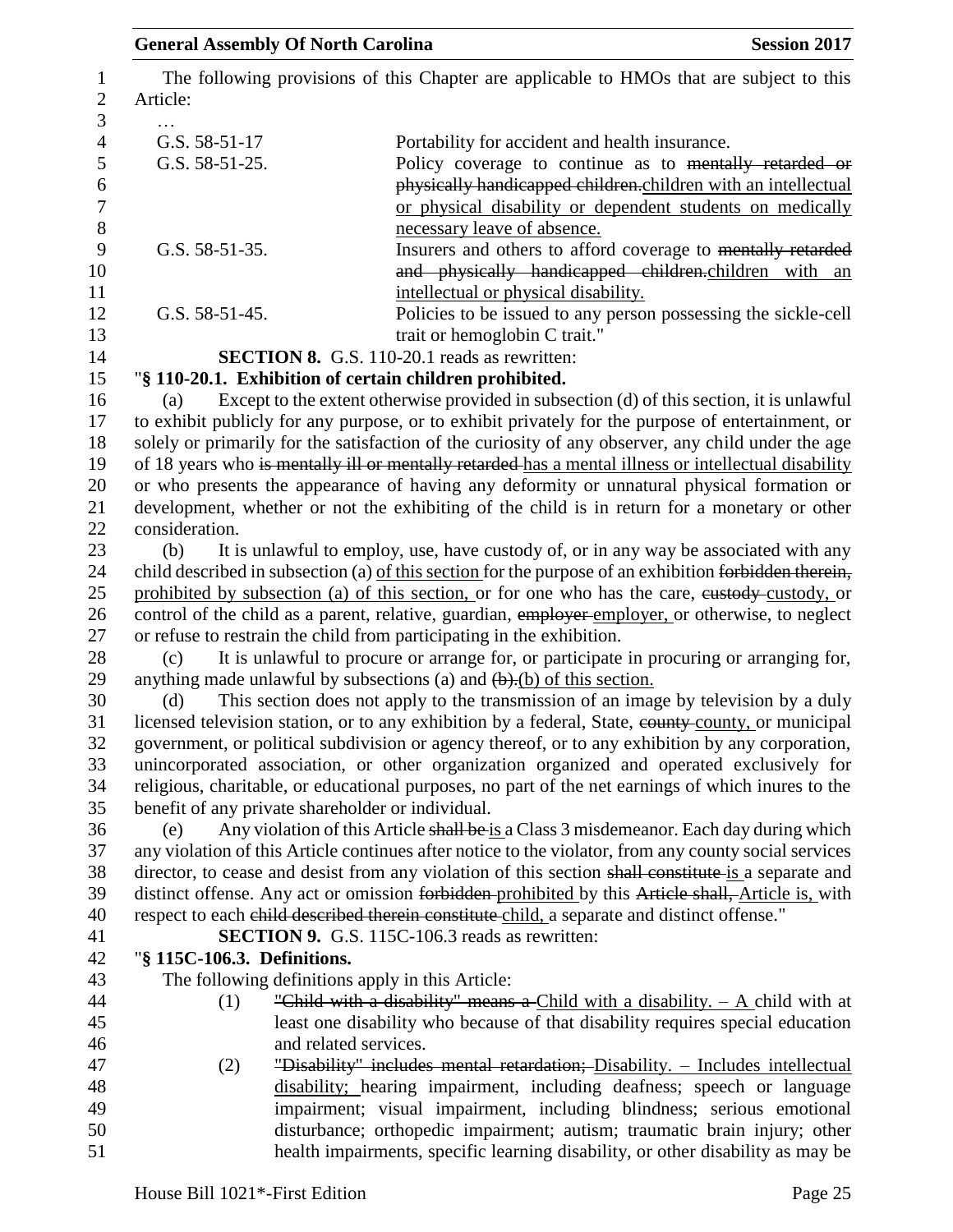|                  |      | <b>Session 2017</b><br><b>General Assembly Of North Carolina</b>                                                                                                |
|------------------|------|-----------------------------------------------------------------------------------------------------------------------------------------------------------------|
| $\mathbf{1}$     |      | required to be included under IDEA. For a child ages three through seven, this                                                                                  |
| $\sqrt{2}$       |      | term also includes developmental delay.                                                                                                                         |
| 3                | (3)  | "Dispute" means a Dispute. $-A$ disagreement between the parties.                                                                                               |
| $\overline{4}$   | (3a) | "Educational services" means all Educational services. - All of the following:                                                                                  |
| 5                |      | The necessary instructional hours per week in the form and format as<br>a.                                                                                      |
| $\boldsymbol{6}$ |      | determined by the child's IEP team and consistent with federal and                                                                                              |
| $\overline{7}$   |      | State law. The instruction shall be delivered by an appropriately                                                                                               |
| $8\,$            |      | qualified teacher to the extent required by federal and State law, which                                                                                        |
| 9                |      | requires a free appropriate public education and the opportunity for a                                                                                          |
| 10               |      | sound basic education.<br>Related services included in the child's IEP.                                                                                         |
| 11<br>12         |      | b.                                                                                                                                                              |
| 13               | (4)  | Behavior intervention services to the extent required by federal law.<br>c.<br>"Free appropriate public education" means special Free appropriate public        |
| 14               |      | education. – Special education and related services that that satisfy all of the                                                                                |
| 15               |      | following:                                                                                                                                                      |
| 16               |      | Are provided at public expense, under public supervision and<br>a.                                                                                              |
| 17               |      | direction, and without eharge; charge.                                                                                                                          |
| 18               |      | Meet the standards of the State Board; Board.<br>$\mathbf b$ .                                                                                                  |
| 19               |      | Include an appropriate preschool, elementary school, or secondary<br>c.                                                                                         |
| 20               |      | school education in the State; and State.                                                                                                                       |
| 21               |      | Are provided in conformity with an individualized education program.<br>d.                                                                                      |
| 22               | (5)  | "Hearing officers" include Hearing officers. - Include administrative law                                                                                       |
| 23               |      | judges as defined in G.S. 150B-2(1) and hearing review officers.                                                                                                |
| 24               | (5a) | "Homebound instruction" means educational Homebound instruction. -                                                                                              |
| 25               |      | Educational services provided to a student outside the school setting.                                                                                          |
| 26               | (6)  | "IDEA" means IDEA. - The Individuals with Disabilities Education                                                                                                |
| 27               |      | Improvement Act, 20 U.S.C. § 1400, et seq., (2004), as amended, and federal                                                                                     |
| 28               |      | regulations adopted under this act.                                                                                                                             |
| 29               | (7)  | "IEP Team" is as IEP Team. $-$ As defined in IDEA.                                                                                                              |
| 30<br>31         | (8)  | "Individualized education program" or "IEP" means a Individualized                                                                                              |
| 32               |      | education program (IEP). $-$ A written statement for each child with a disability<br>that is developed, reviewed, implemented, and revised consistent with IDEA |
| 33               |      | and State law.                                                                                                                                                  |
| 34               | (9)  | "Infant or toddler with a disability" is as Infant or toddler with a disability. -                                                                              |
| 35               |      | As defined in IDEA.                                                                                                                                             |
| 36               | (10) | "Least restrictive environment" means to Least restrictive environment. $-$ To                                                                                  |
| 37               |      | the maximum extent appropriate, children with disabilities are educated with                                                                                    |
| 38               |      | children who are not disabled, do not have disabilities, and special classes,                                                                                   |
| 39               |      | separate schooling, or other removal of children with disabilities from the                                                                                     |
| 40               |      | regular educational environment occurs only when the nature of the disability                                                                                   |
| 41               |      | is such that education in regular classes with the use of supplementary aids                                                                                    |
| 42               |      | and services cannot be achieved satisfactorily.                                                                                                                 |
| 43               | (11) | "Local educational agency" includes Local educational agency. - Includes any                                                                                    |
| 44               |      | of the following that provides special education and related services to                                                                                        |
| 45               |      | children with disabilities:                                                                                                                                     |
| 46               |      | A local school administrative unit.<br>a.                                                                                                                       |
| 47               |      | A charter school.<br>b.                                                                                                                                         |
| 48               |      | The Department of Health and Human Services.<br>$\mathbf{c}$ .                                                                                                  |
| 49<br>50         |      | The Division of Adult Correction and Juvenile Justice of the<br>d.                                                                                              |
|                  |      | Department of Public Safety.                                                                                                                                    |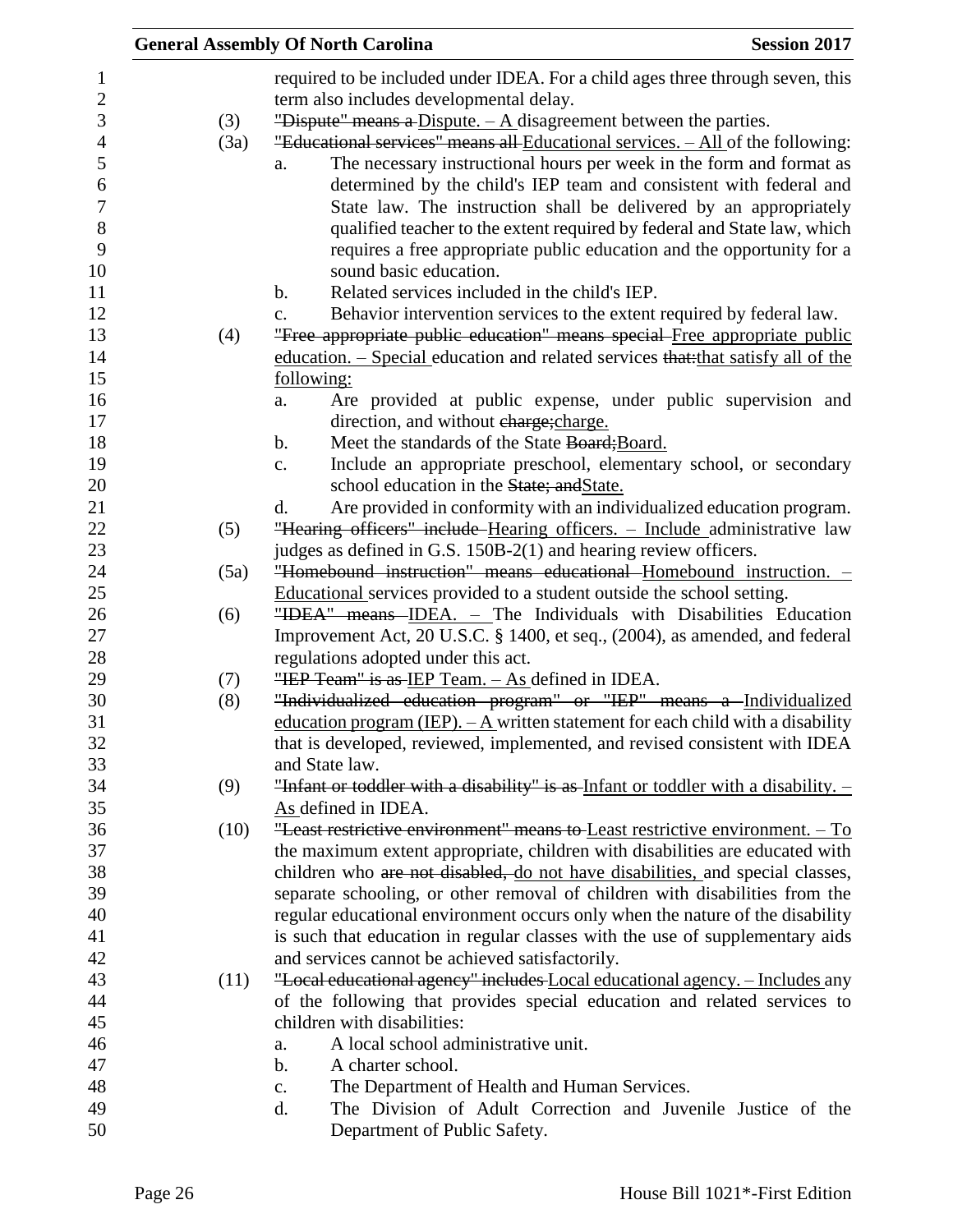|       | <b>General Assembly Of North Carolina</b>                                                               | <b>Session 2017</b> |
|-------|---------------------------------------------------------------------------------------------------------|---------------------|
|       | Repealed by Session Laws 2017-186, s. 2(yyyy), effective December<br>e.<br>1, 2017.                     |                     |
|       | f.<br>Any other State agency or unit of local government.                                               |                     |
| (12)  | "Mediation" means an Mediation. - An informal process conducted by a                                    |                     |
|       | mediator with the objective of helping parties voluntarily settle their dispute.                        |                     |
| (13)  | "Mediator" means a Mediator. $- A$ neutral person who acts to encourage and                             |                     |
|       | facilitate a resolution of a dispute.                                                                   |                     |
| (14)  | "Parent" means: Parent. - Any of the following:                                                         |                     |
|       | A natural, adoptive, or foster parent; parent.<br>a.                                                    |                     |
|       | A guardian, but not the State if the child is a ward of the State; State.<br>$\mathbf b$ .              |                     |
|       | An individual acting in the place of a natural or adoptive parent,<br>c.                                |                     |
|       | including a grandparent, stepparent, or other relative, and with whom                                   |                     |
|       | the child lives; lives.                                                                                 |                     |
|       | An individual who is legally responsible for the child's welfare;<br>d.                                 |                     |
|       | orwelfare.                                                                                              |                     |
|       | A surrogate if one is appointed under G.S. 115C-109.2.<br>e.                                            |                     |
| (15)  | "Party" or "Parties" means the Party or parties. - The local educational agency                         |                     |
|       | or the parents, or both.                                                                                |                     |
| (16)  | "Petition" means a Petition. $- A$ request for a due process hearing as provided                        |                     |
|       | for under IDEA.                                                                                         |                     |
| (17)  | "Preschool child with a disability" means a Preschool child with a disability.                          |                     |
|       | $-\mathbf{A}$ child with one or more disabilities who meets all of the following criteria:              |                     |
|       | Has reached his or her third birthday and whose parents have requested<br>a.                            |                     |
|       | services from the public schools.                                                                       |                     |
|       | $\mathbf b$ .<br>Is not eligible to enroll in public kindergarten.                                      |                     |
|       | Because of the disability, needs special education and related services<br>$C_{\bullet}$                |                     |
|       | in order to prepare the child to benefit from the educational programs                                  |                     |
|       | provided by the public schools, beginning with kindergarten.                                            |                     |
| (18)  | "Related services" is as Related services. - As defined in IDEA.                                        |                     |
| (18a) | "Residence" or "reside" means the Residence. - The place where a child with                             |                     |
|       | a disability is entitled to be enrolled in a North Carolina public school under                         |                     |
|       | G.S. 115C-366 except for the age requirements of that section. This definition                          |                     |
|       | shall does not apply to children with disabilities who were (i) enrolled in a                           |                     |
|       | particular local school administrative unit on the last day of school for the                           |                     |
|       | 2006-2007 school year, or (ii) enrolled in and attending a school in a particular                       |                     |
|       | local school administrative unit on August 1, 2007, for the 2007-2008 school                            |                     |
|       | year for as long as they live within and are continuously enrolled in that local                        |                     |
|       | school administrative unit. "Reside" means to have a residence as defined in<br>this subdivision.       |                     |
| (19)  | "Rules" includes-Rules. - Includes rules, policies, and procedures. Rules as                            |                     |
|       | defined in G.S. 150B-2(8a) shall be adopted in accordance with Article 2A of                            |                     |
|       | Chapter 150B of the General Statutes.                                                                   |                     |
| (20)  | "Special education" means specially Special education. - Specially designed                             |                     |
|       | instruction, at no cost to parents, to meet the unique needs of a child with a                          |                     |
|       | disability. The term includes instruction in physical education and instruction                         |                     |
|       | conducted in a classroom, the home, a hospital or institution, and other                                |                     |
|       | settings."                                                                                              |                     |
|       | <b>SECTION 10.(a)</b> G.S. 130A-399 reads as rewritten:                                                 |                     |
|       | "§ 130A-399. Postmortem examination of inmates of certain public institutions.                          |                     |
|       | Upon the death of any inmate of an institution maintained by the State, or a city, eounty               |                     |
|       | county, or other political subdivision of the State, for the care of the sick, mentally ill or mentally |                     |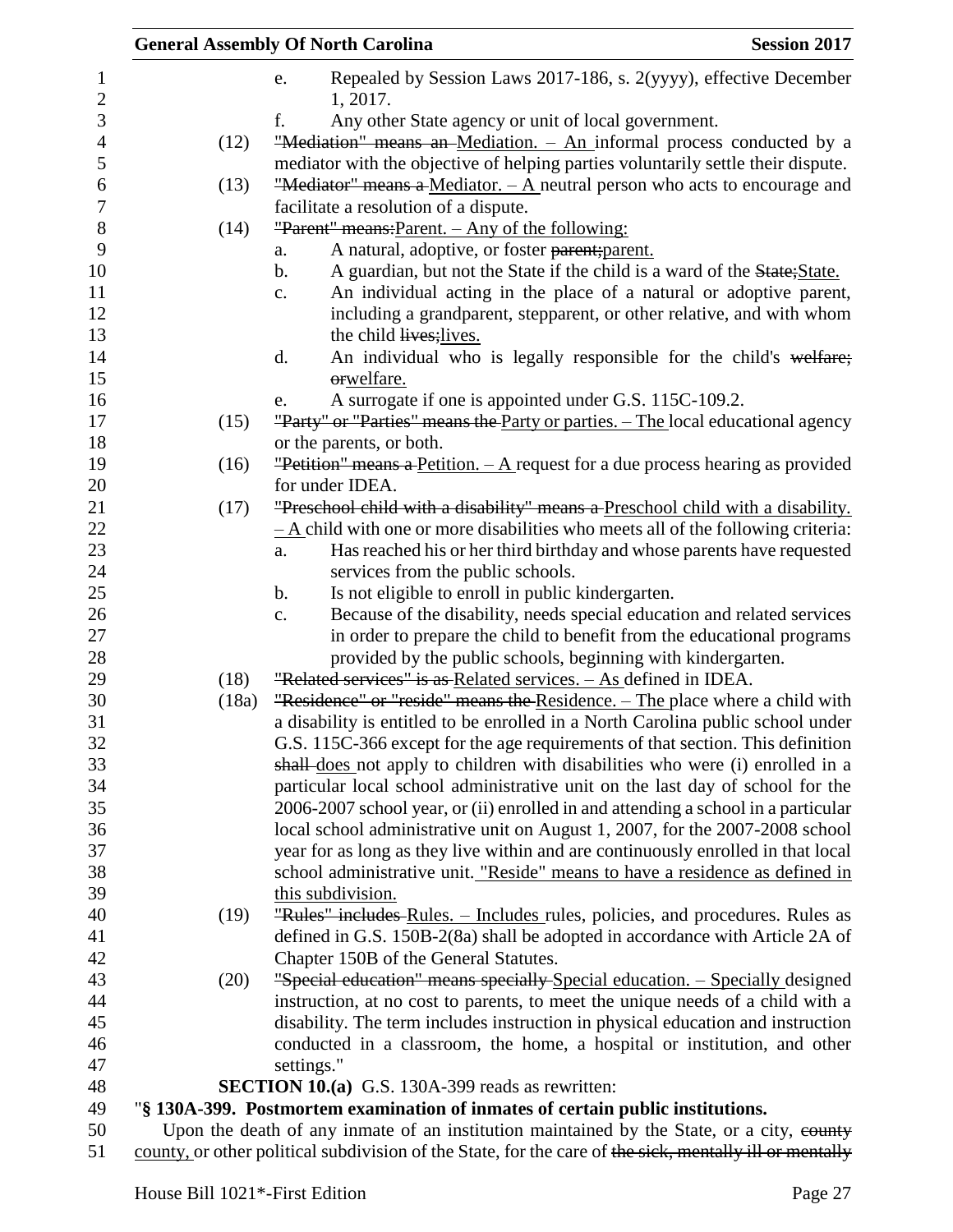retarded, individuals with a sickness, mental illness, or intellectual disability, the administrator 2 of the institution in which the death occurs is empowered to may authorize a postmortem examination of the deceased person. The examination shall be of a scope and nature necessary to promote knowledge of the human organism and its disorders."

**SECTION 10.(b)** G.S. 130A-415 reads as rewritten:

 "**§ 130A-415. Unclaimed bodies; bodies claimed by the Lifeguardianship Council of the Association for Retarded Citizens of North Carolina; The Arc of North Carolina,**  8 **Inc.; disposition.**<br>9 (a) Any person, inclu-

(a) Any person, including officers, employees employees, and agents of the State or of any unit of local government in the State, undertakers doing business within the State, hospitals, nursing homes homes, or other institutions, having physical possession of a dead body shall make reasonable efforts to contact relatives of the deceased or other persons who may wish to claim the body for final disposition. If the body remains unclaimed for final disposition for 10 days, the person having possession shall notify the Commission of Anatomy. Upon request of the Commission of Anatomy, the person having possession shall deliver the dead body to the Commission of Anatomy at a time and place specified by the Commission of Anatomy or shall permit the Commission of Anatomy to take and remove the body.

 (b) All dead bodies not claimed for final disposition within 10 days of the decedent's death may be received and delivered by the Commission of Anatomy pursuant to the authority contained in G.S. 130A-33.30 and this Part and in accordance with the rules of the Commission of Anatomy. Upon receipt of a body by the Commission of Anatomy all interests in and rights to the unclaimed dead body shall vest in the Commission of Anatomy. The recipient to which the Commission of Anatomy delivers the body shall pay all expenses for the embalming and delivery 24 of the body, and for body and the reasonable expenses arising from efforts to notify relatives or others.

- …
	-

 (e) Due caution shall be taken to shield the unclaimed body from public view. 28 (f) Notwithstanding anything contained in this section, an unclaimed body shall does not mean a dead body for which the deceased has made a gift pursuant to Part 3A of this Article.

 (g) Nothing in this Part shall require requires the officers, employees employees, or agents of a county to notify the Commission of Anatomy regarding the bodies of minors who were in the custody of the county at the time of death and whose final disposition will be arranged by the county. In the absence of notification, the expenses of the final disposition shall be a charge upon the county having custody.

 (h) The provisions of this Part shall This Part does not apply to bodies within the jurisdiction of the medical examiner under G.S. 130A-383 or G.S. 130A-384.

 (i) In addition to the other duties of the Commission of Anatomy, when the Commission of Anatomy is notified by the Lifeguardianship Council of the Association of Retarded Citizens 39 of North Carolina, Inc., The Arc of North Carolina, Inc., that the Council intends to claim a body, the Commission shall release the body to the Council. The Lifeguardianship Council shall notify the Commission of Anatomy within 24 hours after death of its intent to claim a body for burial or other humane and caring disposition."

## **SECTION 11.** G.S. 143-282 reads as rewritten:

## "**§ 143-282. Duties of Commission; recommendations.**

45 This Commission shall study the problems relating to the care of the aged with especial special reference to those failing mentally and shall inquire into the methods of meeting and handling this problem in other states. It shall make a similar study of the problem of the care of 48 the feebleminded, individuals with an intellectual disability, with especial special attention to the 49 those requiring custodial eare of intellectually handicapped persons not teachable or trainable. care. It shall make a study of the problems relating to the care of the physically handicapped 51 individuals with a physical disability with a special reference to those whose physical handicap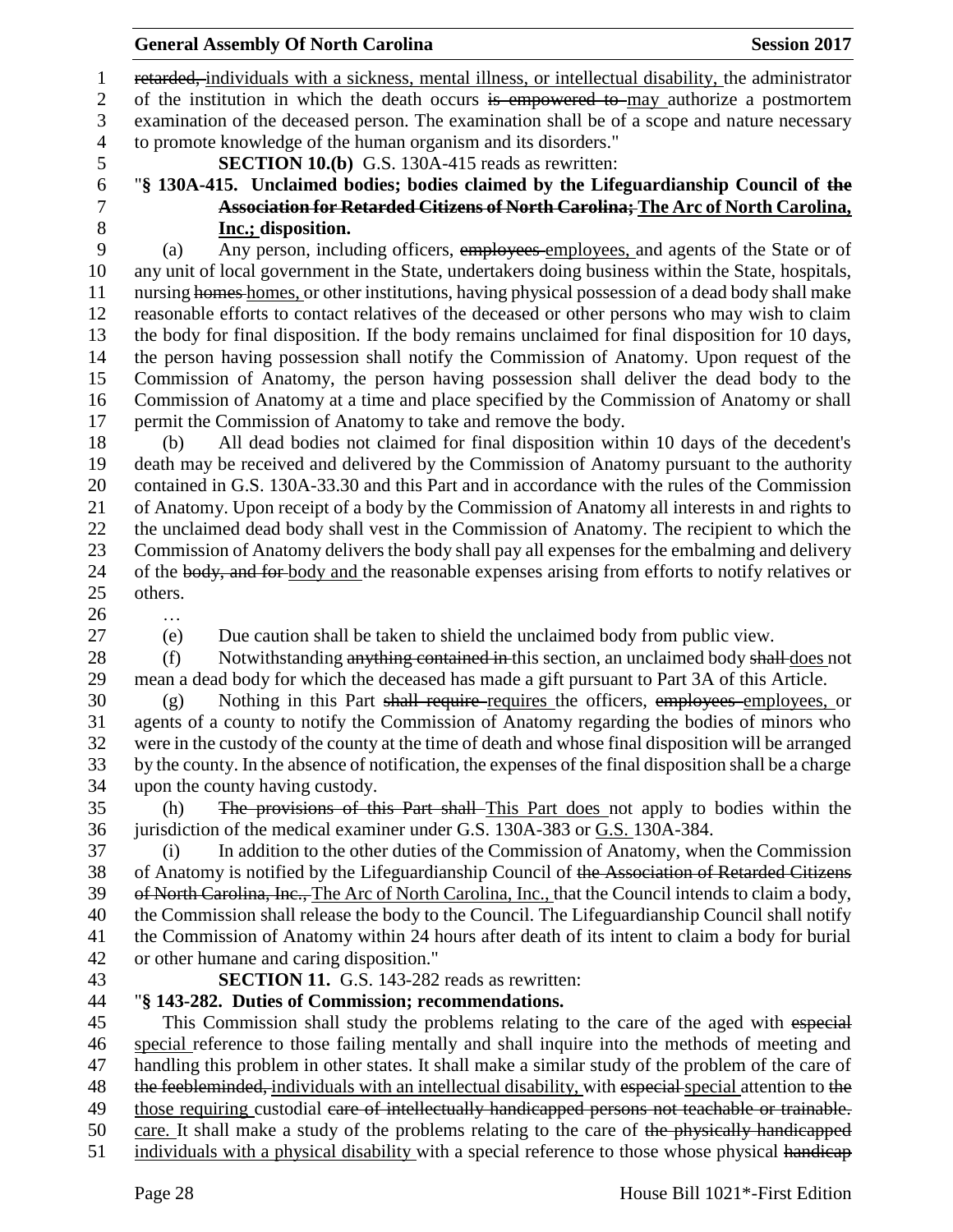|     |                         | <b>General Assembly Of North Carolina</b>                                                            | <b>Session 2017</b> |
|-----|-------------------------|------------------------------------------------------------------------------------------------------|---------------------|
|     |                         | disability renders them incapable of self-support and shall inquire into the methods of meeting      |                     |
|     |                         | and handling this problem in other states.                                                           |                     |
|     |                         | It shall make recommendations to the Governor offering plans for dealing with the problem            |                     |
|     |                         | of the care needed for this group, and means of clarification of the responsibility of the State and |                     |
|     | respective counties."   |                                                                                                      |                     |
|     |                         | <b>SECTION 12.</b> G.S. 159-40 reads as rewritten:                                                   |                     |
|     |                         | "§ 159-40. Special regulations pertaining to nonprofit corporations receiving public funds.          |                     |
| (a) |                         | If a city or county grants or appropriates one thousand dollars $(\$1,000)$ or more in any           |                     |
|     |                         | fiscal year to a nonprofit corporation or organization, the city or county may require that the      |                     |
|     |                         | nonprofit corporation or organization have an audit performed for the fiscal year in which the       |                     |
|     |                         | funds are received and may require that the nonprofit corporation or organization file a copy of     |                     |
|     |                         | the audit report with the city or county.                                                            |                     |
| (b) |                         | Any nonprofit corporation or organization which receives one thousand dollars                        |                     |
|     |                         | (\$1,000) or more in State funds shall, at the request of the State Auditor, submit to an audit by   |                     |
|     |                         | the office of the State Auditor for the fiscal year in which such the funds were received.           |                     |
| (c) |                         | Every nonprofit corporation or organization which has an audit performed pursuant                    |                     |
|     |                         | to this section shall file a copy of the audit report with the office of the State Auditor.          |                     |
| (d) |                         | The provisions of this section shall-This section does not apply to the following:                   |                     |
|     | (1)                     | sheltered workshops or to Sheltered workshops.                                                       |                     |
|     | (2)                     | Adult Development Activity Programs or to-Adult development activity                                 |                     |
|     |                         | programs.                                                                                            |                     |
|     | (3)                     | private residential facilities for the mentally retarded and developmentally                         |                     |
|     |                         | disabled or to Private residential facilities for individuals with an intellectual                   |                     |
|     |                         | or developmental disability.                                                                         |                     |
|     | <u>(4)</u>              | Developmental Day Care Centers or to Developmental day care centers.                                 |                     |
|     | (5)                     | any Any nonprofit corporation or organization whose sole use of public funds                         |                     |
|     |                         | is to provide hospital services or operate as a volunteer fire department, rescue                    |                     |
|     |                         | squad, <u>or</u> ambulance squad, or which operates as a junior college, eollege                     |                     |
|     |                         | college, or university duly accredited by the southern regional accrediting                          |                     |
|     |                         | association.                                                                                         |                     |
| (e) |                         | Repealed by Session Laws 1979, c. 905."                                                              |                     |
|     |                         | <b>SECTION 13.</b> G.S. 168-21 reads as rewritten:                                                   |                     |
|     | "§ 168-21. Definitions. |                                                                                                      |                     |
|     |                         | As used in this Article: The following definitions apply in this Article:                            |                     |
|     | (1)                     | "Family care home" means a Family care home. $-$ A home with support and                             |                     |
|     |                         | supervisory personnel that provides room and board, personal care care, and                          |                     |
|     |                         | habilitation services in a family environment for not more than six resident                         |                     |
|     |                         | persons with disabilities.                                                                           |                     |
|     | (2)                     | "Person with disabilities" means a Person with disabilities. $- A$ person with a                     |                     |
|     |                         | temporary or permanent physical, emotional, or mental disability including                           |                     |
|     |                         | but not limited to mental retardation, an intellectual disability, cerebral palsy,                   |                     |
|     |                         | epilepsy, autism, hearing and sight impairments, emotional disturbances and                          |                     |
|     |                         | orthopedic impairments but not including mentally ill persons who are                                |                     |
|     |                         | dangerous to others as defined in G.S. 122C-3(11)b."                                                 |                     |
|     |                         | <b>SECTION 14.</b> G.S. 168A-3 reads as rewritten:                                                   |                     |
|     | "§ 168A-3. Definitions. |                                                                                                      |                     |
|     |                         | As used in this Chapter, unless the context otherwise requires: The following definitions apply      |                     |
|     | in this Chapter:        |                                                                                                      |                     |
|     | (1)                     | "Covered governmental entity" means any Covered governmental entity. -                               |                     |
|     |                         | Any State department, institution, agency, or any political subdivision of the                       |                     |
|     |                         | State or any person that contracts with a State department, institution, agency,                     |                     |
|     |                         |                                                                                                      |                     |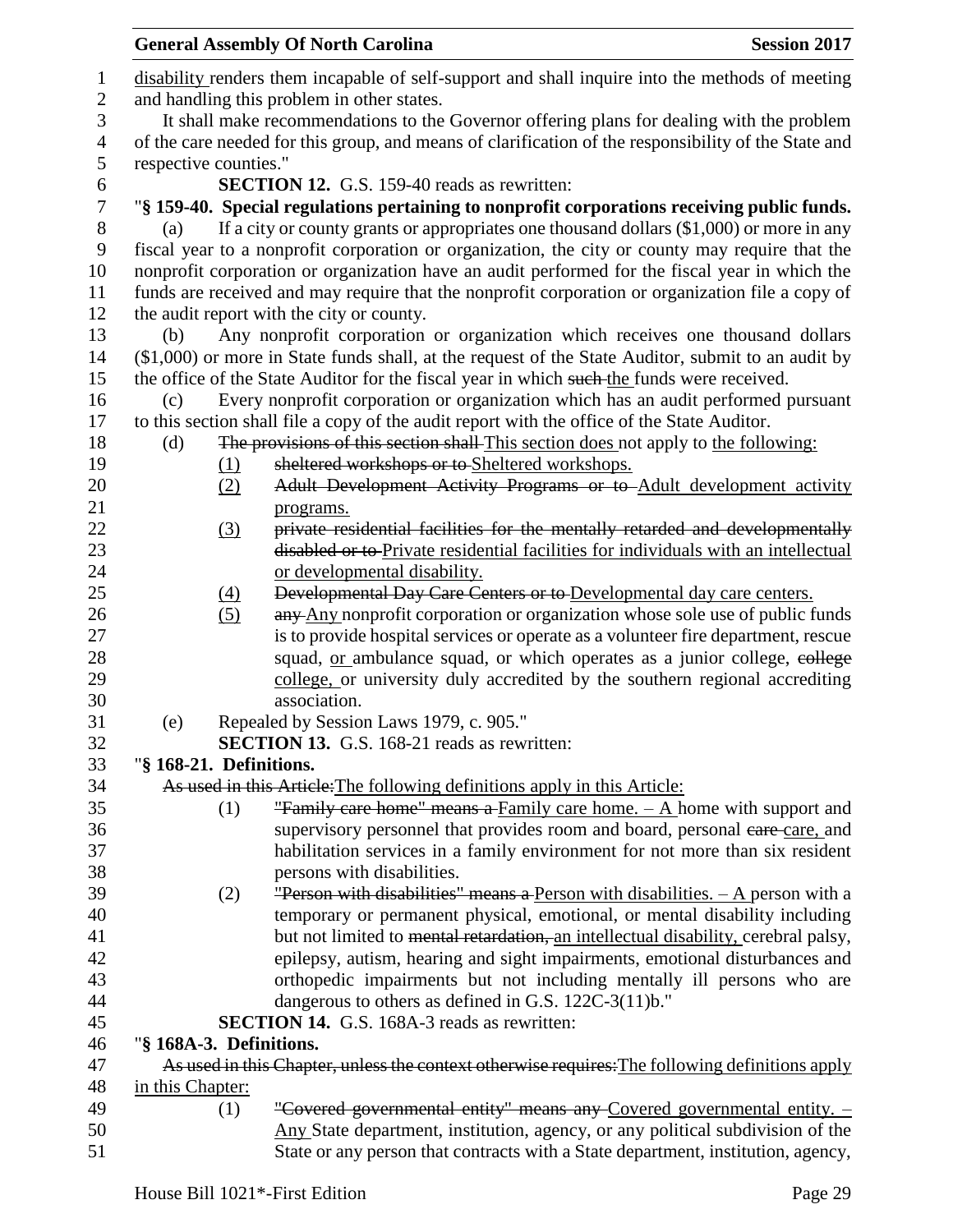|      | <b>Session 2017</b><br><b>General Assembly Of North Carolina</b>                               |
|------|------------------------------------------------------------------------------------------------|
|      | or political subdivision of the State for the delivery of public services,                     |
|      | including, but not limited to, education, health, social services, recreation, and             |
|      | rehabilitation.                                                                                |
| (1a) | "Disabling condition" means any Disabling condition. - Any condition or                        |
|      | characteristic that renders a person a person with a disability.                               |
| (1b) | "Discriminatory practice" means any Discriminatory practice. - Any practice                    |
|      | prohibited by this Chapter.                                                                    |
| (2)  | "Employer" means any Employer. - Any person employing 15 or more                               |
|      | full-time employees within the State, but excluding a person whose only                        |
|      | employees are hired to work as domestic or farm workers at that person's home                  |
|      | or farm.                                                                                       |
| (3)  | "Employment agency" means a Employment agency. $-$ A person regularly                          |
|      | undertaking with or without compensation to procure for employees                              |
|      | opportunities to work for an employer and includes an agent of such a person.                  |
| (4)  | Recodified as G.S. 168A-3(7a).                                                                 |
| (4a) | "Information technology" has the same meaning as Information technology. $-$                   |
|      | As defined in G.S. 143B-1320. The term also specifically includes                              |
|      | information transaction machines.                                                              |
| (5)  | Recodified as G.S. 168A-3(1).                                                                  |
| (6)  | "Labor organization" means an Labor organization. - An organization of any                     |
|      | kind, an agency or employee representation committee, a group association,                     |
|      | or a plan, in which employees participate and which exists for the purpose, in                 |
|      | whole or in part, of dealing with employers concerning grievances, labor                       |
|      | disputes, wages, rates of pay, hours, or other terms or conditions of<br>employment.           |
| (7)  | "Person" includes any Person. - Any individual, partnership, association,                      |
|      | corporation, labor organization, legal representative, trustee, receiver, and the              |
|      | State and its departments, agencies, and political subdivisions.                               |
| (7a) | "Person with a disability" means any Person with a disability. $-$ Any person                  |
|      | who (i) has a physical or mental impairment which substantially limits one or                  |
|      | more major life activities; (ii) has a record of such an impairment; or (iii) is               |
|      | regarded as having such an impairment. As used in this subdivision, the                        |
|      | term: The following definitions apply in this subdivision:                                     |
|      | "Physical or mental impairment" meansPhysical or mental<br>a.                                  |
|      | impairment. - Any of the following:                                                            |
|      | (i) any Any physiological disorder or abnormal condition,<br>$\perp$                           |
|      | cosmetic disfigurement, or anatomical loss, caused by bodily                                   |
|      | injury, birth defect defect, or illness, affecting a body system,                              |
|      | including, but not limited to, neurological; musculoskeletal;                                  |
|      | special sense organs; respiratory, including speech organs;                                    |
|      | cardiovascular; reproductive; digestive; genitourinary; hemic                                  |
|      | and lymphatic; skin; and endocrine; orendocrine.                                               |
|      | (ii) any Any mental disorder, such as mental retardation,<br>$2_{\cdot}$                       |
|      | intellectual disabilities, organic brain syndrome, mental                                      |
|      | illness, specific learning disabilities, and other developmental                               |
|      | disabilities, disabilities.                                                                    |
|      | but $(iii)$ -"Physical or mental impairment" excludes $(A)$ - $(i)$ sexual                     |
|      | preferences; $\left(\frac{B}{i}\right)$ (ii) active alcoholism or drug addiction or abuse; and |
|      | (C) (iii) any disorder, condition condition, or disfigurement which is                         |
|      | temporary in nature, lasting six months or fewer, and leaving no                               |
|      | residual impairment. A disorder, condition, or disfigurement that is                           |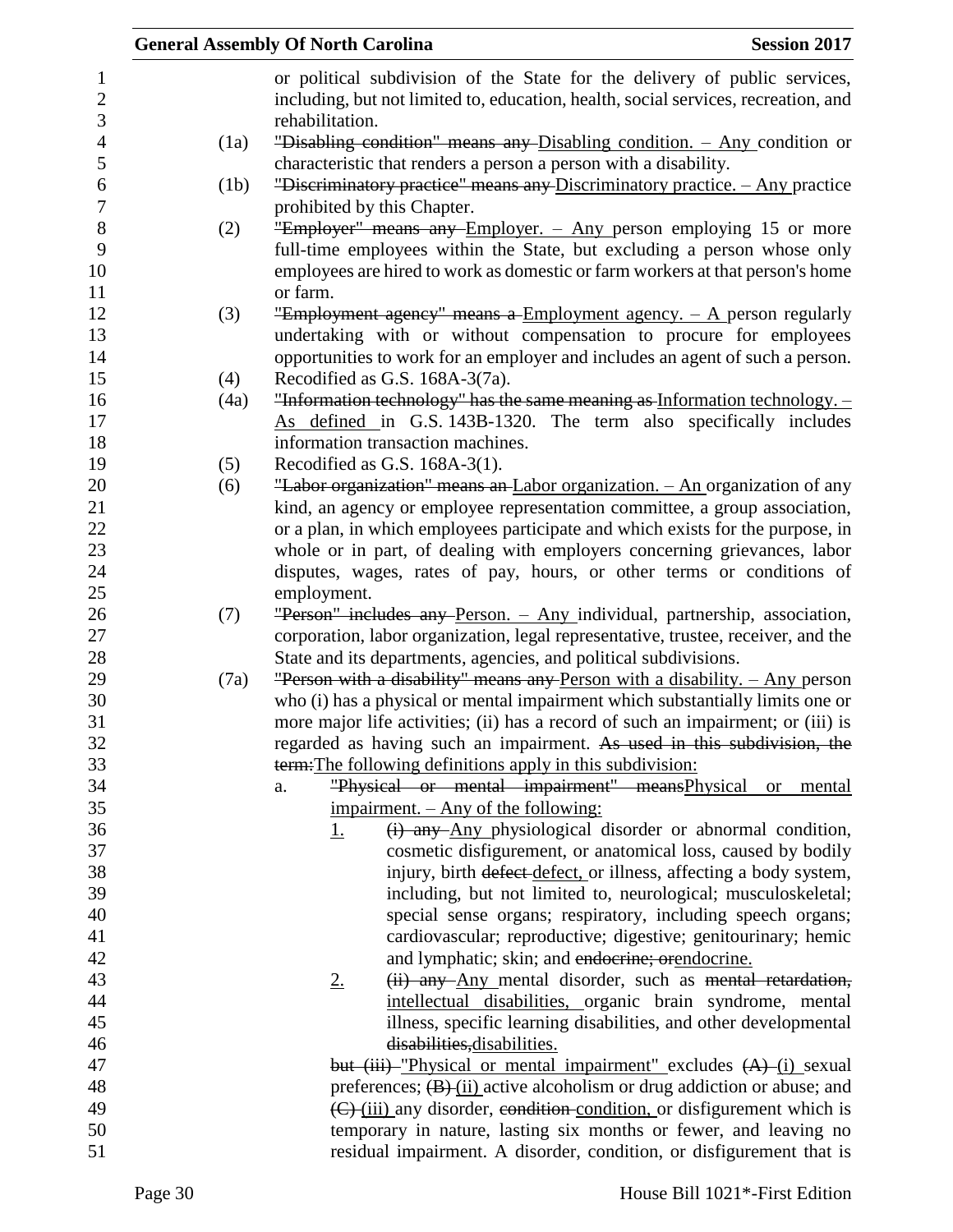|     | <b>General Assembly Of North Carolina</b>                                                                                                                                                                                                                                                                                                                                                                                                                                                                                                                                                                                                                                                                                                                                                                                                                                                                                                     | <b>Session 2017</b> |
|-----|-----------------------------------------------------------------------------------------------------------------------------------------------------------------------------------------------------------------------------------------------------------------------------------------------------------------------------------------------------------------------------------------------------------------------------------------------------------------------------------------------------------------------------------------------------------------------------------------------------------------------------------------------------------------------------------------------------------------------------------------------------------------------------------------------------------------------------------------------------------------------------------------------------------------------------------------------|---------------------|
| c.  | episodic or in remission is a physical or mental impairment if it would<br>substantially limit a major life activity when active.<br>"Major life activities" means functions, Major life activities. -<br>b.<br>Functions, including, but not limited to, caring for one's self,<br>performing manual tasks, walking, seeing, hearing, speaking, eating,<br>sleeping, lifting, bending, standing, breathing, learning, reading,<br>concentrating, thinking, communicating, and working. A major life<br>activity also includes the operation of a major bodily function,<br>including, but not limited to, functions of the immune system, normal<br>cell growth, and digestive, bowel, bladder, neurological, brain,<br>respiratory, circulatory, endocrine, and reproductive functions.<br>"Has a record of such an impairment" means has Has a record of such<br>an impairment. $-$ Has a history of, or has been misclassified as having, |                     |
|     | a mental or physical impairment that substantially limits major life                                                                                                                                                                                                                                                                                                                                                                                                                                                                                                                                                                                                                                                                                                                                                                                                                                                                          |                     |
|     | activities.                                                                                                                                                                                                                                                                                                                                                                                                                                                                                                                                                                                                                                                                                                                                                                                                                                                                                                                                   |                     |
|     | d.<br>"Is regarded as having an impairment" means Is regarded as having an                                                                                                                                                                                                                                                                                                                                                                                                                                                                                                                                                                                                                                                                                                                                                                                                                                                                    |                     |
|     | <u>impairment. – Any of the following:</u><br>(i) has Has a physical or mental impairment that does not                                                                                                                                                                                                                                                                                                                                                                                                                                                                                                                                                                                                                                                                                                                                                                                                                                       |                     |
|     | <u>1.</u><br>substantially limit major life activities but that is treated as                                                                                                                                                                                                                                                                                                                                                                                                                                                                                                                                                                                                                                                                                                                                                                                                                                                                 |                     |
|     | constituting such a limitation; limitation.                                                                                                                                                                                                                                                                                                                                                                                                                                                                                                                                                                                                                                                                                                                                                                                                                                                                                                   |                     |
|     | (ii) has Has a physical or mental impairment that substantially<br>2.                                                                                                                                                                                                                                                                                                                                                                                                                                                                                                                                                                                                                                                                                                                                                                                                                                                                         |                     |
|     | limits major life activities because of the attitudes of others;                                                                                                                                                                                                                                                                                                                                                                                                                                                                                                                                                                                                                                                                                                                                                                                                                                                                              |                     |
|     | orothers.                                                                                                                                                                                                                                                                                                                                                                                                                                                                                                                                                                                                                                                                                                                                                                                                                                                                                                                                     |                     |
|     | (iii) has Has none of the impairments defined in paragraph<br><u>3.</u>                                                                                                                                                                                                                                                                                                                                                                                                                                                                                                                                                                                                                                                                                                                                                                                                                                                                       |                     |
|     | sub-subdivision a. of this subdivision but is treated as having                                                                                                                                                                                                                                                                                                                                                                                                                                                                                                                                                                                                                                                                                                                                                                                                                                                                               |                     |
|     | such an impairment.                                                                                                                                                                                                                                                                                                                                                                                                                                                                                                                                                                                                                                                                                                                                                                                                                                                                                                                           |                     |
|     | The determination of whether an impairment substantially limits a major life                                                                                                                                                                                                                                                                                                                                                                                                                                                                                                                                                                                                                                                                                                                                                                                                                                                                  |                     |
|     | activity shall be made without regard to the ameliorative effects of mitigating                                                                                                                                                                                                                                                                                                                                                                                                                                                                                                                                                                                                                                                                                                                                                                                                                                                               |                     |
|     | measures, such as (i) medication, medical supplies, equipment, or appliances,                                                                                                                                                                                                                                                                                                                                                                                                                                                                                                                                                                                                                                                                                                                                                                                                                                                                 |                     |
|     | low-vision devices, which do not include ordinary eyeglasses or contact                                                                                                                                                                                                                                                                                                                                                                                                                                                                                                                                                                                                                                                                                                                                                                                                                                                                       |                     |
|     | lenses, prosthetics, including limbs and devices, hearing aids and cochlear                                                                                                                                                                                                                                                                                                                                                                                                                                                                                                                                                                                                                                                                                                                                                                                                                                                                   |                     |
|     | implants or other implantable hearing devices, mobility devices, or oxygen                                                                                                                                                                                                                                                                                                                                                                                                                                                                                                                                                                                                                                                                                                                                                                                                                                                                    |                     |
|     | therapy equipment and supplies; (ii) use of assistive technology; (iii)                                                                                                                                                                                                                                                                                                                                                                                                                                                                                                                                                                                                                                                                                                                                                                                                                                                                       |                     |
|     | reasonable accommodations or auxiliary aids or services; or (iv) learned                                                                                                                                                                                                                                                                                                                                                                                                                                                                                                                                                                                                                                                                                                                                                                                                                                                                      |                     |
|     | behavioral or adaptive neurological modifications.                                                                                                                                                                                                                                                                                                                                                                                                                                                                                                                                                                                                                                                                                                                                                                                                                                                                                            |                     |
| (8) | "Place of public accommodations" includes, Place of public accommodations.                                                                                                                                                                                                                                                                                                                                                                                                                                                                                                                                                                                                                                                                                                                                                                                                                                                                    |                     |
|     | - Includes, but is not limited to, any place, facility, store, other establishment,                                                                                                                                                                                                                                                                                                                                                                                                                                                                                                                                                                                                                                                                                                                                                                                                                                                           |                     |
|     | hotel, or motel, which supplies goods or services on the premises to the public                                                                                                                                                                                                                                                                                                                                                                                                                                                                                                                                                                                                                                                                                                                                                                                                                                                               |                     |
| (9) | or which solicits or accepts the patronage or trade of any person.<br>"Qualified person with a disability" means: Qualified person with a disability.                                                                                                                                                                                                                                                                                                                                                                                                                                                                                                                                                                                                                                                                                                                                                                                         |                     |
|     | - All of the following:                                                                                                                                                                                                                                                                                                                                                                                                                                                                                                                                                                                                                                                                                                                                                                                                                                                                                                                       |                     |
|     | With regard to employment, a person with a disability who can<br>a.                                                                                                                                                                                                                                                                                                                                                                                                                                                                                                                                                                                                                                                                                                                                                                                                                                                                           |                     |
|     | satisfactorily perform the duties of the job in question, with or without                                                                                                                                                                                                                                                                                                                                                                                                                                                                                                                                                                                                                                                                                                                                                                                                                                                                     |                     |
|     | reasonable accommodation, (i) provided that the person with a                                                                                                                                                                                                                                                                                                                                                                                                                                                                                                                                                                                                                                                                                                                                                                                                                                                                                 |                     |
|     | disability shall not be held to standards of performance different from                                                                                                                                                                                                                                                                                                                                                                                                                                                                                                                                                                                                                                                                                                                                                                                                                                                                       |                     |
|     | other employees similarly employed, and (ii) further provided that the                                                                                                                                                                                                                                                                                                                                                                                                                                                                                                                                                                                                                                                                                                                                                                                                                                                                        |                     |
|     | disabling condition does not create an unreasonable risk to the safety                                                                                                                                                                                                                                                                                                                                                                                                                                                                                                                                                                                                                                                                                                                                                                                                                                                                        |                     |
|     | or health of the person with a disability, other employees, the                                                                                                                                                                                                                                                                                                                                                                                                                                                                                                                                                                                                                                                                                                                                                                                                                                                                               |                     |
|     | employer's customers, or the public; public.                                                                                                                                                                                                                                                                                                                                                                                                                                                                                                                                                                                                                                                                                                                                                                                                                                                                                                  |                     |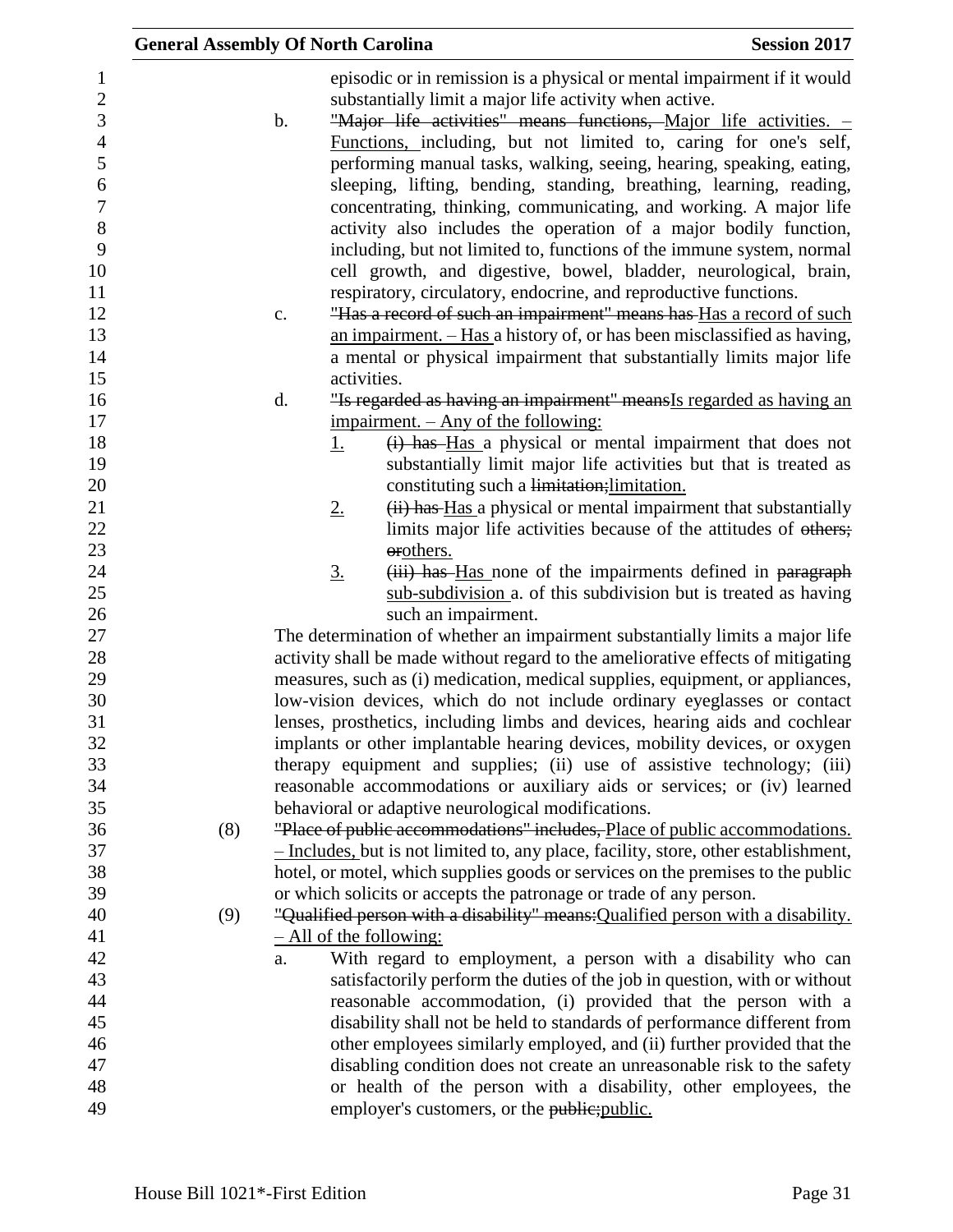| <b>General Assembly Of North Carolina</b> |               |                |                                                                                                                                             | <b>Session 2017</b> |
|-------------------------------------------|---------------|----------------|---------------------------------------------------------------------------------------------------------------------------------------------|---------------------|
|                                           | $\mathbf b$ . |                | With regard to places of public accommodation a person with a<br>disability who can benefit from the goods or services provided by the      |                     |
|                                           |               |                | place of public accommodation; and accommodation.                                                                                           |                     |
|                                           | c.            |                | With regard to public services and public transportation a person with                                                                      |                     |
|                                           |               |                | a disability who meets prerequisites for participation that are                                                                             |                     |
|                                           |               |                | uniformly applied to all participants, such as income or residence, and                                                                     |                     |
|                                           |               |                | that do not have the effect of discriminating against persons with a                                                                        |                     |
| (10)                                      |               | disability.    | "Reasonable accommodations" means: Reasonable accommodations. - All of                                                                      |                     |
|                                           |               | the following: |                                                                                                                                             |                     |
|                                           | a.            |                | With regard to employment, making reasonable physical changes in                                                                            |                     |
|                                           |               |                | the workplace, including, but not limited to, making facilities                                                                             |                     |
|                                           |               |                | accessible, modifying equipment and providing mechanical aids to                                                                            |                     |
|                                           |               |                | assist in operating equipment, or making reasonable changes in the                                                                          |                     |
|                                           |               |                | duties of the job in question that would accommodate the known                                                                              |                     |
|                                           |               |                | disabling conditions of the person with a disability seeking the job in                                                                     |                     |
|                                           |               |                | question by enabling him or her to satisfactorily perform the duties of                                                                     |                     |
|                                           |               |                | that job; provided that "reasonable job. "Reasonable accommodation"                                                                         |                     |
|                                           |               | 1.             | does not require that an employer: employer do any of the following:<br>Hire one or more employees, other than the person with a            |                     |
|                                           |               |                | disability, for the purpose, in whole or in part, of enabling the                                                                           |                     |
|                                           |               |                | person with a disability to be employed; organized.                                                                                         |                     |
|                                           |               | 2.             | Reassign duties of the job in question to other employees                                                                                   |                     |
|                                           |               |                | without assigning to the employee with a disability duties that                                                                             |                     |
|                                           |               |                | would compensate for those reassigned; orreassigned.                                                                                        |                     |
|                                           |               | 3.             | Reassign duties of the job in question to one or more other                                                                                 |                     |
|                                           |               |                | employees where such the reassignment would increase the                                                                                    |                     |
|                                           |               |                | skill, effort effort, or responsibility required of such-the other                                                                          |                     |
|                                           |               |                | employee or employees from that required prior to the change                                                                                |                     |
|                                           |               | 4.             | in duties; orduties.<br>Alter, modify, change change, or deviate from bona fide                                                             |                     |
|                                           |               |                | seniority policies or practices; or practices.                                                                                              |                     |
|                                           |               | 5.             | Provide accommodations of a personal nature, including, but                                                                                 |                     |
|                                           |               |                | not limited to, eyeglasses, hearing aids, or prostheses, except                                                                             |                     |
|                                           |               |                | under the same terms and conditions as such items are provided                                                                              |                     |
|                                           |               |                | to the employer's employees generally; orgenerally.                                                                                         |                     |
|                                           |               | 6.             | Repealed by Session Laws 2002-163, s. 2, effective January 1,                                                                               |                     |
|                                           |               |                | 2003.                                                                                                                                       |                     |
|                                           |               | 7.             | Make any changes that would impose on the employer an                                                                                       |                     |
|                                           |               |                | undue hardship.                                                                                                                             |                     |
|                                           | $\mathbf b$ . |                | With regard to a place of public accommodations and a covered                                                                               |                     |
|                                           |               |                | governmental entity, making reasonable efforts to accommodate the<br>disabling conditions of a person with a disability, including, but not |                     |
|                                           |               |                | limited to, making facilities accessible to and usable by persons with                                                                      |                     |
|                                           |               |                | a disability, redesigning equipment, providing auxiliary aids and                                                                           |                     |
|                                           |               |                | services needed to make aurally and visually delivered materials                                                                            |                     |
|                                           |               |                | available, as needed, to individuals with hearing or sight impairments,                                                                     |                     |
|                                           |               |                | providing mechanical aids or other assistance, or using alternative                                                                         |                     |
|                                           |               |                | accessible locations, provided that reasonable locations. Reasonable                                                                        |                     |
|                                           |               |                | accommodations does do not require efforts which would impose an                                                                            |                     |
|                                           |               |                | undue hardship on the entity involved.                                                                                                      |                     |